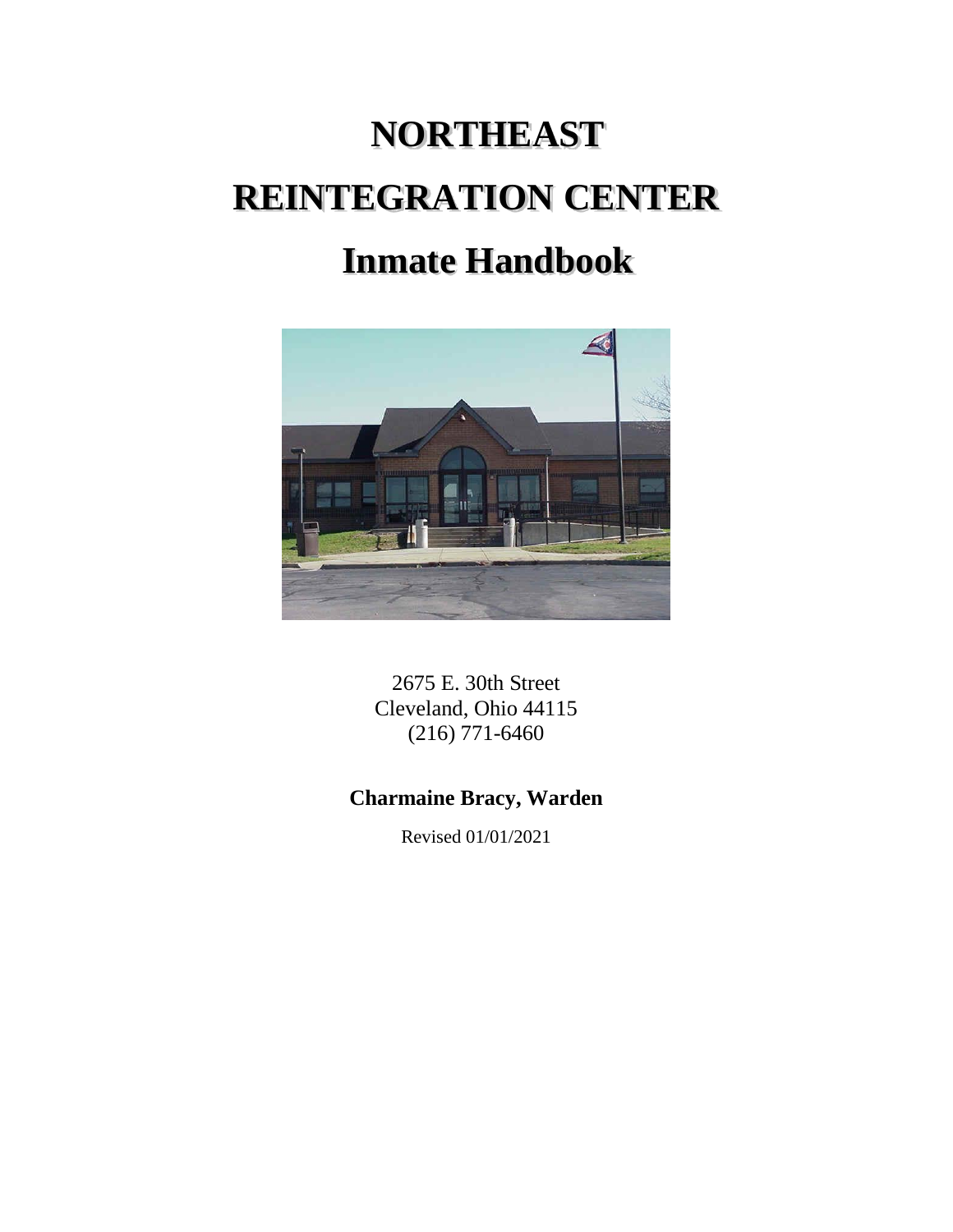# **TABLE OF CONTENTS**

| Introduction                                           | 3              |
|--------------------------------------------------------|----------------|
| <b>NERC Mission Statement</b>                          | 3              |
| Unit Management Mission and Vision Statement           | 3              |
| <b>Key Staff Descriptions</b>                          | $\overline{4}$ |
| Cashier                                                | 6              |
| Commissary                                             | 6              |
| Salon                                                  | 8              |
| <b>Education Department</b>                            | 8              |
| Food Service                                           | 9              |
| <b>Institution Inspector</b>                           | 10             |
| Investigator                                           | 12             |
| Library                                                | 12             |
| Mail                                                   | 13             |
| Packages                                               | 14             |
| Medical                                                | 15             |
| Dental                                                 | 18             |
| <b>Mental Health Services</b>                          | 19             |
| <b>Reentry Services</b>                                | 20             |
| <b>Inmate Records</b>                                  | 21             |
| <b>Inmate Groups</b>                                   | 24             |
| Recreation                                             | 25             |
| Religious Services                                     | 25             |
| <b>Recovery Services</b>                               | 26             |
| Quartermaster                                          | 27             |
| Telephones                                             | 27             |
| <b>GTL Tablets</b>                                     | 28             |
| Classification & Reclassification                      | 28             |
| Inmate Jobs                                            | 28             |
| Inmate Electronic Monitoring                           | 29             |
| Visitation                                             | 29             |
| Count                                                  | 32             |
| Notification of Serious Illness/Death of Family Member | 33             |
| Next of Kin Notification                               | 33             |
| Fire & General Safety                                  | 33             |
| <b>Identification Badge</b>                            | 34             |
| <b>Inmates with Disabilities</b>                       | 34             |
| Kites                                                  | 34             |
| Loitering                                              | 35             |
| Out of Place                                           | 35             |
| Pass System                                            | 35             |
| Television & Radios                                    |                |
|                                                        | 36<br>36       |
| Dayroom Rules                                          | 37             |
| Dress & Grooming                                       |                |
| Additional Housing Unit Guidelines & Helpful Hints     | 40             |
| <b>Unauthorized Relationships</b>                      | 42             |
| Inmate Searches & Contraband Disposition               | 43             |
| <b>Possession Limits</b>                               | 45             |
| Discipline                                             | 51             |
| Prison Rape Elimination Act (PREA)                     | 61             |
| Parole Board                                           | 67             |
| <b>Release Procedures</b>                              | 70             |
| <b>Apology Letters</b>                                 | 71             |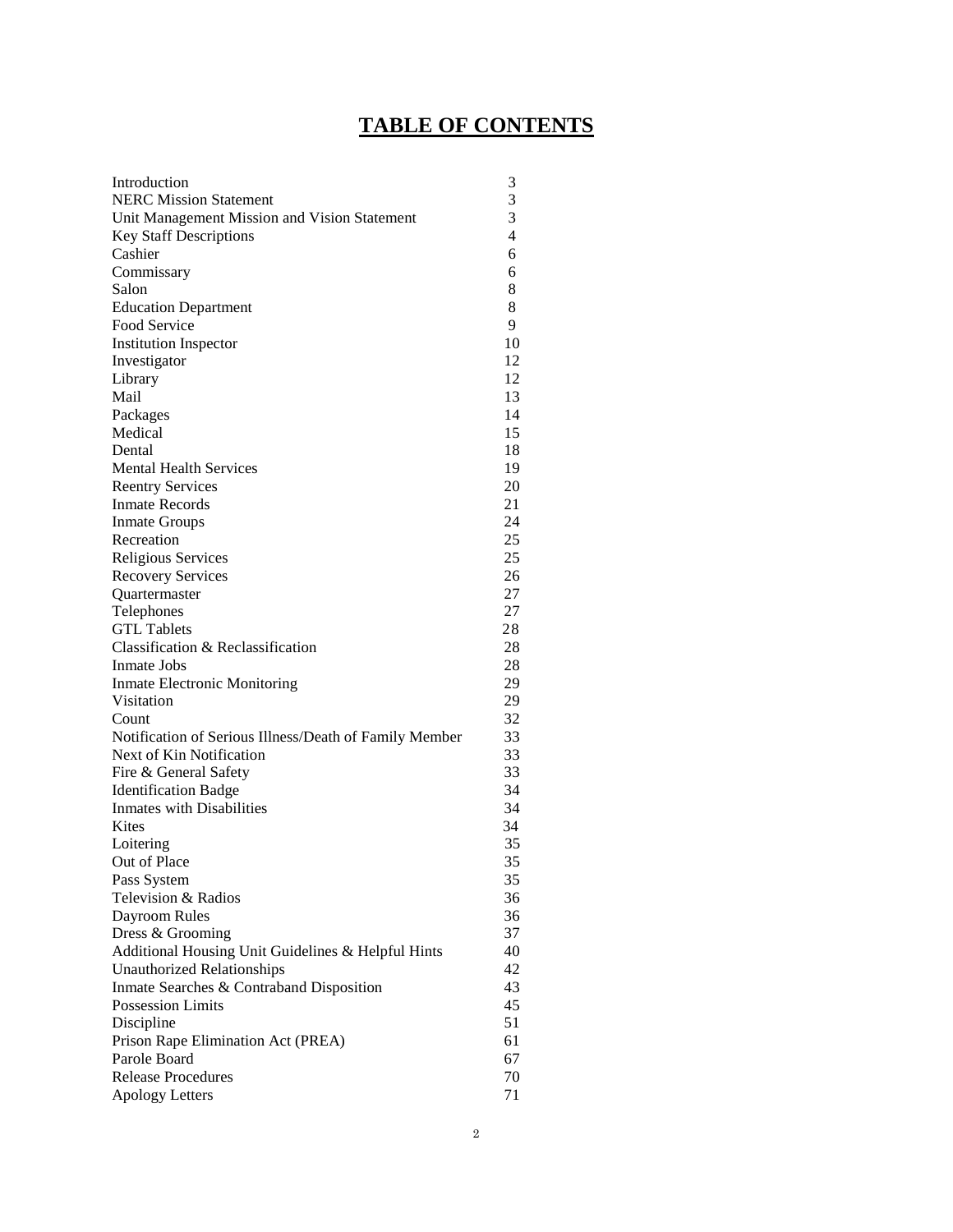# **Introduction**

The Northeast Reintegration Center (NERC) uses the Unit Management concept, which provides an environment that motivates you to take advantage of your period of confinement through selfimprovement. Many rules and procedures you are expected to follow will be explained to you by your assigned unit staff. Most of your questions and concerns can be answered by unit staff members, who can help you or inform you of the proper procedure to follow.

The purpose of this handbook is to notify you of the different departments within the institution and to provide you with general information that should help you to adapt to the rules and procedures of this facility. You should refer to this Manual, Unit Rules, and Administrative Regulations (commonly called ARs) when you need information. Administrative Regulations and most Department Policies can be found in the Library for you to read.

**This handbook has been loaned to you while you are in orientation at Northeast Reintegration Center and is your responsibility.** Within one week of arriving at the Northeast Reintegration Center you will attend an institutional orientation session. The purpose of this orientation is to give you information regarding institution program and departments which will enhance your incarceration time. It is important to listen during each presentation, as most questions are answered at this time. If your handbook is lost or damaged because of your negligence, you shall be subject to disciplinary action and will be required to pay for the replacement of the handbook. This handbook must be returned to the Vault Officer after Orientation.

# **NERC Mission Statement**

The mission of Northeast Reintegration Center is to reduce recidivism. This will be accomplished by providing evidence-based programing, vocational training and community-based programming.

# **Unit Management Mission and Vision Statement**

The goal and mission of the Unit Management Staff at NERC is to be responsive to the concerns of staff and the needs of inmates. Our vision is to continually strive to develop and operate correctional services and programs that seek a balanced application of the concepts of accountability, responsibility and the gender responsive rehabilitation of our female inmates. Unit Management will work closely with community stakeholders in order to effect and facilitate successful reentry and reintegration of our inmates into society. NERC will set the standards of excellence in our agency in relation to the services and programs being provided by our Unit Management Staff.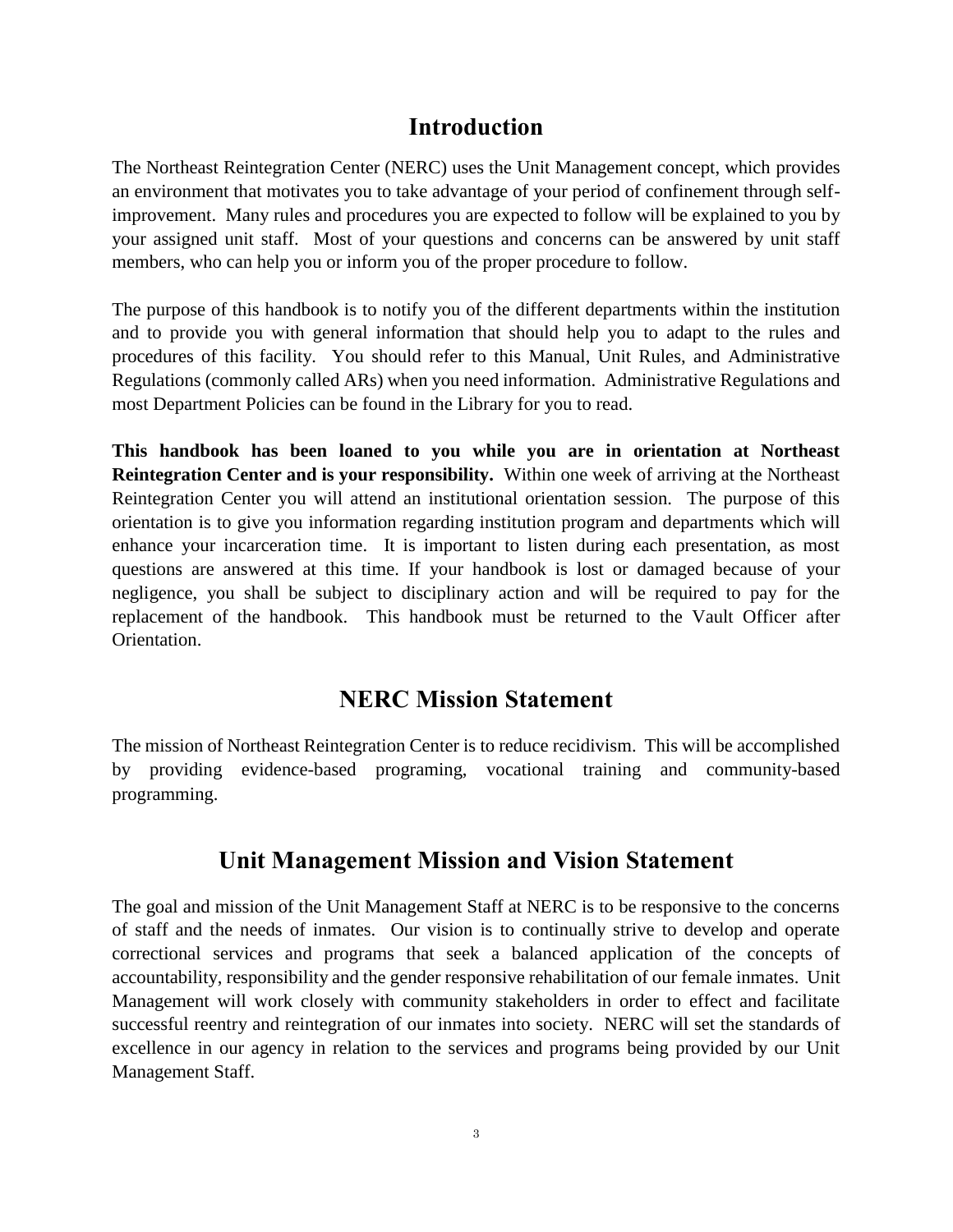# **Key Staff Position Descriptions**

**Warden:** Responsible for the overall operation of the facility

Direct supervisor of the deputy warden, administrative assistant, investigator, inspector, compliance manager and personnel office

**Deputy Warden:** Responsible for supervision of all support staff

Direct supervisor of operations staff, medical, mental health, recovery services, education, and religious services

**Business Administrator:** Responsible for overall fiscal management of the facility, Direct supervisor of food service, cashier's office, business office, and commissary

**Warden's Administrative Assistant:** Responsible for reviewing dispositions of Rules Infraction Board and hearing RIB and LC appeals Supervises safety & health officer and training officer

**Institution Inspector:** Responsible for overseeing the inmate complaint and grievance procedure

**Institution Investigator:** Responsible for investigating criminal activity within the facility, working with the Ohio Highway Patrol Investigator, monitoring inmate telephones, and advising the Warden on possible or actual criminal matters

**Major:** Chief Security Officer

Responsible for supervising the shift captains, lieutenants, correctional officers and restrictive housing operations

**Unit Management Chief:** Responsible for unit operations within the facility

Responsible for supervising unit managers, case managers, sergeants, unit assigned correctional officers and recreation services

#### **Unit Management Staff**

The housing units at the NERC are operated under the concept of unit management. That is, institution staff is assigned to the housing unit to be available to you to quickly address any questions, problems, or concerns you may have. The unit staff is made up of the Unit Management Chief, Unit Manager, Correctional Program Specialist, Correctional Counselor, the Correction Officer and Administrative Professional. You should address questions and problems to these individuals first. The unit management staff is the front line within your housing unit to address most of your issues and concerns while you are incarcerated.

#### **Unit Management Chief**

The Unit Management Chief (UMC) is responsible for overseeing the roles, responsibilities, and processes of Unit Management staff in a decentralized or centralized social services management format.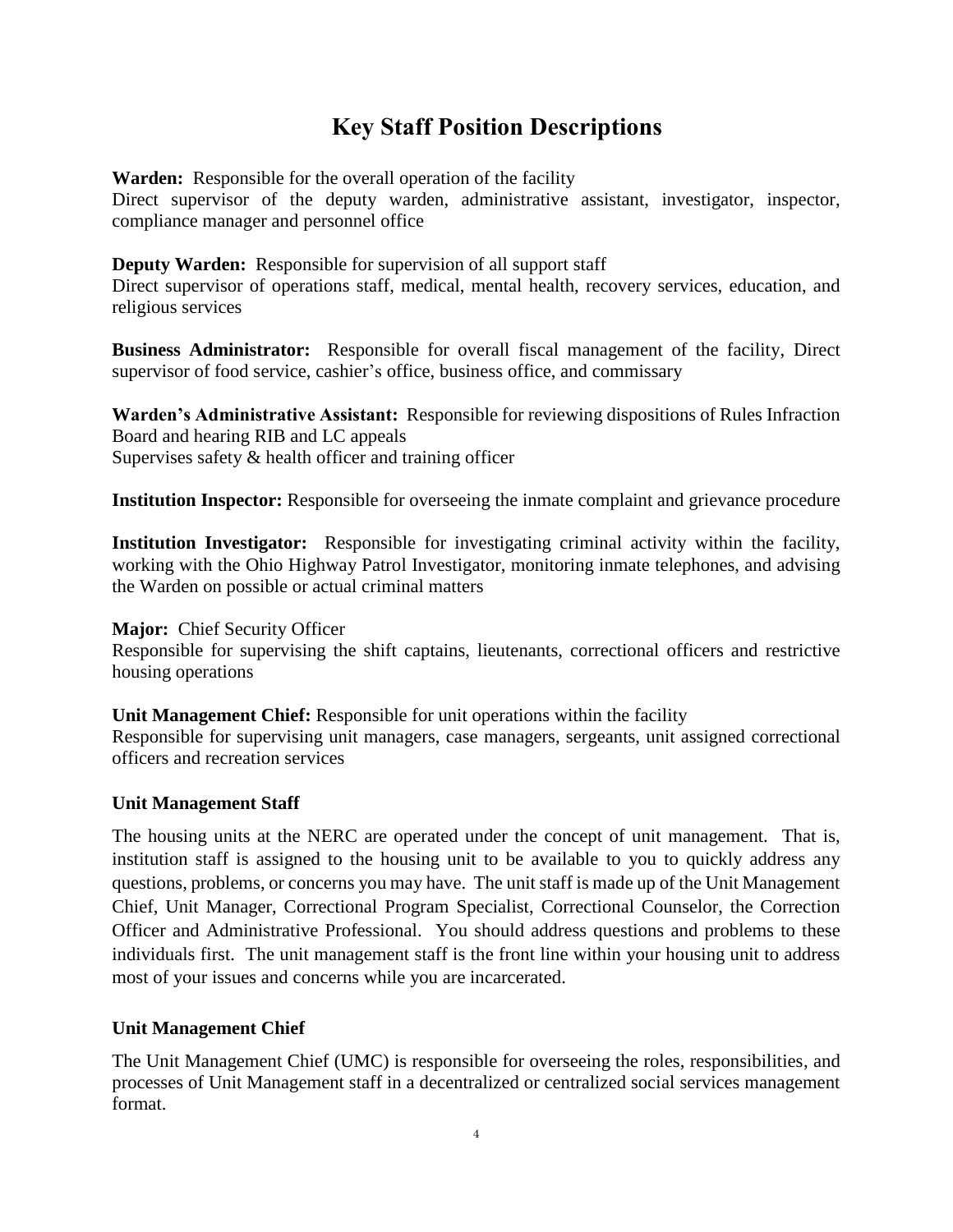#### **Unit Manager/Correctional Specialist**

The Unit Manager is responsible for unit operations within a specific unit, supervises the Case managers, Correctional Counselors, unit assigned Correctional Officers and Unit Secretary.

#### **Case manager/Correctional Program Specialist**

The Correctional Program Specialist provides programs, performs classification and reclassification reviews, processes visit applications, supports family contact, communicates with external sources in regard to inmate status, and develops inmate programs and release plans.

#### **Sergeant/Correctional Counselor:**

The Correctional Counselor provides direction in coping with the day-to-day operational concerns of living in prison. The Correctional Counselor performs regular rounds of the housing units checking on sanitation, personal appearance and hygiene; resolving concerns; investigating complaints; and enforcing unit rules and inmate discipline. The Correctional Counselor oversees property ownership, inmate identification badges, mail and packaging, commissary, state pay, inmate work assignments, yard procedures, off limit areas and fire exit procedures. The Correctional Counselor serves on various committees, (i.e. classification, security reviews), and also serves as the hearing officer for unit conduct reports.

#### **Administrative Professional (AP):**

The Unit Secretary handles the clerical responsibilities for the unit staff. These duties include maintaining inmate unit files, scheduling interviews and committee meetings, and processing Parole and PRC packets.

#### **Correction Officer (CO):**

The Correction Officer (often referred to as C.O. or Unit Officer) is directly responsible for the security of the unit. Assigned to the unit by the Shift Commander, the C.O. is directly supervised by the Shift Supervisor and Unit Manager. The C.O. enforces unit rules and policies and ensures that security as well as cleanliness and sanitation are maintained. See the C.O. if you are unsure of any rules or procedures.

Unit Management Programs

- I Want My Life Back
- Moving On
- Money Smart
- Responsible Family Life Skills
- Roots of Success
- Thinking for a Change
- Victim Awareness
- TOPUCU
- Decision Points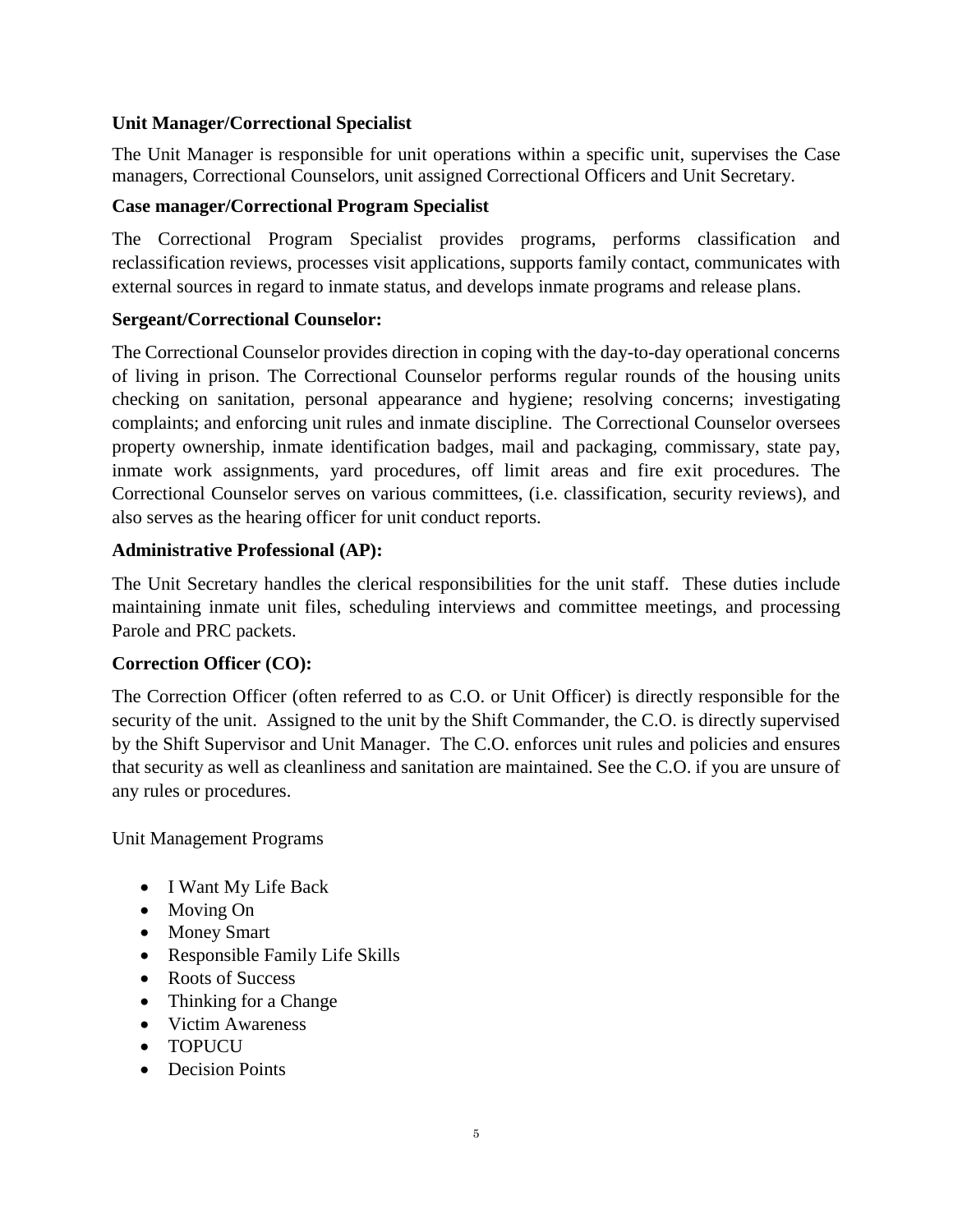# **Institutional Departments and Services**

### **Cashier**

The Cashier's Office is located in the Administration Building. This Office maintains the internal inmate accounts of the institution. All account balances carry over from the previous institution and are transferred the same day that the inmate is transferred; however, we cannot change any transactions done at another institution. Any questions regarding your personal account should be directed to the Correctional Counselor or the Cashier's Office via electronic kite on JPay. If the issue is about something done at another institution, kite that institution. *We cannot change transactions done at another institution.*

Requests to send out funds to visitors can be made for approved visitors only, unless approved in writing by the Warden. The request to send money to a person not on your visiting list can be made through your Correctional Counselor on a completed DRC 1004 form, Personal A/C Withdrawal Check–Out Slip. The request must also include a self-addressed embossed envelope. Check-outs are processed and mailed out on a weekly basis. All requests will be processed when received. If funds are not available, the check-out slip will be marked "NSF" (Non-sufficient funds) and returned. We do not hold slips for state pay.

State pay is posted the Friday before the tenth of the month. Any pay owed from another institution is also posted at this time. Cashier does not calculate pay amounts.

Inmates with court-ordered obligations will be notified by the Warden's Collection Designee at the institution where the valid obligation is received. This process limits an inmate's spendable income to \$25.00 per month. All questions regarding court-ordered obligations should be directed by kite to the Warden's Collection Designee. Inmates with court-ordered obligations are not exempt from medical debts.

Regular money orders are no longer accepted at the institutions. Money orders can be posted to accounts by kiosk at select locations or by money orders sent to JPay. Instructions for JPay transactions are posted in all housing units and online. All questions concerning deposits should be directed to the Correctional Counselor or by kite to the Cashier's office.

Cashier's office will still accept government checks, refund checks, and pension checks, etc.

# **Commissary**

The units are called to shop in the order of the Unit of the Month ranking. The unit that ranks the highest for the month will shop first for the entire month. Commissary will call you to shop by hallway. It is your responsibility to listen for your hallway to be called. Inmates are not permitted to be at Commissary until their dorm and hall have been called to shop. There will be no loitering in the Commissary area when waiting to be called.

Commissary is open 4 days per week to accommodate all inmates' shopping needs. Inmates are not permitted to leave school or work to shop. **Inmates should not be near Commissary if not**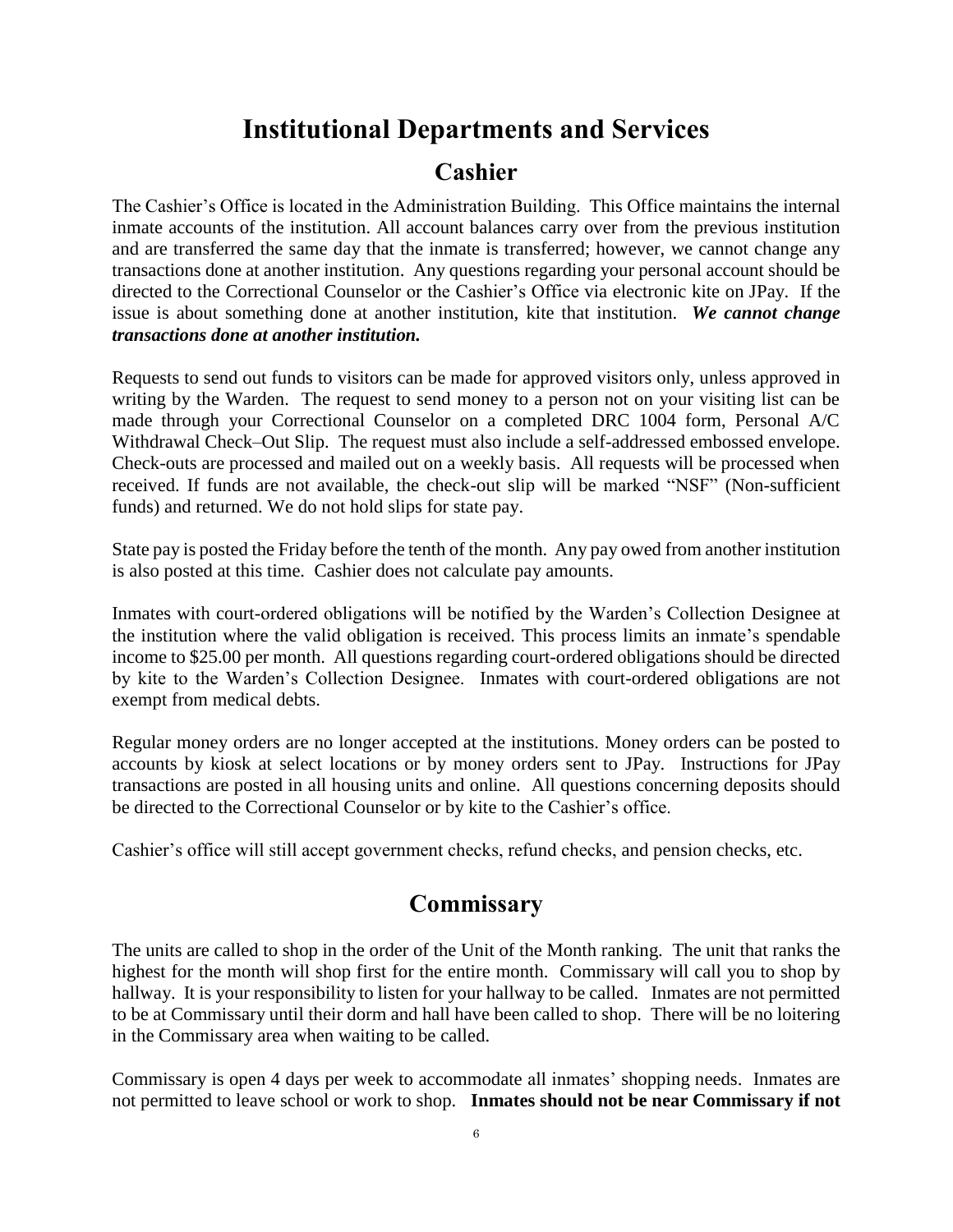**shopping; this is considered out of place.** Commissary slip/menu will be printed out on the first day of each work week.

The spending limit is \$135. If you have more than \$135 on your books you can exceed that \$135 by buying items that are on store special. (The items on store special are underlined and italicized on your commissary slip/menu). However, if you have less than \$135 in your account, you will only be permitted to spend up to what is in your account.

A copy of the commissary slip/menu is posted in the units on the Commissary bulletin board quarterly. You must have your I.D. and your blue bag with you when you come to shop. You must turn in your own commissary slip/menu and you must remain in the Commissary line until your order has been sold to you. **It is your responsibility to check your receipt and your merchandise before you leave.** If there are any damages or discrepancies, you must report it to the Commissary Manager before you leave the area. If an inmate leaves Commissary, she forfeits the right to question her purchase. Only the current week's commissary list will be accepted.

Commissary does not issue a warranty for any item sold. All electronic purchases will be sold on a separate receipt. That receipt will be signed by the inmate and will be taken to the vault along with the item purchased.

The vault officer will engrave the inmate's name, number, and date on the item. The inmate will receive a property card when she picks the item up from the vault. Receipts will not be reprinted for any reason.

If you have an incentive for an extra shop day, you must ask your Unit Sergeant to notify the Commissary at least 24 hours prior to the day that you want to shop. If the inmate tells the Commissary she would like to shop on a day that the Commissary is not open for shopping (i.e. the day of inventory, etc.) the inmate will wait to shop until the next shopping day.

You must have the amount you are spending written on the line provided for your total. If no total is written, the inmate will be sent back to their unit and will not be allowed to shop until last call for the day. Each inmate must carry their own bag back to the unit.

If an inmate is on Commissary or LPH restriction, that inmate is permitted to spend up to \$10 each week for *personal items only*.

The Lutheran Metropolitan Ministry (LMM) inmates will receive their commissary slips/menu on the first working day of the week. All LMM inmates will turn their commissary slip/menu into the shift office Tuesday morning so that they can be picked up by commissary. All LMM inmates can shop all of the exempt items such as, but not limited to, group sales, electronics, and Fresh Favorites. Cold items, such as ice cream, will not be sold to LMM inmates due to spoilage. A list from the UMC will be provided to the LMM inmates and Commissary identifying which inmates will shop on Wednesdays and which will shop on Thursdays. Pick-up is at 7:45 am from the Commissary.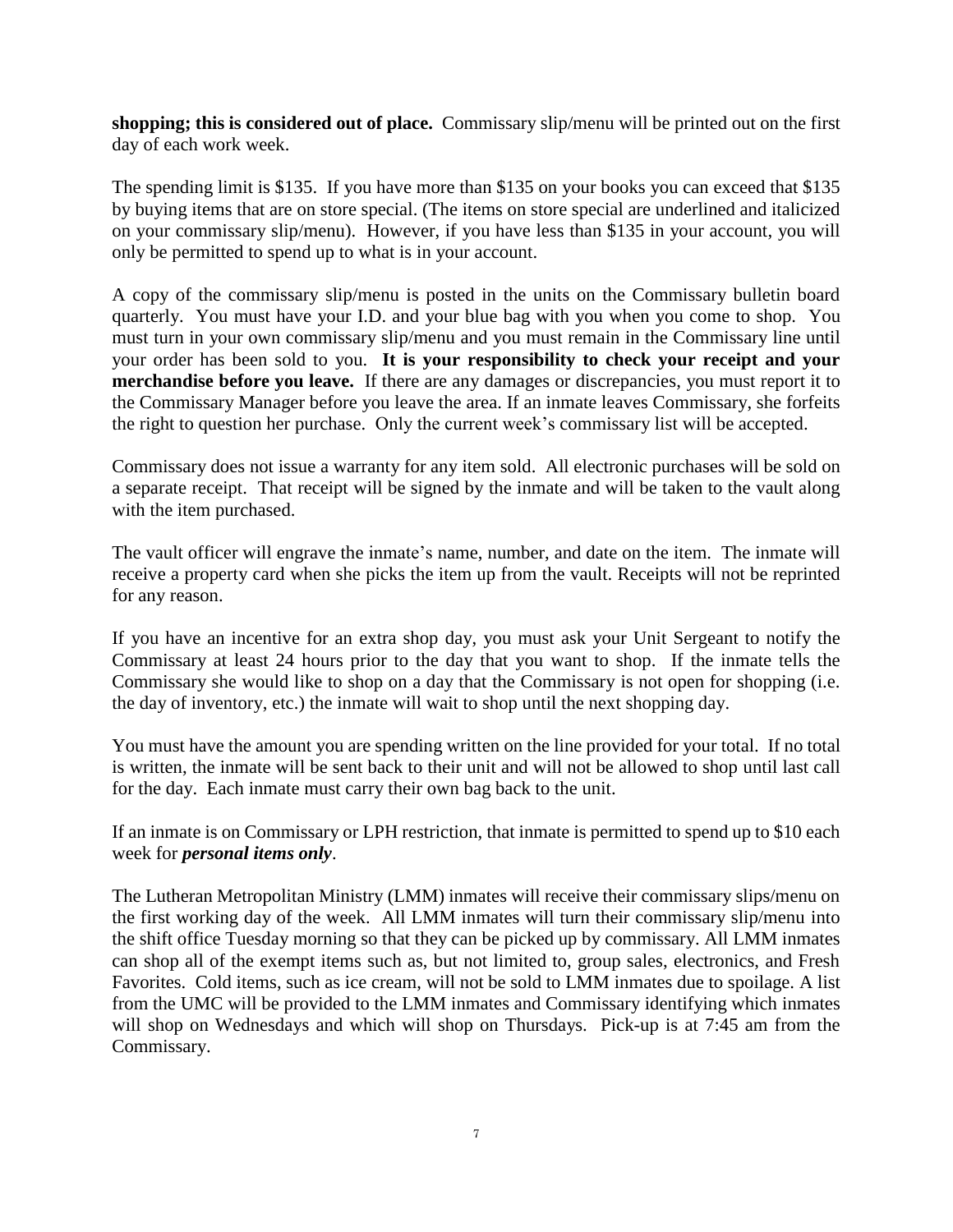### **Salon**

Hair appointments can be scheduled with the Salon Supervisor, Monday through Friday from 8:30 a.m. to 10:00 a.m. Students will not be scheduled during school hours

Free haircuts (trims, even ends, and cuts to be in compliance with the inmate grooming policy) are offered on the last Wednesday of each month. Please kite the Salon Supervisor for an appointment. For all other services (wash and sets, flat iron, style cuts, etc.) you must have money in your personal account, pay for your services and have your cash slip when making your appointment. **Services are by appointment only; passes will be issued for all appointments.** Hair-Braiders are available in each housing unit at no cost.

# **Education Department**

The Education Department offers educational programing to inmates at NERC free of charge. All programs have open entry/open exit to accommodate student educational needs. These programs include: basic academic skills, literacy, GED preparation, special education, and career technical education opportunities to those that are eligible. Educational guidance services can be accessed as well. To access these services, please kite the school or see the School Guidance Counselor, or School Administrator.

#### **Educational Programs Currently Offered:**

ABE/Literacy (Adult Basic Education/Literacy) Pre-GED GED Horticulture Administrative Professional Support (APS) Advanced Job Training Program (AJT) Tutor Training Special Education High School Options

#### **Apprenticeship Programs Currently Offered:**

Janitor Cook Maintenance Repairer, Building Animal Trainer Landscape Management Technician Recovery Operator Material Handler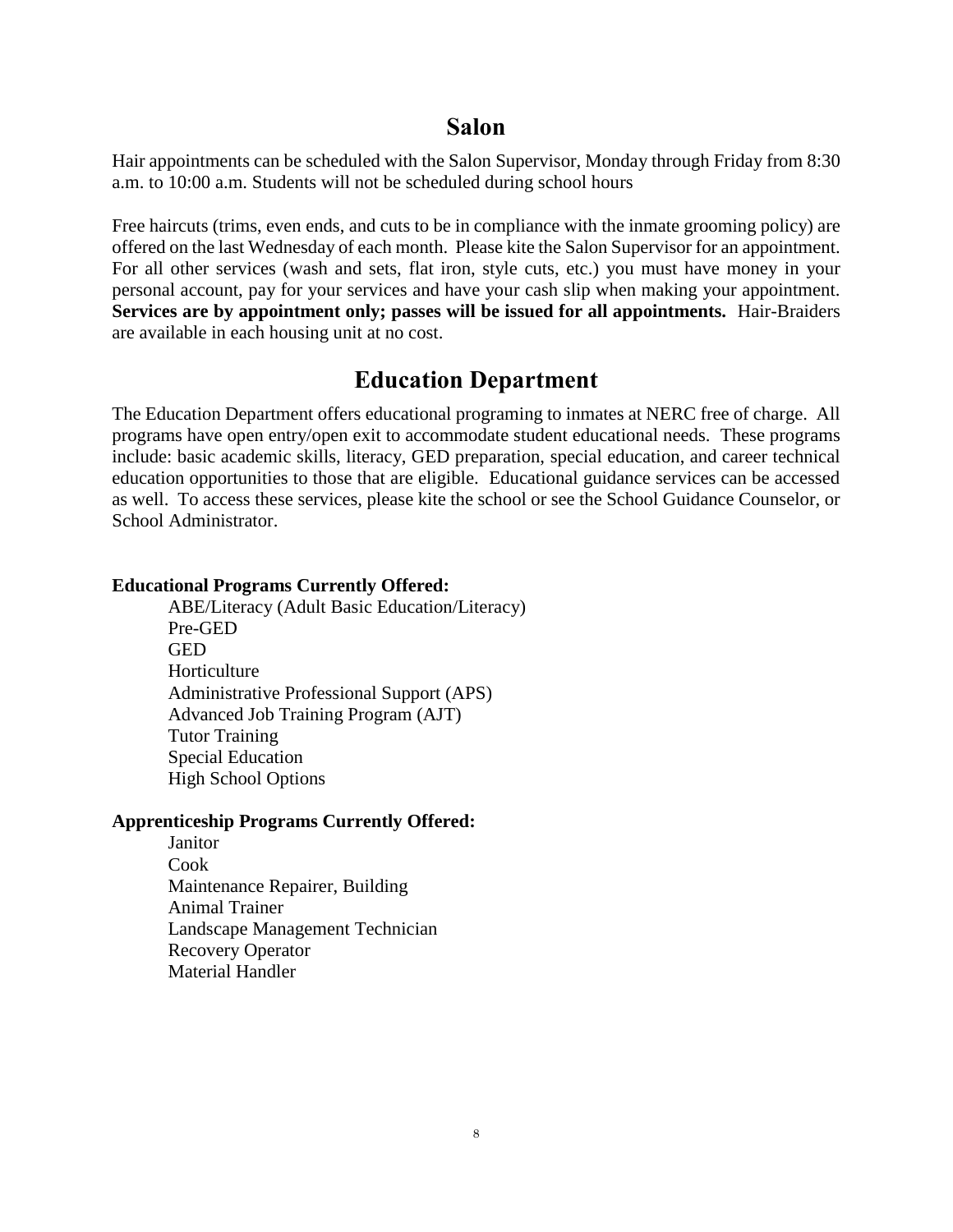# **Food Service**

Food Service prepares three (3) meals per day 7 days a week. If you are planning to eat, you are to report to the dining hall with your unit. Inmates have 10 minutes to report to Correctional Food Service (CFS). A 25-minute time period will be allotted after receiving your tray to eat. The units are called to eat all meals in the order of the Unit of the Month ranking.

- Breakfast is served at approximately 6:45 a.m., immediately following a clear 6:00 a.m. institutional count.
- Lunch is served immediately following a clear 11:00 a.m. institutional count.
- Dinner is served at approximately 4:30 p.m.

Condiments can be taken into the dining room but must remain in the original containers. The condiments must be in the clear plastic carrying bag purchased from commissary.

All inmates, whether working or coming to eat, must conduct themselves in an appropriate manner. There will be no loud talking, no profanity, no horseplay and no talking across the serving line. There are no radios or playing cards permitted in CFS at any time. Please keep in mind that random searches take place upon exiting CFS. **No inmate is permitted to take food out of CFS at any time unless a valid diet card is shown.** There will be no loitering after your meal.

Special diet needs must be authorized by religious and/or medical services. Medical diet cards must be shown for medical diet/snack pick-up.

Vegetarian option request applications can be obtained from Aramark staff. Applications will be reviewed and if approved, the Vegetarian Approval card will be given to the inmate to wear on the ID badge and must be shown for the vegetarian meal option.

#### **Food Service Workers**

Inmates that are classified to CFS will have an orientation on the Saturday after being reclassed at which time job assignments will be made. Sunday will be the first day of work. Inmates will serve a minimum of ninety days once classified to CFS. When coming to work, inmates are to report to the CFS Coordinator that is in charge of the area and sign in. Inmate workers shall turn in their I.D. badges into the CFS Coordinator or CO for count purposes. Inmates are required to see the medical department prior to classification to CFS if you have medical problems that will inhibit you from performing your assigned duties.

All inmates must be released by the CFS Coordinator in their area. Food service workers shall not loiter in the yard in their white uniforms or aprons before, during or after completing their work assignments. Food service workers shall take breaks inside the pavilion next to B Building, while wearing the food service white uniforms. All food service workers are patted down before exiting CFS and random strip searches will be completed.

The Food Service Department has a Cook Apprenticeship program and an IN2Work training program. Details and requirements can be discussed with the Food Service Manager.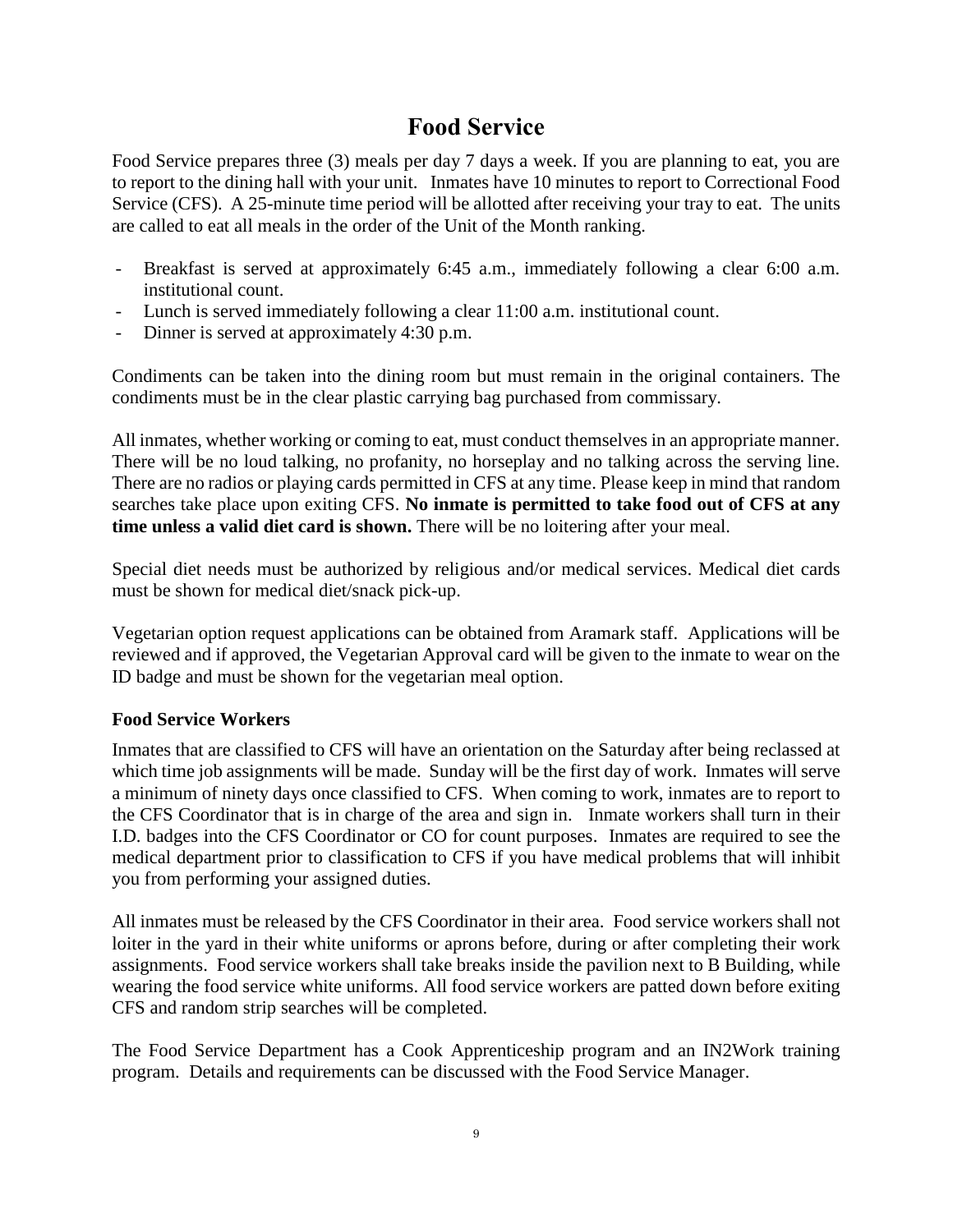# **Institution Inspector**

The Institution Inspector evaluates prison operations to make sure that rules are being followed. The Inspector also facilitates the inmate grievance procedure and investigates inmate complaints. The inspector takes action to correct problems, talks with both staff and inmates and notifies the Warden of potential institutional concerns.

The grievance procedure is a way to express concerns or problems that may come up during your time in prison. This may include complaints about living conditions, staff, inmates, rules, policies and procedures and how you are treated. There are **three** steps in the grievance procedure. Each step is outlined below. Try resolving your problems at the lowest possible step. At each step you will have the chance to voice your problem and explain what happened. Some things cannot be grieved through the grievance procedure. This is because they have their own separate appeal process. Some examples of decisions that cannot be grieved include Hearing Officer and RIB decisions, Administrative Control, Security Classification, Job Assignments, TC Placement and Adult Parole Authority decisions. The inmate grievance procedure is explained in Administrative Rule 5120-9-31 of the Ohio Administrative Code. More information may be found in Administrative Rules 5120-9-29 and 5120-9-30. These rules are available in the library.

#### **Step One**: **Informal Complaint**

If you have a problem that cannot be resolved, kite the staff supervisor working in the area of your concern. If this does not work, you may file an Informal Complaint via the JPay system. For access, log on to your JPay account. At the "Welcome" screen, toggle down to the "Communication Center" tab and click. At the next screen, select "New", then select from, "Informal Complaint". Under the tab "Subject Matter", select "Informal Complaint" and in the "Description" section, locate your area of concern by selecting from the drop-down menu and click to highlight. After you have selected your area of concern, you now have an opportunity to voice your complaint in the "Details" section. There is a character limitation of 5,000 words so be precise and to the point. Once you have typed your concern, hit send to finalize this informal complaint. If you have multiple complaints, address each complaint with an individual submission. You have 14 days from the time the incident occurred to file an informal complaint.

#### **Step Two**: **Grievance**

A completed JPay Grievance electronic form is needed in order to file a grievance. You have 14 days from the date you receive the answer to your informal complaint to file a grievance unless the inspector waives the time limit. To file a grievance, follow the same steps as outlined in Step One above by first accessing your JPay account. Under the "Subject Matter" tab, instead of selecting "Informal Complaint," select "Grievance." Explain who, what, where and when. If you need assistance, ask the institutional inspector. Once received, the inspector will read your grievance and investigate it. Depending on the situation, most investigations will be completed within 14 days. If more time is needed, the inspector will notify you. When the investigation is complete, a Disposition of Grievance form will specify the inspector's findings.

#### **Step Three**: **Appeal**

Read the inspector's disposition. If your complaint is still not resolved or if you feel a mistake was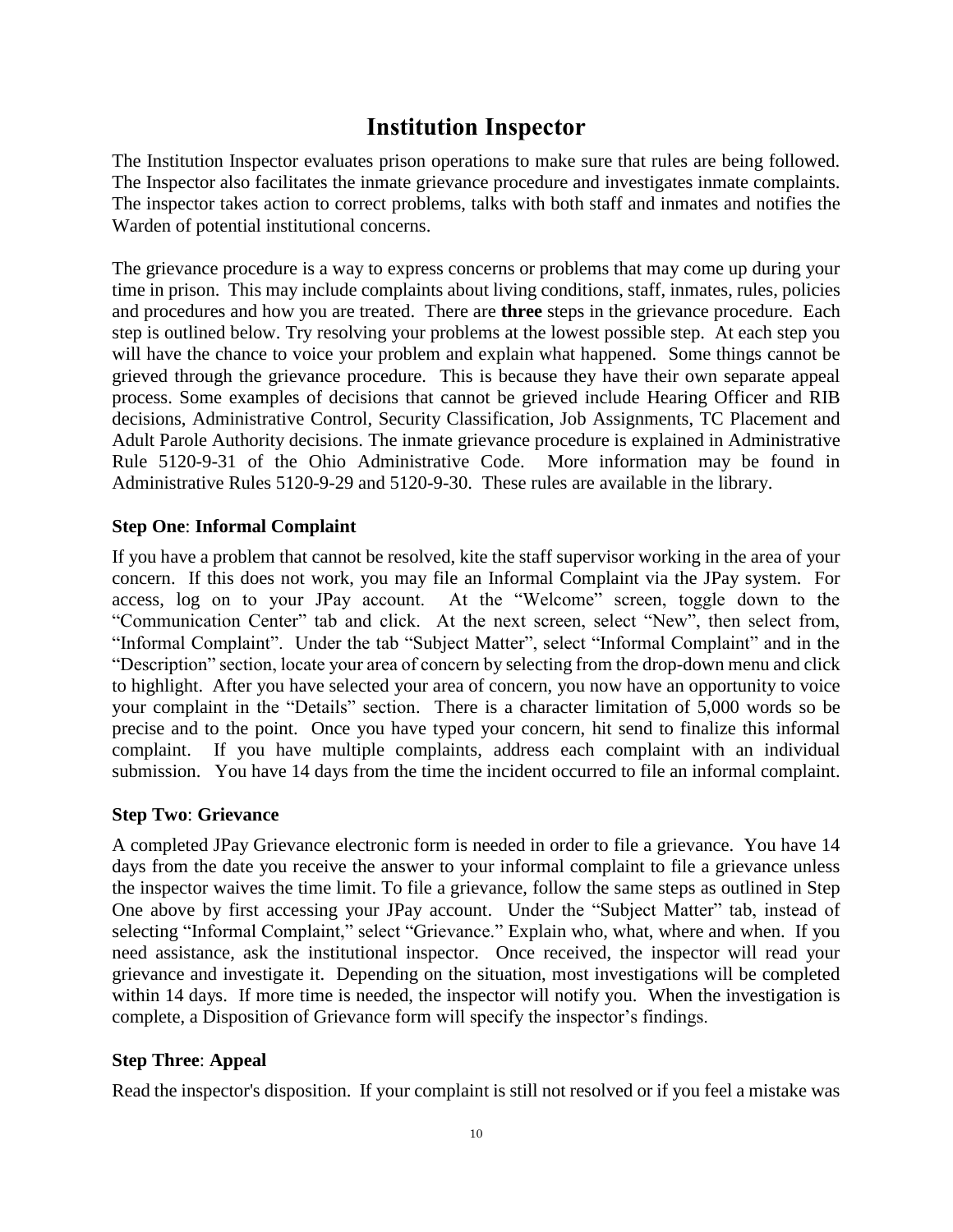made, you may then appeal to the Chief Inspector via the electronic JPay communications link. You have 14 days from the date of the disposition to appeal to the Chief Inspector.

Complete the electronic appeal form and explain why you do not agree with the inspector's decision. Stick to the facts and do not add new complaints. When you are done completing the appeal form, hit "Send." The appeal is then sent directly to the office of the Chief Inspector for further investigation. If you believe that the inspector or warden broke a rule or let someone break a rule, then you may file a direct grievance to the Chief Inspector using the JPay electronic communications link as well. You have 30 days from the date of the incident to file your grievance.

Please use the table below when submitting informal complaints.

| <b>INFORMAL</b><br><b>COMPLAINT</b><br><b>REGARDING:</b> | <b>COMPLAINT SHOULD</b><br><b>BE SENT TO:</b>          | <b>NEXT SUPERVISOR IN</b><br>LINE: |
|----------------------------------------------------------|--------------------------------------------------------|------------------------------------|
| <b>Bed Moves</b>                                         | Unit Manager (E, F, G, H)<br>Unit Manager (J, K, L, M) | Unit Management Chief              |
| Captain                                                  | Major                                                  | Deputy Warden                      |
| Case manager                                             | Unit Manager (E, F, G, H)<br>Unit Manager (J, K, L, M) | Unit Management Chief              |
| Clothing/Bedding (QM)                                    | Lieutenant/Special Duty                                | Major                              |
| Commissary                                               | <b>Commissary Manager</b>                              | <b>Business Administrator</b>      |
| Education/Library                                        | School Administrator                                   | Deputy Warden                      |
| Food Service                                             | <b>Business Administrator</b>                          | Deputy Warden                      |
| Mail/Visitation                                          | Lieutenant                                             | Major                              |
| Maintenance                                              | Maintenance Supervisor                                 | Deputy Warden/Operations           |
| Medical/Dental                                           | <b>Health Care Administrator</b>                       | Deputy Warden                      |
| <b>Mental Health</b>                                     | Psychology Supervisor                                  | Deputy Warden                      |
| <b>Officer or Lieutenant</b>                             | <b>Shift Captain</b>                                   | Major                              |
| <b>Recovery Services</b>                                 | <b>Recovery Services</b>                               | Deputy Warden                      |
| Religious Services                                       | Chaplain                                               | Deputy Warden                      |
| <b>Correctional Counselor</b>                            | Unit Manager (E, F, G, H)<br>Unit Manager (J, K, L, M) | Unit Management Chief              |
| Recreation                                               | Unit Management Chief                                  | Deputy Warden/Operations           |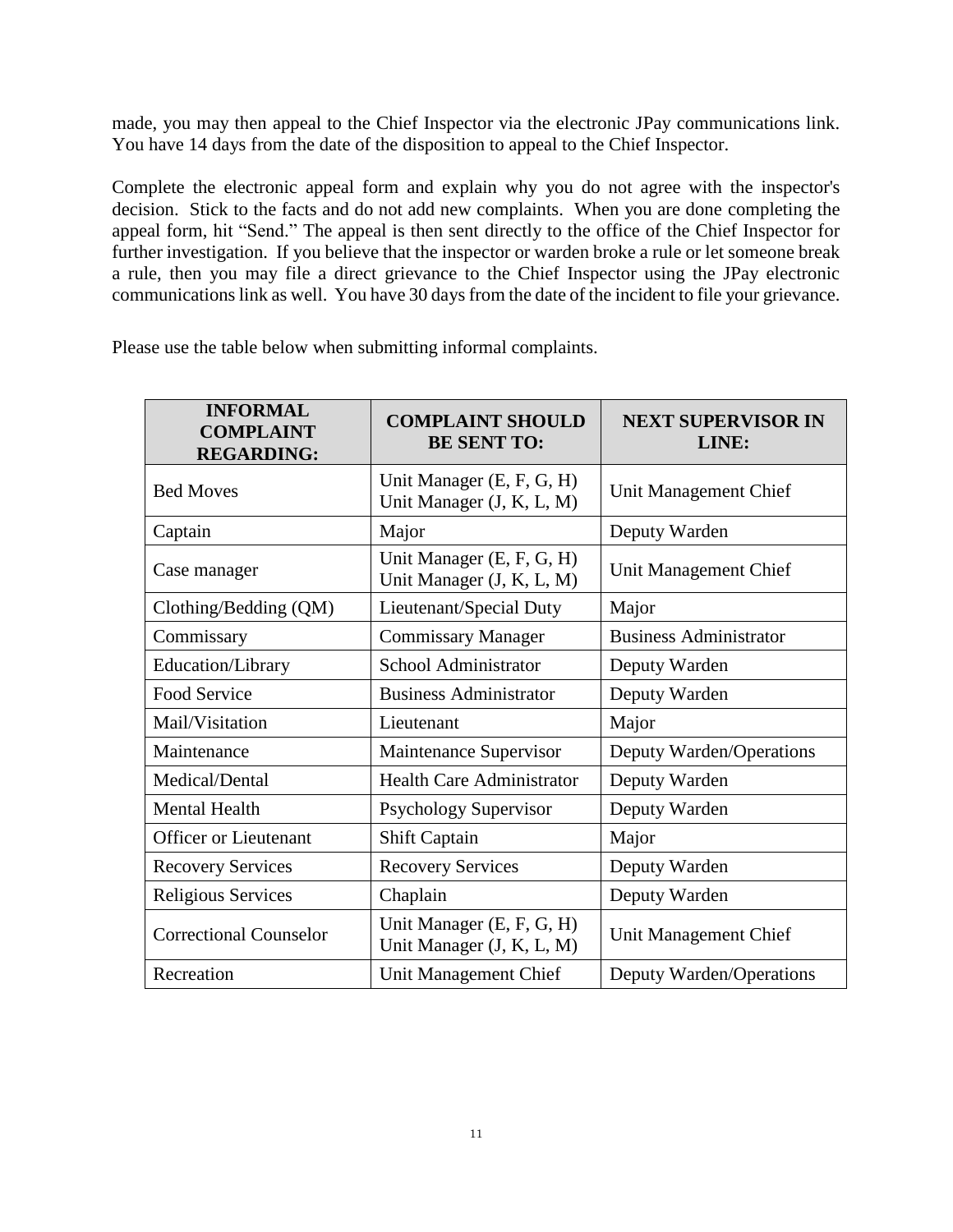# **Investigator**

The Investigator is responsible for all potential criminal and administrative investigations which occur within the institution involving both inmates and staff. Investigations may be related to drugs, employee/inmate relationships, and any violation of rules by inmates, staff and/or visitors. The Ohio State Highway Patrol is the prevailing law enforcement agency over the Northeast Reintegration Center and will also investigate all criminal cases.

Sexual Assaults - It is the policy of the Department of Rehabilitation and Correction to provide a safe, humane and appropriately secure environment, free from the threat of sexual assault for all inmates, by maintaining a program of prevention, detection, response, investigation and tracking. Sexual Assault is defined as any contact between the sex organ of one person and the sex organ, mouth or anus of another person or any intrusion of any part of the body of one person, or any object into the sex organ, mouth or anus of another person, by the use of force or threat of force. An inmate may report a sexual assault to **any** employee.

# **Library**

The Central Library and Law Library are in M Unit. The library has a variety of books, magazines, newspapers, and reentry resources. In addition, each unit houses a library that is accessible when the Central Library is closed. Library hours are posted outside the library in the foyer of M Unit and in each unit. Inmates should have no more than three (3) central or unit library books in total in their possession.

Law Library: The Law Library consists of the online Lexis Nexis computer, typewriters and legal materials. The Lexis Nexis computer is to be utilized for legal work only.

Appointments to utilize the Lexis Nexis computer can be made no more than 2 weeks in advance. Your time will be limited to 30 minutes per day. If you're 10 minutes late to your appointed time, you will forfeit that time slot. If no one is signed up after your appointed time, you may continue to work. However, if someone is waiting that hasn't had an opportunity to use the legal computer yet for the day, you will need to wrap up your work quickly so they may use the computer.

See the Copy Procedures below for cost of printing out your legal work; the same rules apply. Once you've printed out your legal work it is then immediately deleted.

Copy Procedure: Each copy is .05 cents per page. If you wish to make double-sided copies your cost is then .10 cents per page. There are no free copies. This applies to making copies for groups or for classes. See your group facilitator if you need copies. They are responsible for making your copies.

You may obtain a copy slip from the librarian. The librarian will submit your cash slip to the cashier. It takes about a week for the copy slip to be approved. You must have received back your portion of the slip from the cashier prior to making your copies. Give this slip to the librarian when making your copies.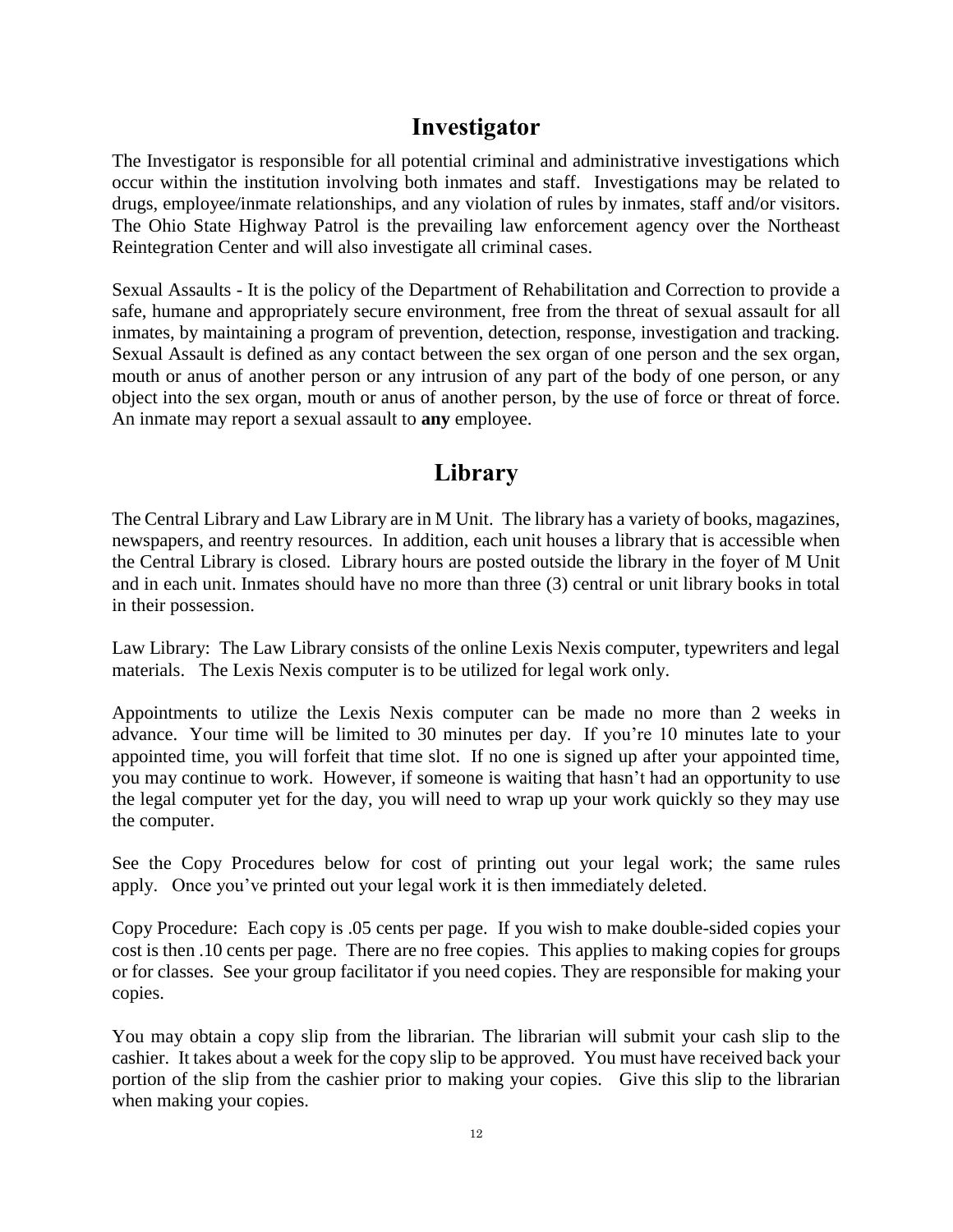#### **Library Procedures** (continued from page 13)

The Library Procedures Manual is available at the library desk or from the librarian for review. It contains information relevant to the operation procedures of the library. The Manual also contains the following specific information:

- Eligibility to borrow materials
- Length of loan
- List of non-circulating and/or closed reference materials
- Overdue/renewal procedures
- Borrowers' financial responsibilities for lost or damaged materials
- Criteria for suspension of borrowing privileges
- Procedures to recover library materials from inmates being released, transferred or assigned to special housing units
- Unit library procedures
- Library Improvement Plan
- Priority Purchase List

ODRC policies, local policies and Administrative Rules are also available for view in the library as directed by ODRC Policy 58-LIB-01.

### **Mail**

#### **Incoming**

Mail is picked up and delivered five (5) days a week, Monday through Friday. All mail, except legal mail, is opened and inspected before you receive it. **For prompt delivery of your mail, it should have your complete name and number**. All letters must have a complete name, number and return address.

Mail call is held after the yard closes at 3:40 p.m. (The actual time may vary). Mail delivered to a unit for an inmate who has been moved or transferred will be forwarded to the new unit by the housing officer. Released or transferred inmate mail will be returned to the mail room.

Legal mail is mail between the inmate and a court of law, attorney, public services law office, law school, or legal clinic. All legal mail is logged upon receipt. The inmate shall be present during the opening and inspection of all legal mail. The inmate will sign for all legal mail. Certified, registered, and special delivery correspondence will be handled as legal mail.

#### **Outgoing**

The mailbox is located outside the Food Service Building. Mail is picked up Monday through Friday. Inmates in Restrictive Housing (RH) shall have their mail picked up by mail room staff. **Letters must be sealed and have a complete return address, including name, number and institution address**. Food or commissary items may not be mailed out. Outgoing mail without a complete return address may be confiscated and held 30 days to identify the sender. Incomplete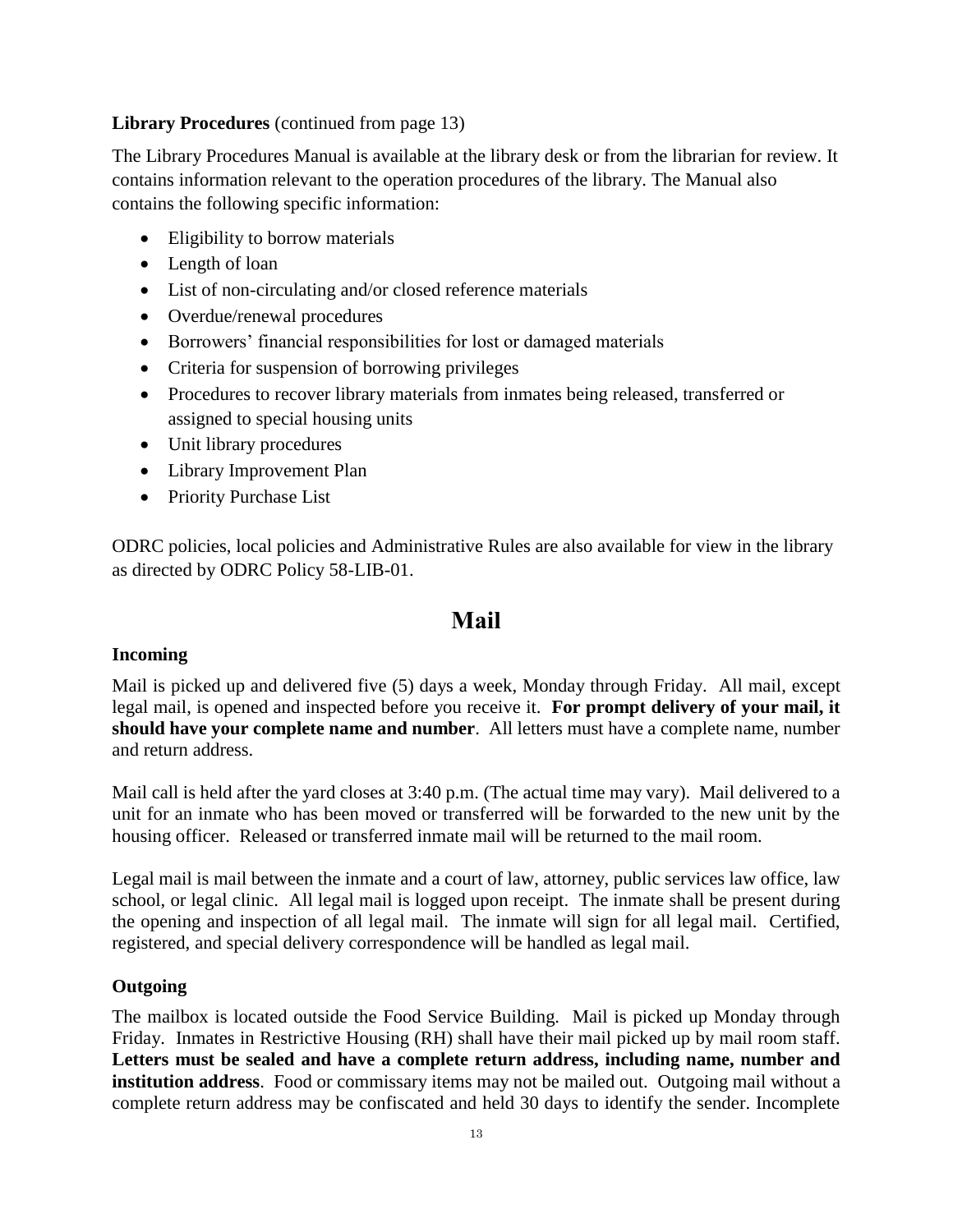outgoing mail not identified or claimed by the sender will be destroyed. Sending obscene or threatening letters is prohibited by Administrative Regulation 5120-9-18*.*

Embossed envelopes must be used for outgoing letters. **Stamps or envelopes with a stamp posted on them are contraband,** except cards/envelopes purchased from Commissary.

Cash slips can be obtained at the housing officer's station and are used for overweight, oversized, and special delivery letters, as well as greeting cards, packages, and postal insurance.

Do not seal your mail/package before the cash slip is issued, as they must be inspected. Cash slips to mail money out to approved sources can also be obtained from the housing officer's station; however, a correctional counselor must sign it to authorize approval.

Regardless of your financial status, you shall receive one (1) free letter per month. Envelopes will be issued during the first week of the month during first shift. To receive your free envelope, you must sign for it, stating that you received it. This includes RH inmates. You may write to whomever you choose. The mailroom officer will place postage on these envelopes at state expense and deliver them to the United States Post Office within a time period no longer than 24 hours excluding weekends and holidays.

#### **JPay**

#### JPAY Stamps

All inmates will receive eight (8) free JPay stamps at the beginning of the month. If you do not use them by the end of the month that they are received, they will fall off your account. You will not be able to keep accumulating the free JPay stamps.

#### JPAY Picture Printing

Once you select the JPAY pictures to be printed and the money is taken off your account, the JPAY pictures will be printed. They will be distributed with the daily inmate mail.

Do not kite maintenance in regard to any JPay issues, the Investigator handles repairing the kiosk only.

# **Packages**

You may receive packages only from Access Securepak, Union Supply, or Walkenhorsts. Packages may not exceed thirty (30) pounds. All packages must have the complete name of the sender and the complete name and number of the inmate on the outside of the package. All packages must have two itemized lists; one on the outside and one on the inside of the package. It must list the name, quantity and price of each item. Only items on the authorized lists may be received. Unacceptable items will be returned to the sender at your expense.

All NERC inmates are eligible to receive sundry, food and exempt boxes. Inmates may receive a maximum of four (4) boxes per calendar year; 2 sundry boxes and 2 food boxes.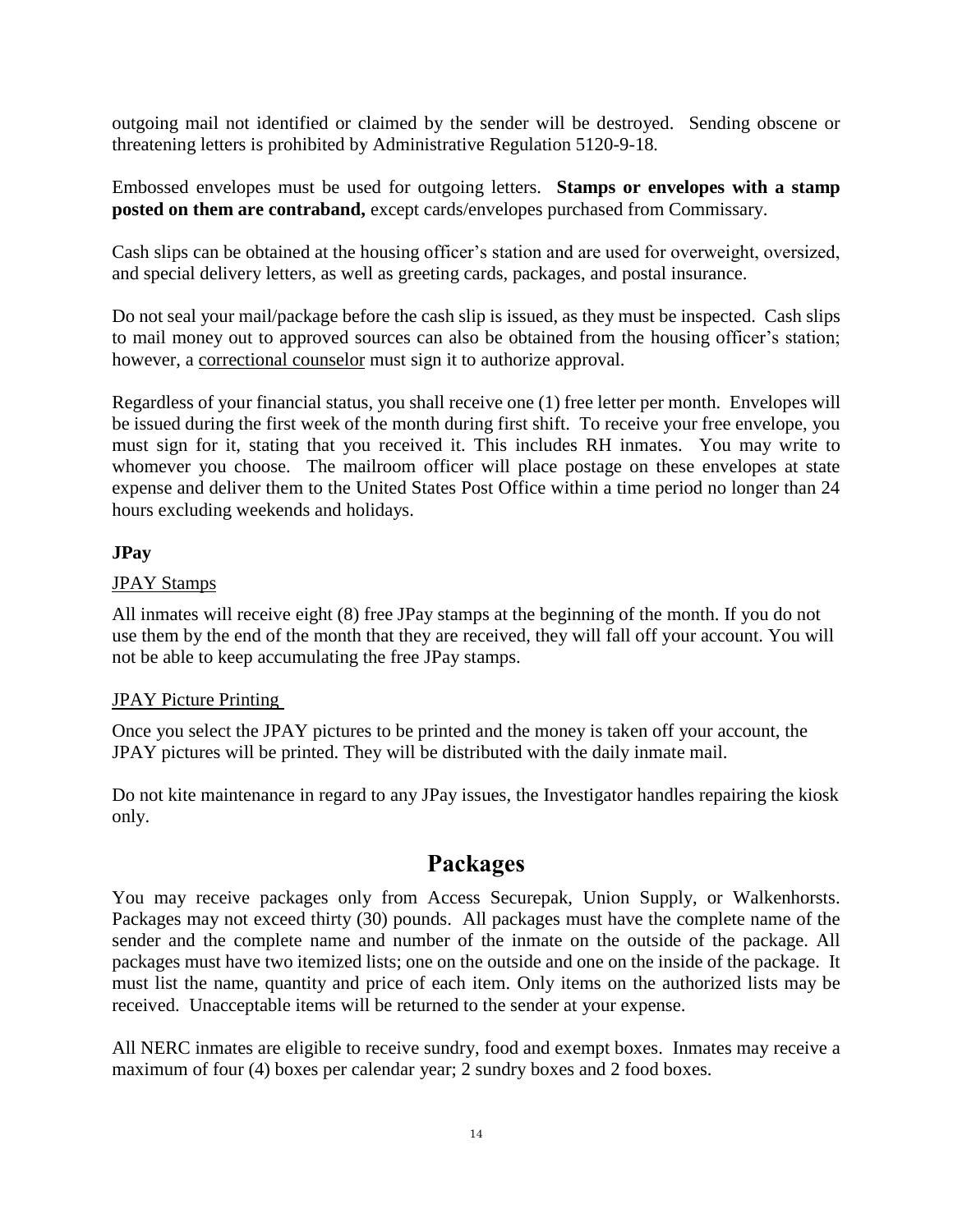Inmates are permitted exempt boxes (examples include: shoes, boots, CD players, radios, headphones, fans and TVs). There is no limit on exempt boxes as long as the inmate is within her possession limit of items. Books and arts and crafts items are not counted as packages.

When property is issued with property cards, the property will not be destroyed by anyone but the vault officer. If property is lost or stolen, file a property theft loss report.

Inmates who still have questions and concerns should contact their unit staff or kite the vault.

The Package Procedure is as follows:

- 1. Property listed on the forms may be received by the institution in packages and may be possessed by the inmates. Property not on the list, or exceeding authorized limits, will be considered contraband.
- 2. Personal clothing will be blue or green, solid colors only.
- 3. Personal clothing must be in your appropriate size.
- 4. All packages are limited to thirty (30) pounds gross.

The Package List and catalogs are available in the Sergeant's Office and at each housing unit officer's station.

The inmate package procedure is detailed in A.R. 5120-9-33 and DRC Policy 61-PRP-01. This information is available for review upon request from the Central Library located in M-Unit.

#### Books

Books can be ordered from anywhere and sent in. The person sending them in must be an approved visitor on your visiting list. In addition, there must be an invoice sent in with the purchaser's name and address on the invoice, as well as your name and ID number. All books are subject to be screened for content before being allowed in.

# **Medical Services**

The Medical Services department is located in B-Building and provides all medical and nursing care 24 hours a day, 7 days a week using the electronic health record (EHR). The Medical Clinic is **not** a walk-in clinic. You must have an appointment to be present in the clinic area/lobby. **Loitering in the clinic lobby is not permitted. Disciplinary action which may include an outof-place conduct report may be issued.** If you are experiencing a health-related emergency, notify an officer immediately. The officer will notify Medical staff of the emergency.

#### **Access to Care-Routine Sick Call Clinic**

The Northeast Reintegration Center Medical Department provides the following routine care services for which you **must** submit a Health Service Request form:

- **Medical** (physical health concerns/complaint)
- **Dental** (oral health concerns/complaint)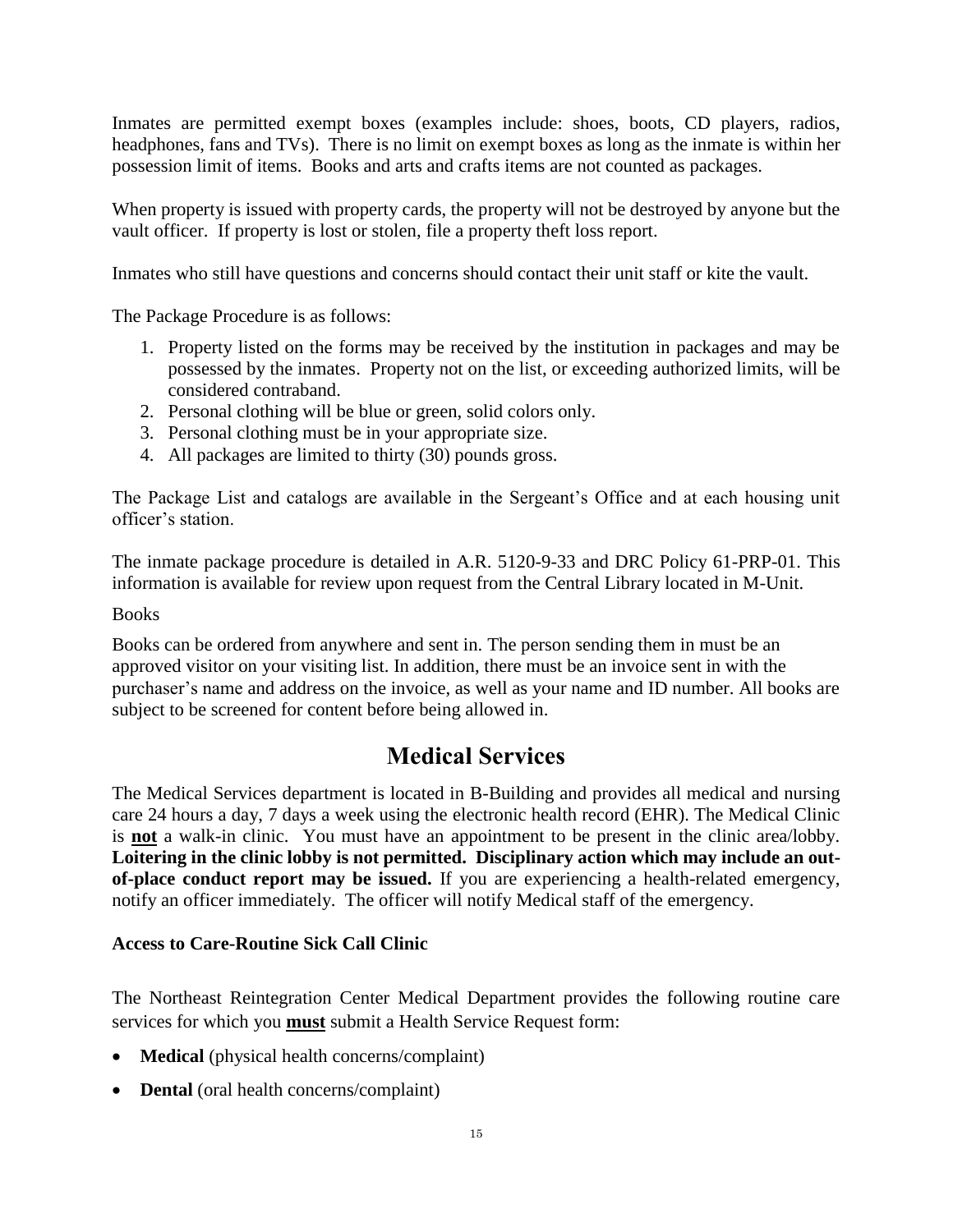- **Eye** (vision related health concerns/complaint)
- **Foot** (feet/ankle health related concerns/complaint)
- **Pharmacy** (prescription refills, medication re-orders, medication issues)

To access any routine medical services pick-up, fill-out and return a Health Services Request form. The form can be obtained from the officer station. Please fill out the form and drop it off in the white box located on the east outside wall of the B-Building. Be specific as to what your complaint/issue is. You may also write what type of medication you are taking or need refilled. Your request will be reviewed by a Registered Nurse (RN). Do NOT submit medical service request through the J-pay system. If you do you will receive a response to submit a Heath Service Request and this may delay your medical treatment.

#### If you have a **medical or dental emergency**, **ask the unit officer to call Medical immediately. Do NOT submit a Health Service Request for an emergency.**

#### **Chronic Care Clinics**

There is no charge for chronic care clinic visits. You will be automatically scheduled to see the doctor and/or chronic care nurse when you are due for a visit. Attendance to chronic care clinic visits i**s mandatory – no exceptions.**

#### **Physical Exams**

Free physical exams are made available, if you meet any of the following criteria:

- Over 50 years old (once per year)
- Ages 40 50 years old (once every 2 years)

Any inmate under 40 years old who wishes to have a physical must send a Health Service Request requesting a physical exam.

#### **Test Results**

If you had lab work, pap/pelvic exam, or a recent appointment at FMC/OSU and would like to know your results, please fill out a Health Service Request form for an appointment to discuss your results with the physician.

#### **Medical Restrictions/Medical Lay-In Slips**

The facility Medical Doctor can issue appropriate medical restrictions such as bottom-bunk or bottom range assignments. Lay ins are only issued by a nurse for 24 hours. Extended lay ins are only issued by the doctor. Previously issued restrictions from other facilities expire within 2 weeks of arriving at NERC. Long-term medical restrictions are reviewed and updated annually.

#### **Medication Refills**

Upon arrival to NERC inmates currently taking medications prescribed at ORW will have those medications continued for at least 14 days upon transfer. Within that time, you will be seen by a prescriber (physician, psychiatrist, and/or nurse practitioner) to determine if the medication order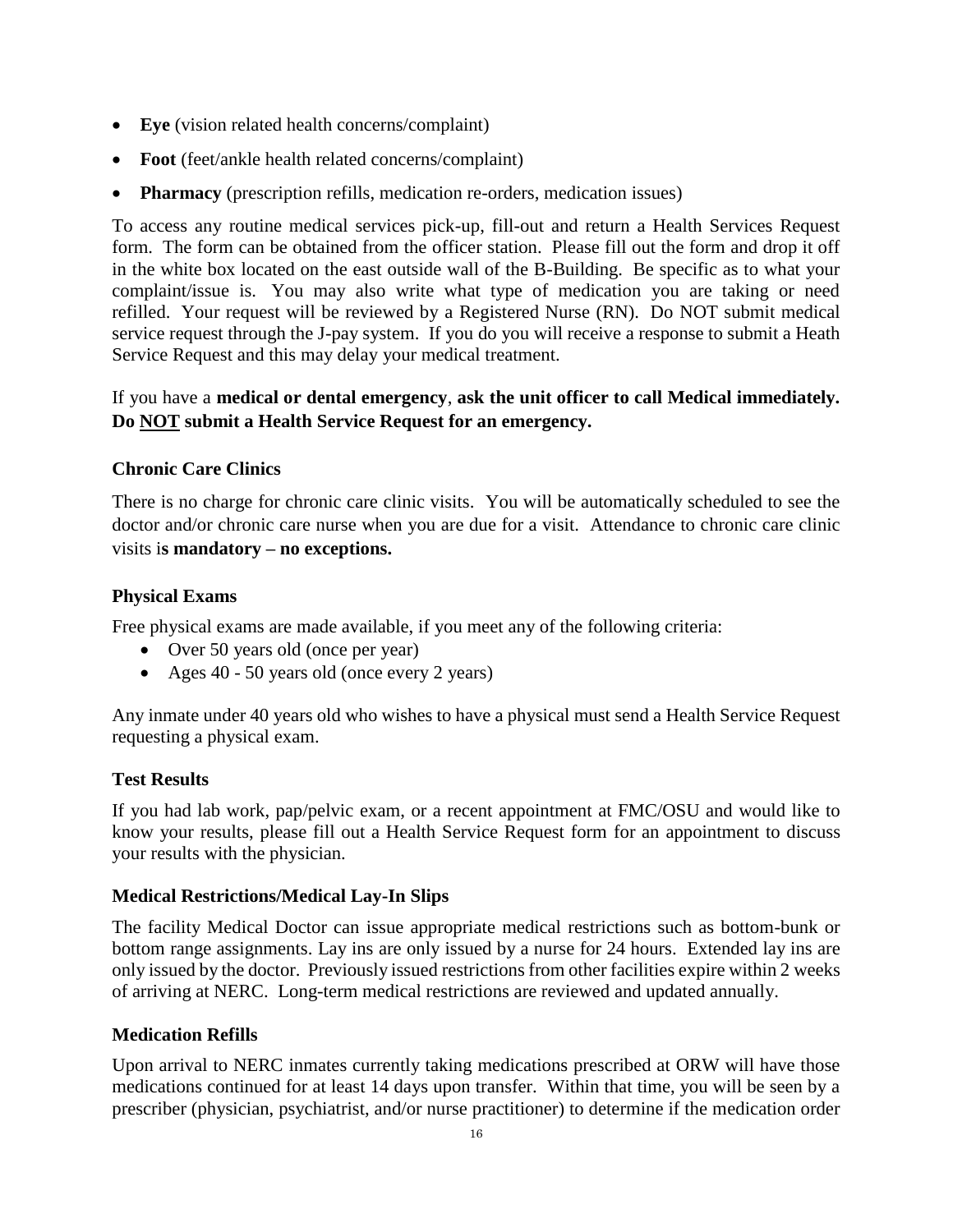will be continued or discontinued. Once your medications have been ordered, you may pick up your medications within 2 days in the medication room between 5:30 p.m. - 6:00 p.m. Monday-Friday. All medications must be secured in your lock box.

All medication is to be taken as prescribed. Self-carry medications that are not taken as prescribed and/or life-sustaining medications that are found to have several missed doses will be confiscated and made Nurse Dispense Only. You may also be subject to discipline for violation of Rule 42: Misuse of Authorized Medication.

Inmates must report to pill pass for all life-sustaining medications. Your health is important and taking your medication as prescribed is your responsibility and should be taken seriously.

Over-the-counter medications are available at commissary for you to purchase. Tylenol, Ibuprofen (Motrin), Aleve, cold tablets, cough syrup, creams, lotions, etc. should all be purchased at the commissary.

#### **Home-going/Release Medications**

Any chronic care patient that has been approved for release of any kind from NERC should submit a Health Service Request to be seen by the physician at least 2 weeks prior to your release date. This enables your chronic care prescriptions to be ordered and made available for you the day you leave the facility. You will receive a 2-week to 30-day supply of medications prior to leaving the facility.

#### **Medication Administration/Pill Call**

Medication Pass/Pill Call occurs at the following times:

- A.M. (Morning) 7:45 a.m. 9:00 a.m.
- Noon (Lunch)  $12:15 \text{ p.m.} 1:30 \text{ p.m.}$
- P.M. (Evening)  $6:00 \text{ p.m.} 8:00 \text{ p.m.}$
- HS (Bedtime) 8:00 p.m. 8:50 p.m.

Please review pill call schedules posted in the housing units regarding what time you are expected to report to pill call based on the last two digits of your inmate ID #.

**Please note:** Insulin injections and diabetic checks occur immediately before all meals during the day and at bedtime in B-Building clinic (Insulin Line). You are expected to report promptly when count clears and the yard opens for Medical. Please see posted schedule in the housing unit regarding the time/days you are expected to report for insulin/diabetic checks.

#### **Use of Generic Medications**

In order to ensure quality and continuity of drug distribution and cost-effective use of medications, each institution and pharmacy within the Ohio Department of Rehabilitation and Correction is to have and use a drug formulary. The drug formulary helps guide selection of the most cost-effective pharmaceutical care for patients particularly those in classes where many therapeutic alternatives exist. The formulary identifies generic and references brand names for each formulary drug, daily dosing, formulation and cost information. It is not the purpose of the drug formulary to deny or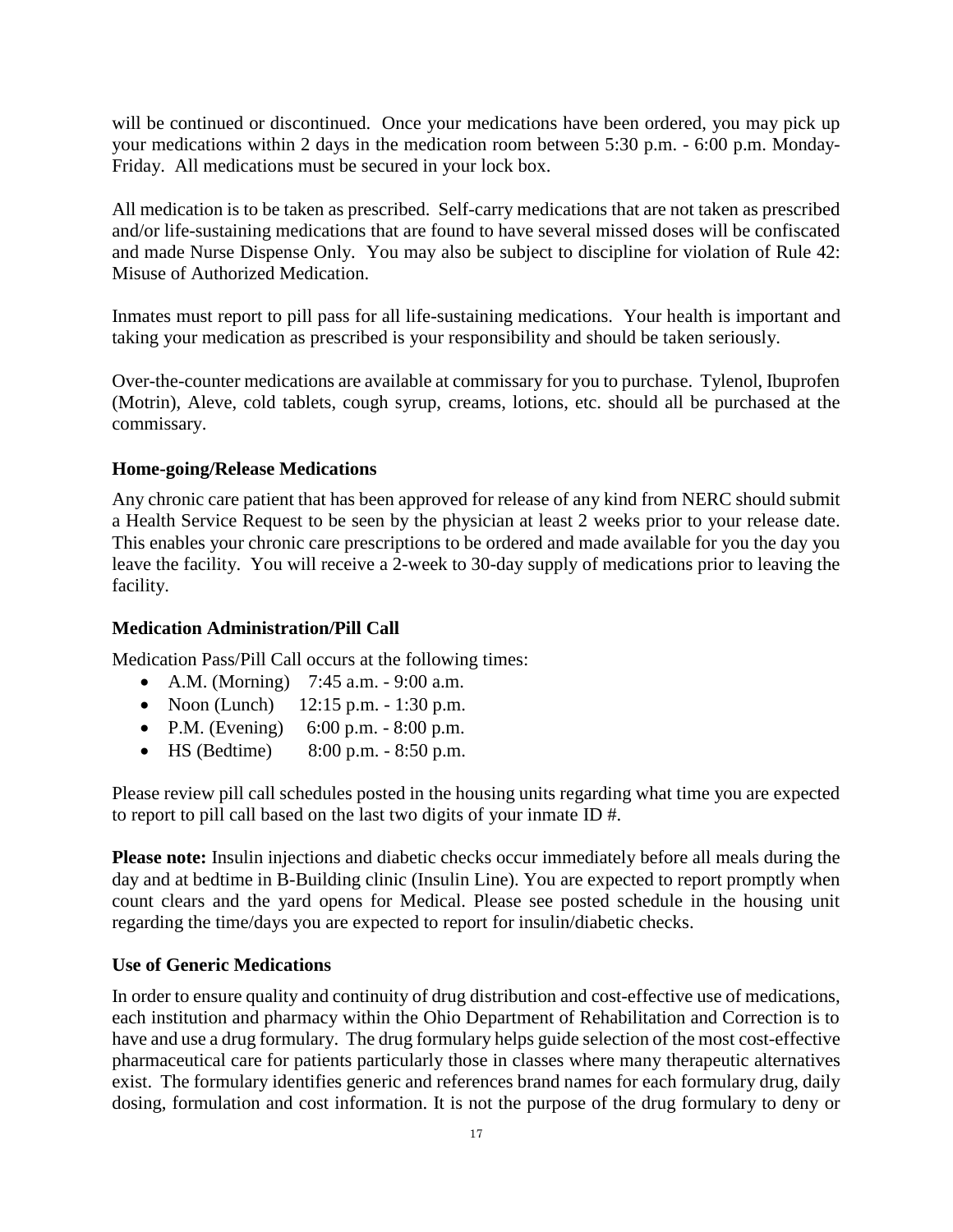delay a needed drug to a patient.

#### **Health Prevention and Health Promotion**

It is in your best interest to wash your hands as often as you can to prevent transmission of diseases.

We encourage all inmates to take advantage of any Health Prevention/Health Promotion programs as they are offered at NERC including the annual inmate Health Fair and the annual Flu Vaccine program. All inmates are required to complete annual tuberculosis (TB) Screening.

Nutritional counseling services are available to all inmates by sending a Health Service Request form to see the doctor for a referral or by a referral from the doctor automatically to address chronic disease issues.

When using any disinfectant product, it is a mandatory precaution that all inmates wear safety goggles and plastic/rubber gloves. Only inmates wearing the proper safety equipment are to handle these chemicals. Any inmate found handling these types of chemicals and not wearing the appropriate apparel will receive a conduct report.

#### **Co-pay**

All medical services initiated through a Health Services Request form will carry a \$2.00 co-pay charge **EXCEPT** dental and chronic care visits which are free of charge. All medical services initiated through emergency procedures will be free if an actual emergency exists. A \$3.00 copay charge will be administered if it is determined that no emergency existed. You will not be denied treatment due to lack of funds. You may contest a co-pay charge by sending a kite to the Health Care Administrator (HCA). If you are not satisfied with the decision of the HCA, you may initiate the grievance process by submitting an Informal Complaint Resolution.

# **Dental Care Access**

NERC has a fully equipped dental clinic. All inmates, regardless of sentence length, are eligible for emergency and urgent dental care. (If you will be in the DRC for a year or less, you are only eligible for emergency or urgent dental care.)

There is NO co-pay for any dental care services per DRC policy.

**Dental Emergency** – Have the housing unit officer or any other staff person contact the ER nurse phone line as soon as possible for:

- tooth pain
- uncontrolled bleeding
- broken jaw
- constant excruciating pain

**Urgent Dental Care**–Submit a Health Service Request form describing your urgent dental issue and a nurse will review for an immediate nurse sick call or dental appointment the next day for: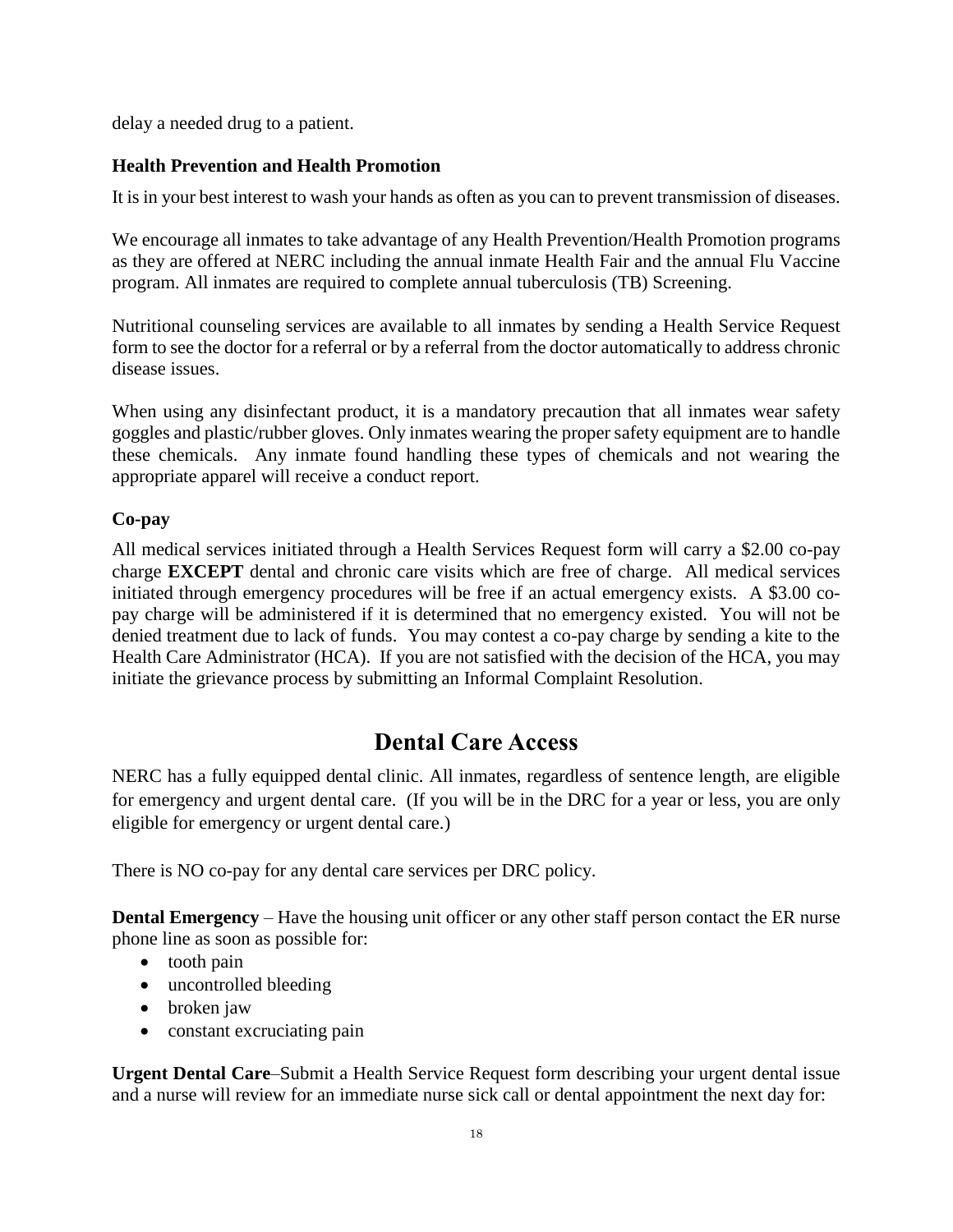- tooth/mouth discomfort
- broken tooth
- broken denture
- infection in teeth/gums/tongue
- large painful cavity

**Routine Dental Care** – Submit a Health Service Request form to dental explaining your dental needs and the dental assistant will review and schedule an appointment with dental providers for:

- cavities
- problems chewing
- cleaning
- dentures Remaining prison sentence must be greater than 3 years

# **Mental Health Services**

Northeast Reintegration Center (NERC) Mental Health Services is located in H Unit and provides the following services to all residents by a staff of Mental Health Professionals:

- Screening of all residents entering the institution and orientation to Mental Health Services.
- Response to referrals of a resident made by NERC staff and self-referral through the resident kite system.
- Evaluation for future services of a resident referred by the screening process, staff referrals, or self-referrals.
- Assessment and creation of a treatment plan for a resident needing Mental Health Services, which might include group therapy as well as individual contacts with a Mental Health liaison.
- Referral to Psychiatric Services, if necessary, for medication evaluation.
- Crisis stabilization services, residential treatment and hospitalization, if necessary.
- Arrange for transfer to specialized units based on special Mental Health needs.
- Psychological evaluations to assist with treatment within other departments.

#### How to Access Mental Health Services and Programs

If a resident would like to speak with Mental Health Staff about a routine matter, send a kite to the Mental Health Department requesting to see a Mental Health Staff person. Each resident requesting services will be sent a pass and/or a response via the kite system. In emergency situations, the resident is to contact her Unit or Custody staff who will contact Mental Health Services. NERC mental health open office hour services are available during normal business days from 8:00am-10:00am and from 1:00pm-3:00pm. You may access MH services during open office hours by contacting your unit corrections officer and having them call the mental health department. Please do not walk over to H unit without being requested to come to the unit first. You are to check in with the MH secretary and wait in the waiting area for your appointment. Your assigned MH staff member will come get you for your appointment.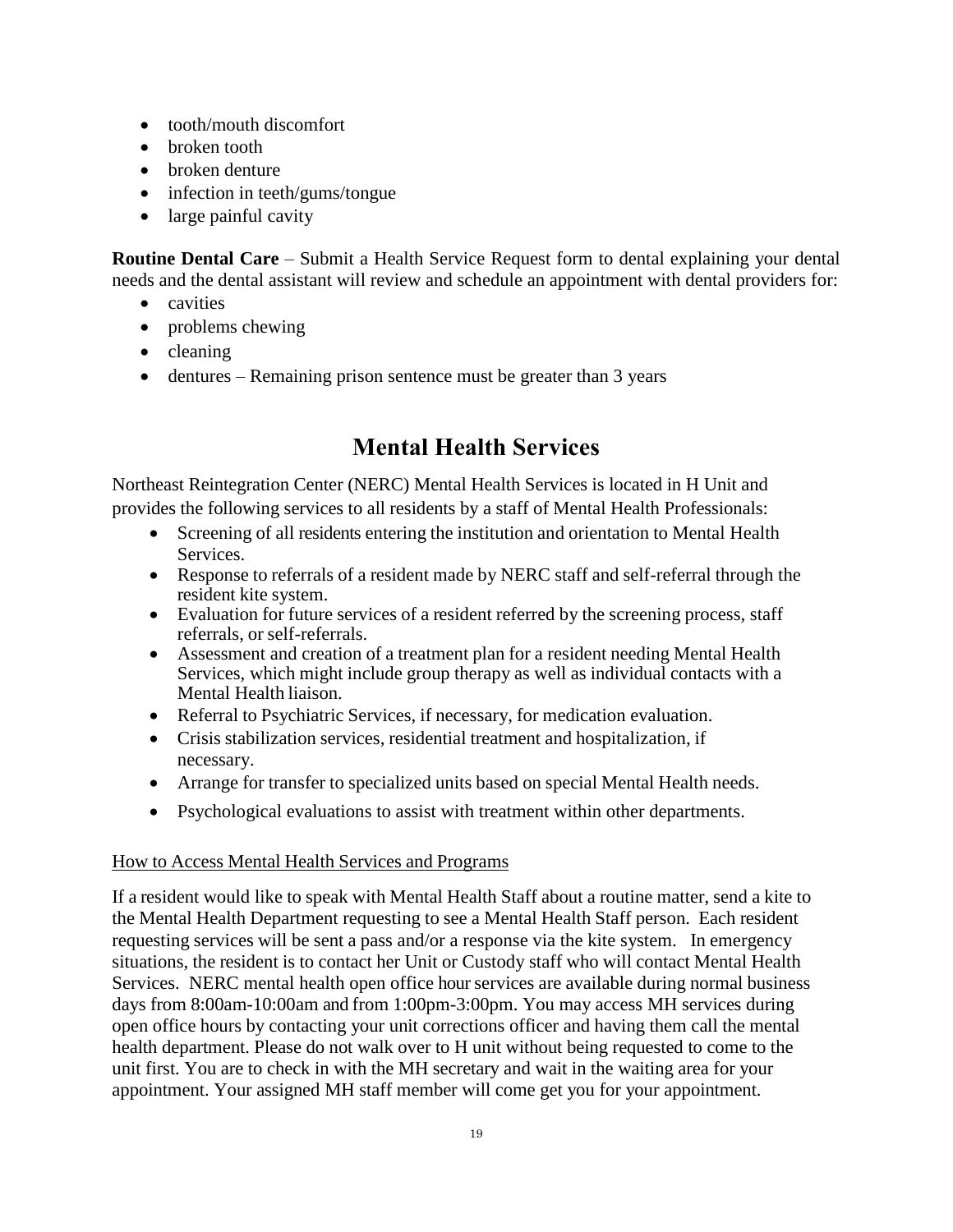As part of their treatment, residents who are on the Mental Health caseload may be referred to programs and groups available through the Mental Health department. If a resident is on the caseload and would like to be part of group treatment or a program, then she should speak with their designated Mental Health Staff.

Each resident who is transferred to NERC will be sent a pass to come to Mental Health Services for a brief screening and orientation interview.

#### Confidentiality Issues

The Ohio Department of Rehabilitation and Correction uses an inter-disciplinary correctional healthcare record. Mental Health falls under the umbrella of correctional healthcare and Mental Health information will be part of the overall health record. Mental Health Services may release information contained in the mental health file to correctional personnel and/or appropriate law enforcement authorities when the resident is:

- Suicidal
- Homicidal
- Presenting a clear danger of injury to self or others
- Presenting a reasonably clear risk of escape or creation of internal disorder or riot
- Receiving psychotropic medication
- Requiring movement to a special unit or cell for observation, evaluation or treatment of an acute problem
- Requiring a new program assignment for mental health, medical, or security reasons
- Readers are also urged to review the DRC5196, Mental Health Services Inmate Orientation for further limits of confidentiality. This form is given to residents at MH orientation and you can also receive a copy by requesting one from mental health staff.

The information above, when disclosed to correctional personnel, shall be used only to further the security of the institution or treatment of the resident and shall not be used otherwise. Information is also shared between Mental Health Staff, Medical, and Recovery Services staff on a need to know basis. All other persons or agencies require an Authorization for Release of MH Information signed by the resident before gaining access to the mental health file.

Any resident who believes that the Mental Health Services offered to her are not adequate may kite Mental Health Staff at NERC; submit an informal complaint to the Mental Health Administrator: Dr. Mericle, PsyD; or file an Inmate Grievance according to Administrative Rule 5120-9-31.

# **Reentry Services**

It is the policy of the Ohio Department of Rehabilitation and Correction to provide or support reentry programs that incorporate the principles associated with effective correctional programing.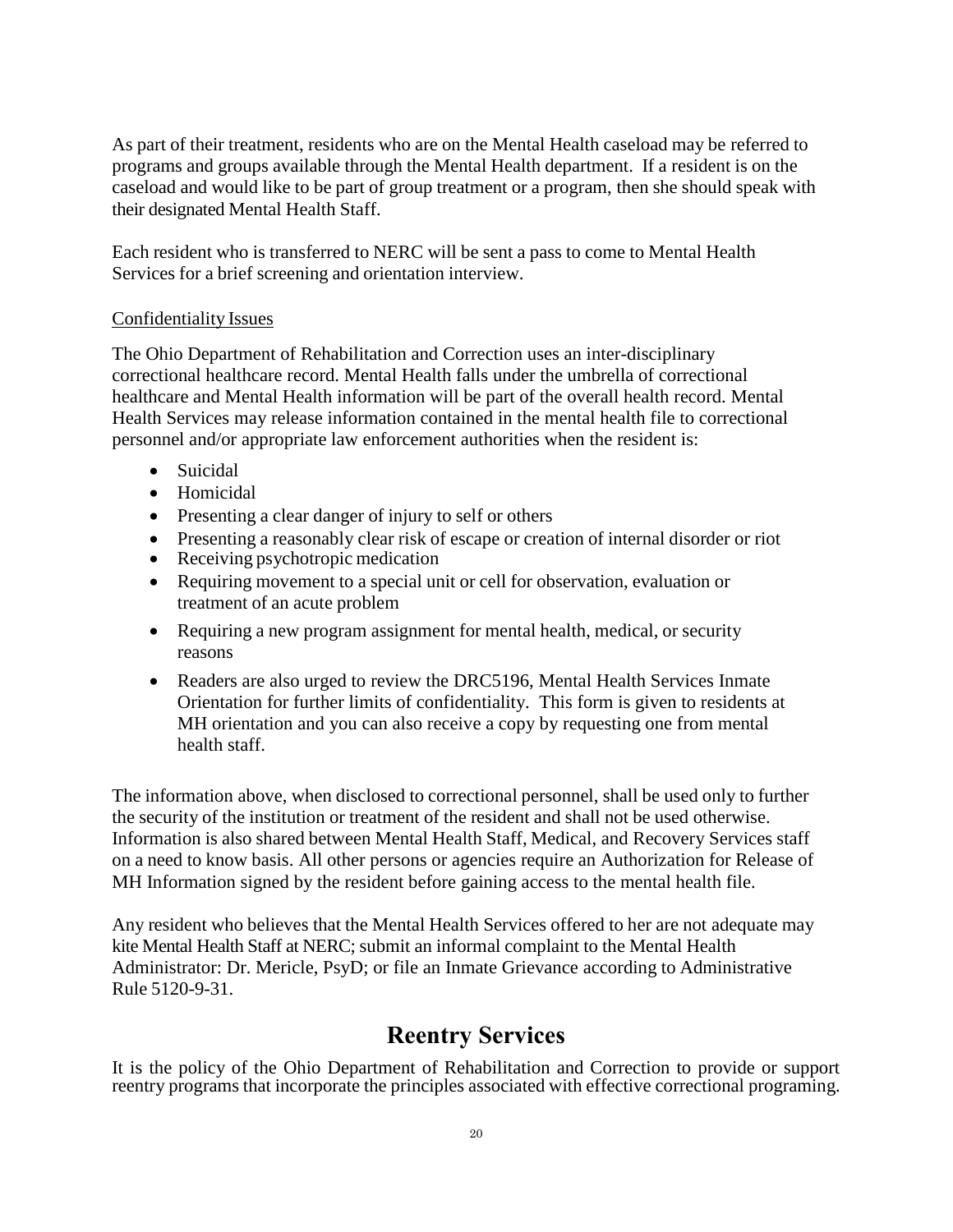Effective reentry programming shall be based upon the dynamic need areas identified on the Reentry Accountability Plan. Reentry programming shall begin at the institution and, if required, shall continue into the community during the period of supervision.

NERC offers a social service program that provides a range of resources appropriate to the needs of inmates including individual counseling, family planning, parental education, and community services.

# **Inmate Records**

Please note: NERC does not staff a Records Office

When you are transferred to NERC, your master file accompanies you. Your master file contains documents such as indictments, journal entries and jail time credit. YOU WILL NOT BE PROVIDED COPIES OF THESE DOCUMENTS. If you wish to obtain copies, you must write to the Clerk of Courts in the jurisdiction in which you were sentenced. Your file will be reviewed for accuracy within one week of your arrival. If there are any changes, we will notify you.

If your crime was committed PRIOR to July 1, 1996, you were sentenced under House Bill 261 (HB261).

If your crime was committed AFTER July 1, 1996, you were sentenced under Senate Bill 2 (SB2).

#### **Jail Time Credit – A.R. 5120-2-04**

Jail time credit is used to reduce your expiration of definite sentence, expiration of stated term, first parole hearing and/or your maximum expiration of sentence date. The amount of jail time credit deducted from your sentence is obtained from your journal entry. If your journal entry does not indicate the specific number of days that you are to be credited, kite the Bureau of Sentence Computation (BOSC).

If you feel that you have not received all the jail time credit that you are entitled, please contact your attorney or see the library for assistance in filing for your jail credit.

If you file for jail credit, make sure you request the TOTAL amount of jail credit that you believe you should have. Provide dates if possible. The Bureau of Sentence Computation can only credit you with the amount of jail credit given in the *most recent* journal entry from the court. (Example: If you have 50 days of jail credit and we receive a new entry that indicates, "Defendant granted 5 days of jail credit." We must then change your Jail Credit *from 50 to 5*.)

All responses and journal entries must be mailed directly to: Bureau of Sentence Computation 4545 Fisher Road Columbus, Ohio 43228

When we receive additional jail credit for you, you will be notified.

#### **Good Time\* – A.R. 5120-2-05 & A.R. 5120-2-12**

When your sentence has been computed, you will either have an EDS date or a First Hearing date.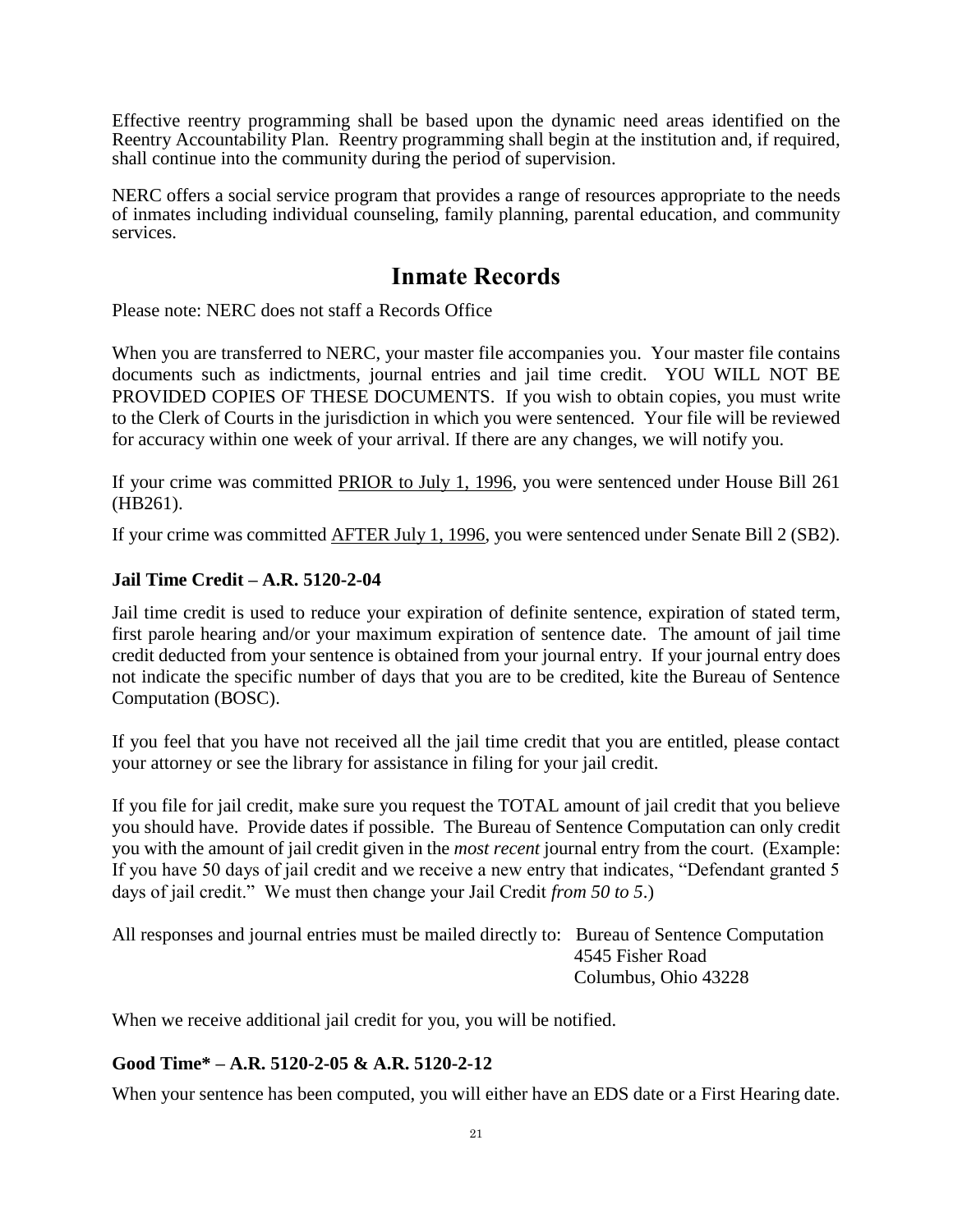Your sentence will be reduced by various amounts of Good Time according to when your crime was committed and the law in effect at that time. Good Time can be taken away if you violate a rule of the institution and it is recommended by the Rules Infractions Board (RIB) and/or Serious Misconduct Panel (SMP).

\* Senate Bill 2 inmates are NOT eligible for Good Time.

#### **Earned Credit – A.R. 5120-2-07 & 5120-2-08**

Earned Credit is a method to reduce your expiration of definite sentence, expiration of stated term or your first parole hearing. Earned credit does NOT get applied to a maximum expiration of sentence date. Senate Bill 2 inmates can only receive a total of 1 day per month.

Earned Credit can be earned for the following areas:

- Minimum Security Status (1As & 1Bs) (HB261 ONLY)
- Education Participation
- Program Participation
- Ohio Penal Industries Participation
- Work Extension Program Participation
- House Bill 86
	- o Increases earned credit from 1 to 5 days per month for certain inmates.
	- o All sex inmate inmates are excluded from any earned credit eligibility.
	- o Language added to exclude most Felony 1 and 2 inmates from eligibility for expanded credits.
	- o Includes provision requiring GPS monitoring for the first 14 days following release for inmates who earn over 60 days of credits while incarcerated.
	- o Caps overall earned credit and/or program completion credit at 8 percent.
	- o Program completion credits: 5 days earned one time on second program completion only.
	- o This provision of the bill is prospective (will not apply to those currently incarcerated).

See Unit Staff or Program Director for eligibility requirements.

Earned Credit is posted the first week of the month for the credit earned in the previous month.

Inmates confined in LPH or RH for any part of any given month are not eligible to receive credit for that month.

Inmates who are receiving earned credit to reduce their initial parole board date should know that for scheduling purposes, any parole board date that falls AFTER the  $15<sup>th</sup>$  day of the month has a board date for the following month. EXAMPLE: If your parole date is 10/16/09, this would be a November 2009 board date to be heard in September 2009. Once you have seen the Parole Board for your first hearing, you are no longer eligible to receive earned credit.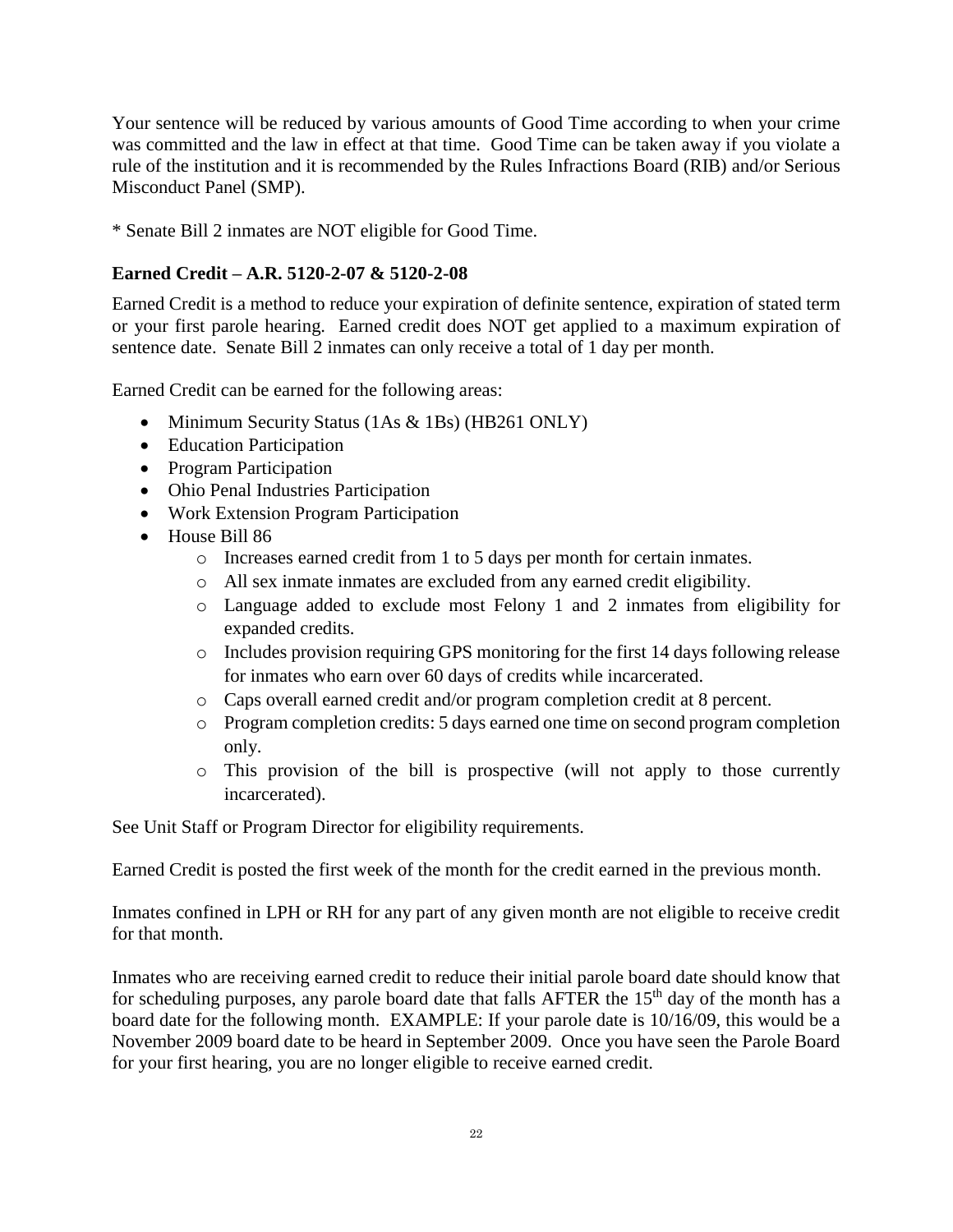#### **Transitional Control**

The Parole Board can screen for Transitional Control twelve (12) months prior to your expiration of definite sentence, expiration of stated term or first hearing. The latest you can be screened is 120 days before your max date.

**Note:** When placed on TC, you do NOT have a choice as to which Halfway House you will be assigned.

If approved for TC, you may leave when you are *within 180 days* of your release date. See the Law Library for eligibility requirements and the screening schedule.

#### **Judicial Release & Shock Probation (Applies to HB 261 only)**

You may apply for Judicial Release & Shock Probation through the court/judge that sentenced you. These programs are not handled by the institution. Please contact your attorney regarding eligibility requirements.

#### **Warrant Checks & Detainers (Warden's Administrative Assistant)**

If we have a warrant on file for you, we will notify you. The institution does **NOT** run a warrant check until the day prior to your release.

If you are sure that you have a pending charge, you need to kite the Warden's Administrative Assistant with the following information: County or city of pending charges

> Offense Case Number

When we receive this information from you, we will send a form letter to the agency and request that they send us a copy of their warrant. We will then assist you in filing for a fast & speedy trial, if the charge is untried.

If you currently have a detainer and you feel it should be removed, you need to write to the agency and ask that they send the Bureau of Sentence Computation a letter requesting that the detainer be removed. We cannot remove a detainer without a written request from the agency that placed it.

#### **Day of Release (Captain's Office)**

On the day of your release, you will be called over to M Building no later than 8:00 a.m. to begin the release process. This process should take approximately 30 minutes. Instruct the person picking you up to arrive and wait in the Visitor parking lot between 9:30 a.m. and 10:00 a.m. and inform the Control Center on the intercom that they have arrived.

Note: If you need a ride to the bus station, notify your Case Manager at least 2 weeks before release.

Note: If your release date falls on a Saturday, Sunday or a holiday, you will be processed on the last working day before your release date. You will then be released at 8:00 a.m. on your actual release date.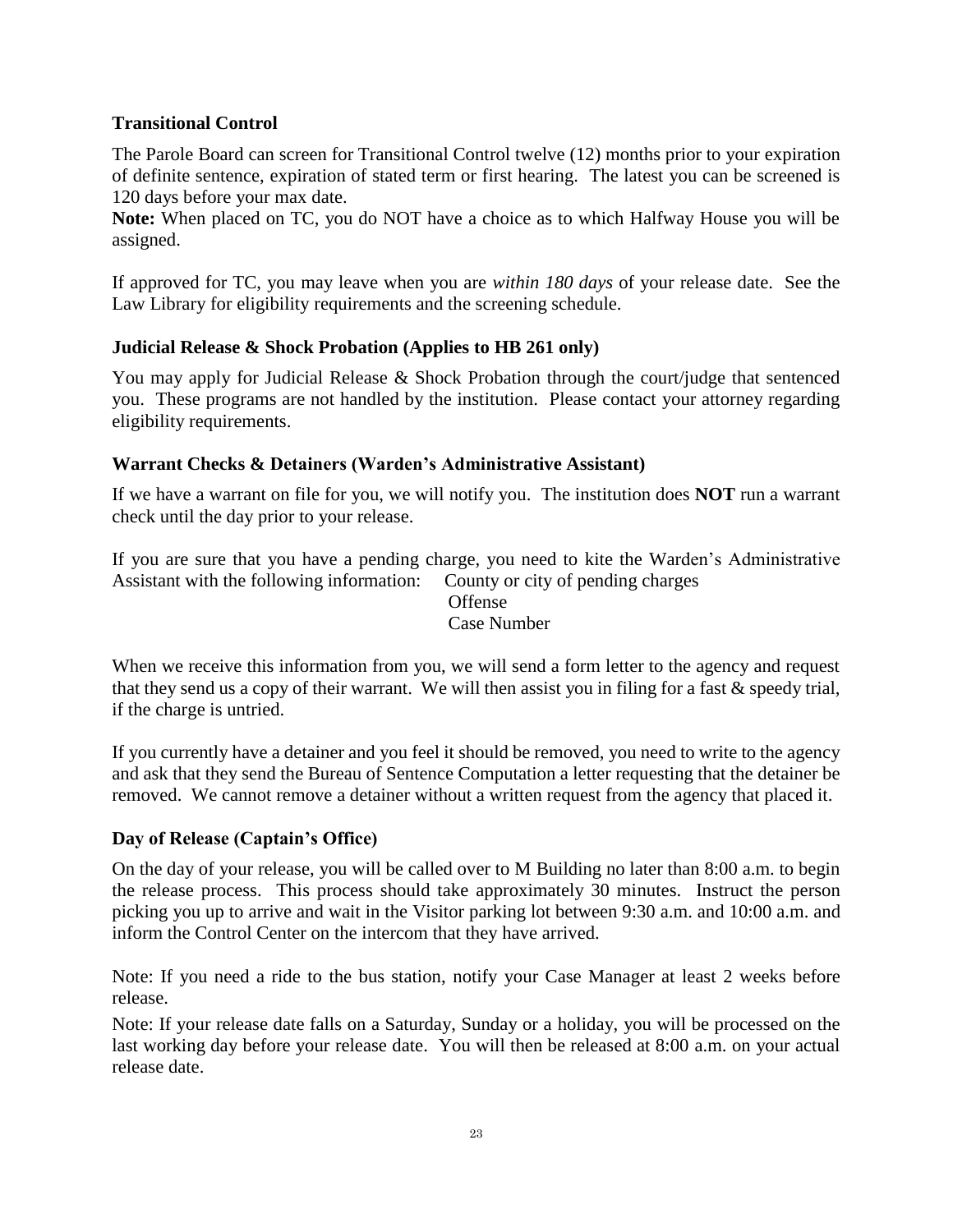#### **Transitional Control Releases**

On the day of your release, all your property must fit into two (2) bags. The Vault Officer will hold excessive items for up to 60 days for someone to pick up. You are not permitted to take food. Staff from the Adult Parole Authority or the Halfway House will pick you up.

| If your question is regarding: | <b>Contact:</b>                       |
|--------------------------------|---------------------------------------|
| Sentencing/calculation         | <b>Bureau of Sentence Computation</b> |
| Detainers                      | <b>Unit Staff-BOSCO</b>               |
| Jail Credit                    | Attorney or Judge                     |
| <b>Release/Board Dates</b>     | Unit Staff—Case manager               |
| <b>Security Reviews</b>        | Unit Staff—Case manager               |
| <b>Account Status</b>          | Corr. Counselor-Cashier               |

#### **Please direct your questions to the following contacts:**

# **Inmate Groups**

#### **Fellowship of Christian Athletes**

The purpose of this group is to inspire women through faith and sports. Focus is placed on equipping, empowering and encouraging athletes, coaches and leaders to impact and influence individuals through their devotion to a Christian lifestyle.

#### **Jaycees**

The purpose of this group is to provide development opportunities that empower women to create positive change while being the leading global network of young active citizens.

#### **NAACP**

The purpose of this group is to build, unify and work collectively to fulfill duties to the best of our ability. We will impact our community by setting up opportunities for free knowledge, education and bridge the gap between prisoners and the prospective communities in which our members will return. The NAACP shall support organizations outside of the prison while advocating for the civil rights of all human beings.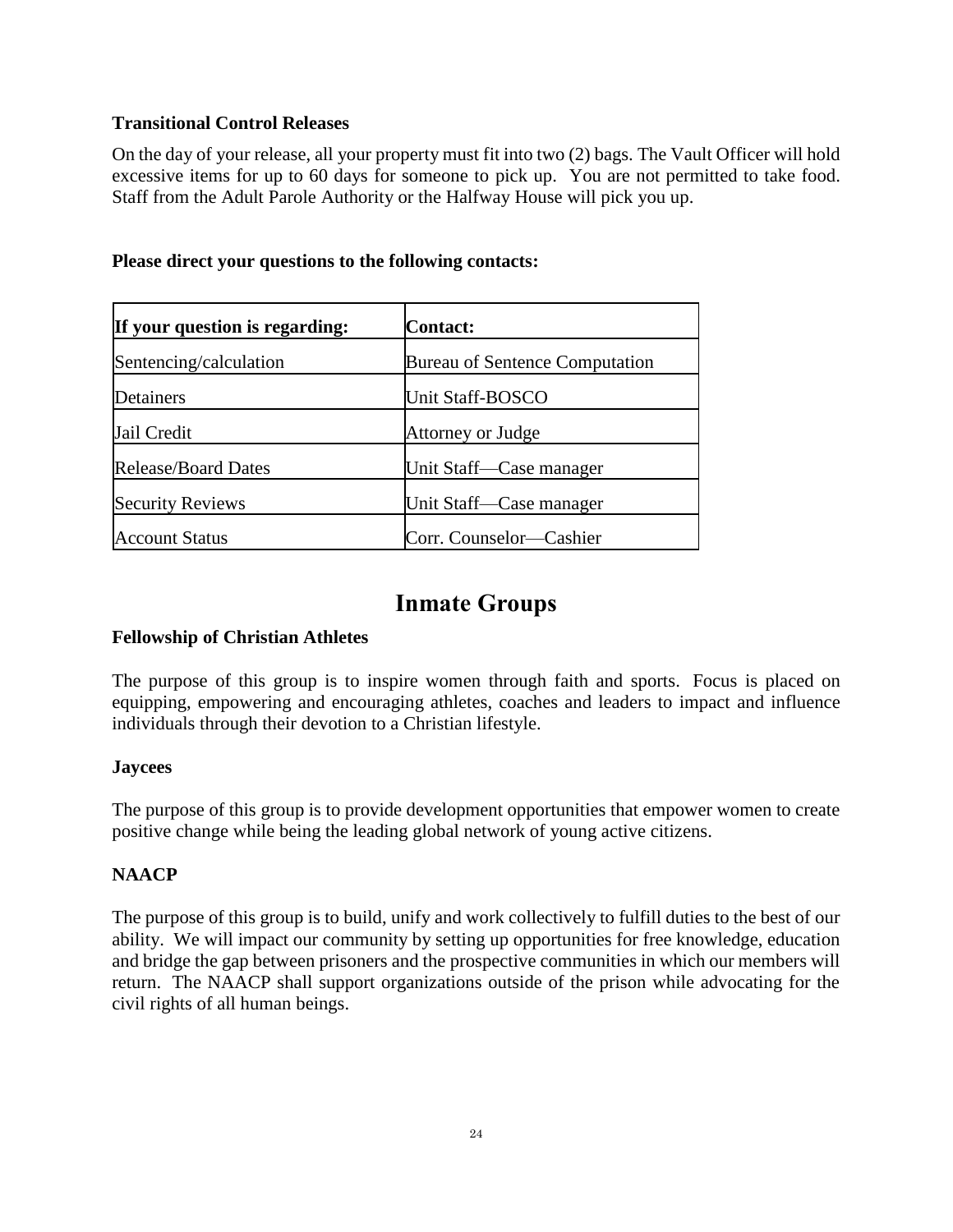#### **Toastmasters**

The purpose of this group is to provide a mutually supportive and positive learning environment in which every individual member has the opportunity to develop oral communication and leadership skills, which in turn foster self-confidence and personal growth.

#### **Recreation**

Recreation offers a variety of programs covering sports, aerobics, weights, entertainment, culture, leisure, arts & crafts, community service and photography. There is a monthly calendar posted in every unit. You are encouraged to maintain good physical condition and participate in activities to make good use of your leisure time. You must be certified through the Recreation Department prior to using the weight and elliptical machines. Officers will log use of the weight equipment in logbooks provided to each unit by the recreation therapist. Movies are offered Friday nights through Tuesday afternoons. **All recreation programs are a privilege and any disagreements may result in a loss of privileges***.* Photos for visitation and other events are purchased through commissary.

Jogging is permitted around the compound for an hour after count clears in the morning, afternoon and evenings. Beyond this, jogging will be restricted to the basketball court.

# **Religious Services**

Religious services are conducted by the Chaplain. The office is located in K-142. Office hours are Monday through Thursday from 2:00 p.m. - 3:30p.m. There are a number of religious services to attend and your participation is encouraged.

Religious activities include:

| Women's Spirituality               | Silent Choir                          |
|------------------------------------|---------------------------------------|
| Bible Studies (All Books of Bible) | <b>Muslim Study</b>                   |
| Women of Victory                   | Grief and Loss                        |
| Praise Dancers                     | Catholic Mass                         |
| Divine Choir                       | Protestant Worship                    |
| Jehovah Witness Study              | Gospel Choir                          |
| Music Workshops/ lessons           | <b>Buddhist Study &amp; Practices</b> |
| Prison Fellowship Bible Study      |                                       |

New Beginning Spiritual Library is located in K-141. The library hours are Monday through Friday from 9:00 a.m. to 11:00 a.m. and 1:00 p.m. to 3:00 p.m. The library is closed on Saturday and Sunday.

#### **Inter-faith Dorm**

K Unit is an Inter-faith Dorm named Nikos Patheos (Victorious Path of God)

Eligibility for Inter-faith dorm: No *restrictive housing* in the past six months, limited tickets in the last 6 months, and involved with personal faith and growth.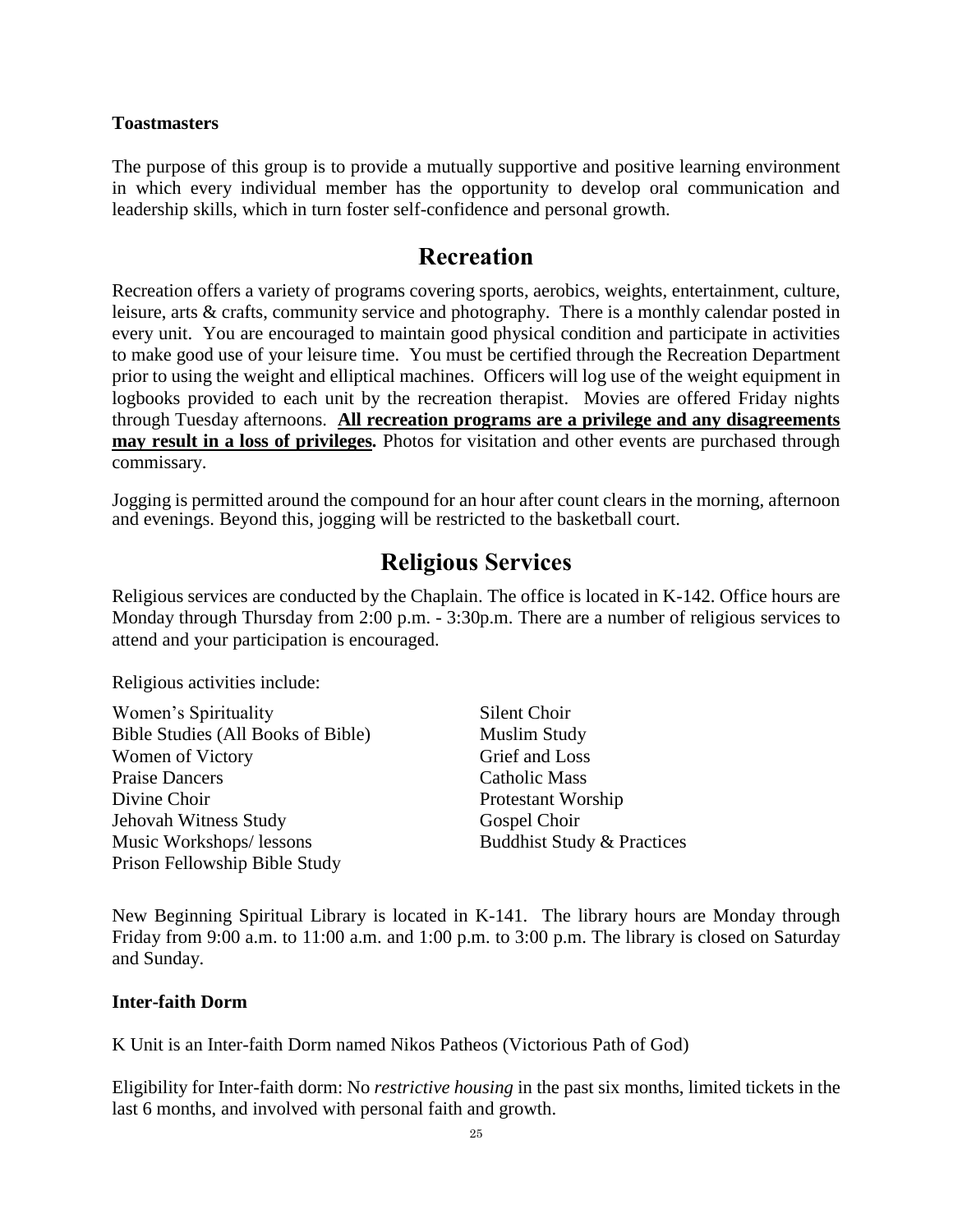Core values: mutual respect, responsibility and accountability, and investment in one's life. There are four phases (four - 11-week quarters)

*Religious Education - Intro Classes Personal Responsibility/soft skills/anger management Vocational/Job Readiness/Financial*

# **Recovery Services**

Recovery Services assists offenders in beginning to recover from Substance Use Disorders (SUD). The Voluntary Program is for those who choose to begin to live a clean and sober lifestyle. The voluntary programs  $\&$  support services offered at NERC are:

#### **Intensive Outpatient Program (IOP)**

This is a 6 month program. Participants attend group 10 hours per week plus 2 hours weekly AA & NA attendance. This 6-month program involves a lot of lifework, looking inward, and meaningful self-disclosure. There are three phases; Treatment Readiness (TRP), Intensive Outpatient and Recovery Maintenance Program (RMP). Earned Credit approved.

#### **Brief intervention program (BIP)**

is for those individuals with shorter sentences and are being released within the next 6 months. Group participants meet 4 hours per week plus 2 hours weekly AA & NA attendance. Earned Credit approved.

**Rule 39 Intervention** (an educational interactive intervention for those who may have had a positive drug test or been found in possession of drugs). Participants will be evaluated for eligibility and engagement in Recovery Services treatment programs.

**Support Meetings: Continuing Care (**as staffing and space allow) Alcoholics Anonymous (AA) Narcotics Anonymous (NA)

#### **MAT:**

Medication assisted treatment for those with a diagnosis of either Opioid Use Disorder Diagnosis or severe Alcohol Use Disorder. Staff will provide education and screening for those requesting to be enrolled in the MAT program.

#### **Narcan:**

Staff will provide education and the medical department will provide the Narcan kit upon release.

#### **Kite Recovery Services for placement on the waiting list for services.**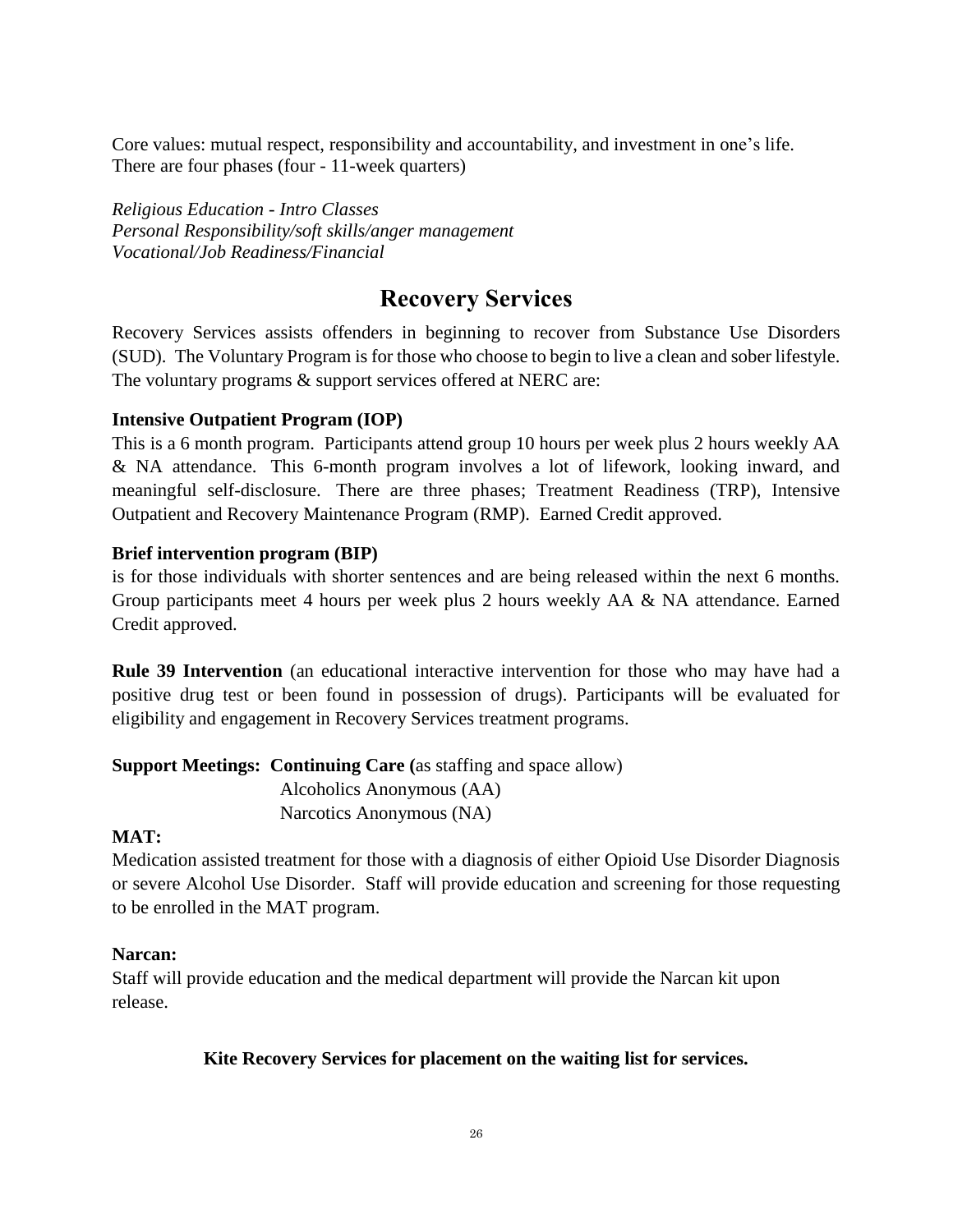# **Quartermaster**

Upon arrival, you will be issued clothing and bedding. A clothing request form (DRC2672) can be obtained from the officer in each housing unit. Complete this form and place in the mailbox outside of M unit. Sign your name, number, date and item you need. Remember, you are only allowed a clothing exchange every ninety (90) days. You may report to exchange improper fitting, worn out, stained or torn clothing only after being notified by the Quartermaster. Any stolen items must be verified by a theft report in order to be replaced without cost to the inmate. Any altered clothing or damage due to negligence will be at the inmate's expense. Any changes in this procedure will be posted on the unit bulletin boards.

Clothing exchange procedures will be conducted in the following manner:

- 1. Undergarments (i.e.: bras, panties, socks) will be issued when deemed necessary by the Quartermaster.
- 2. There will be an undergarment and shoe make-up list for inmates who do not receive these items at the time of their issuance when the needed size is not in stock.
- 3. State clothing (pants, shirts, coats, sweatshirts, gowns, sheets, pillowcases, towels, and washcloths) will also be issued on an annual basis. This will depend on information taken from the inmates' clothing record card and the availability of Quartermaster clothing. All clothing will be exchanged at this time.

Before damaged items are replaced, these items will be closely screened for normal wear and tear. All items damaged by alterations or malicious destruction will be replaced at the expense of the inmate. All inmates requiring an exchange of articles or in need of undergarments **must** complete a clothing request form (DRC2672) and place in the mailbox located outside of M unit. Emergency requirements must go through your Sergeant. Standard issue amounts will be: 5 pair of panties, 3 bras and 5 pairs of socks.

Standard issued items will be evaluated at the time of arrival to NERC. Any inmate who does not possess the amount of standard issued items will be given additional items at that time. All emergencies must be directed to your Sergeant.

Undergarments will be issued when feasible and upon availability when deemed necessary by the Quartermaster. Securing inmate property is the responsibility of the inmate. Lost and damaged property will be the financial responsibility of the inmate. This does not include normal wear and tear. The need will be determined by the Quartermaster.

# **Telephones**

Telephones are available in your unit Mondays through Thursdays from 7:00 a.m. to 11:30 p.m. and on Fridays and Sundays from 7:00 a.m. to 1:50 a.m. except during count times or as directed by staff. Calls will be limited to 30 minutes. Abuse of telephone use, including use of another inmate's account, could result in loss of telephone privileges and/or other discipline. **INMATE PHONES CAN BE MONITORED AT ANY TIME.** Inmate call lists will be limited to the first fifteen telephone numbers you call. During peak hours, inmates may be required to sign up at the C.O. station to make telephone calls. Instructions for telephone use and pin number information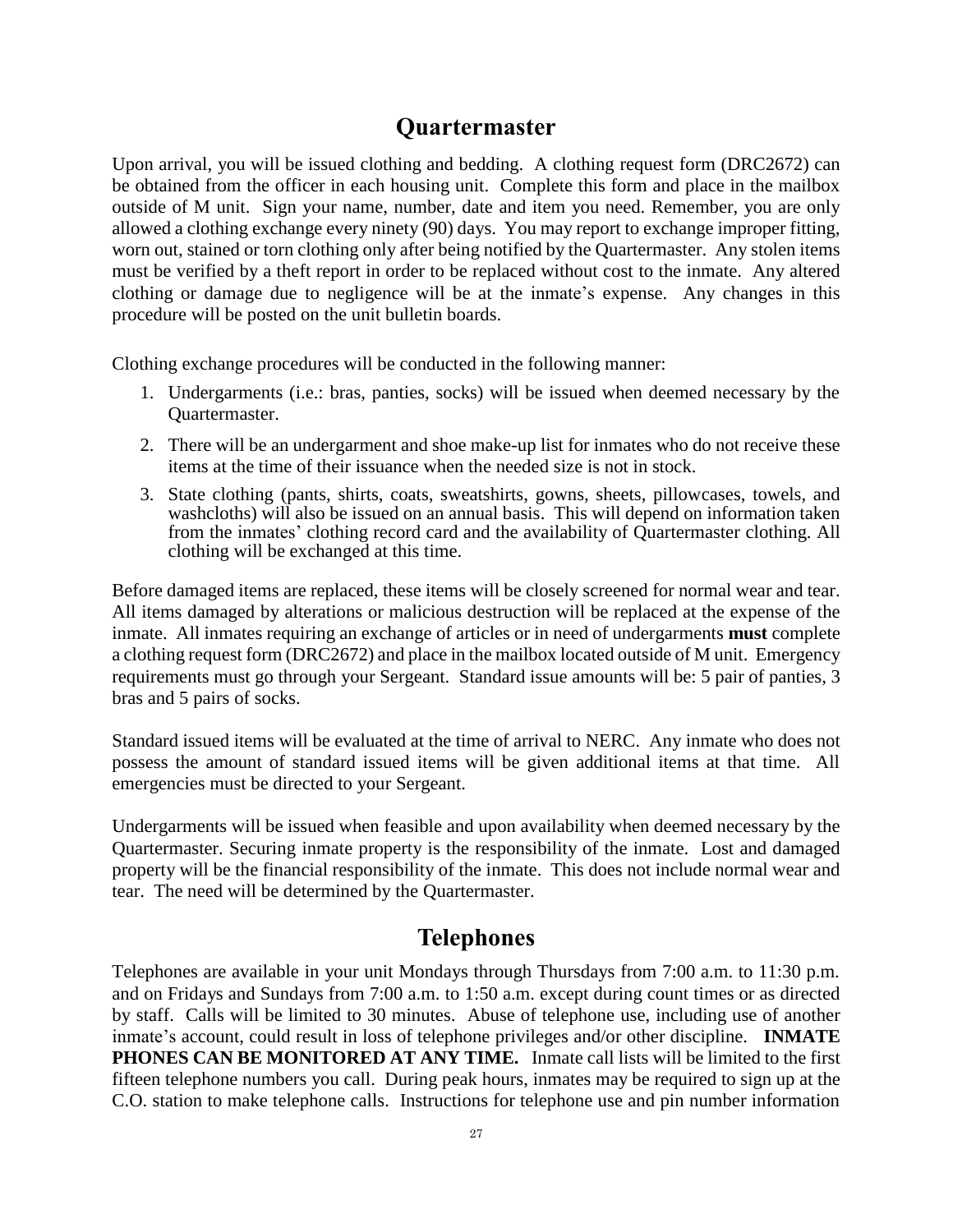will be made available in each housing unit. Emergency telephone call requests must be made through unit staff. All emergency call requests must be approved by the Unit Manager prior to the call being made. In the event you cannot contact a unit staff person, seek assistance from your unit officer who will contact the necessary staff to assist you.

Calls to social service agencies, courts and attorneys (not made by you) must be requested in writing to your case manager who will then submit the request to the Warden's designee for approval.

All inmate calls are subject to electronic monitoring. Three (3)-way calls and call forwarding are strictly prohibited, and such calls will be terminated when detected. Contact the Investigator through the kite system if you experience problems with the phone system.

#### **GTL Tablets**

Upon arrival at NERC, you will be given the option to receive a GTL tablet for the duration of your time. Tablets will be issued through the Vault and within 10 days of release should be returned. See posted hours for any service that is needed.

Per the contract with GTL, if RIB finds an inmate guilty of damaging or destroying a state-issued tablet from GTL, the inmate is responsible for the tablet's replacement cost (generally \$199.00).

Tablets should not be used during count times or any other time when specifically stated by Administration, Custody or Unit Management.

### **Classification & Reclassification**

Within seven (7) calendar days of admission to the institution, you will be notified to report before the Classification Committee. At that time a job or school assignment will be designated. Annually, your security level will be reviewed by unit staff. You will also be given an explanation of the classification/reclassification procedures. Your job assignment will be for an initial period of ninety (90) days, after which time you may request a job change. Institutional need or disciplinary transfers may alter the ninety (90) daytime period. Education and psychological testing results, previous work experience and skills, medical and physical limitations, available job openings, and institutional needs will be taken into consideration when making your job assignment.

#### **Inmate Jobs**

Newly arriving inmates will be in orientation status until they are re-classed the following week. Interviews will be done to determine specific job placements. A recommendation will be made, and the inmate will be scheduled for a job classification hearing with the Classification Committee. A work evaluation will be completed after the initial 30 days of any job, yearly and for special needs. An inmate must remain on an assigned job for a period no less than 90 days. After a 90 day period has been completed the inmate may request a job change (via the kite system). A job change is not guaranteed after 90 days. A work evaluation will be forwarded to the work site to be completed by the inmate's supervisor. Upon completion and receipt of the work evaluation,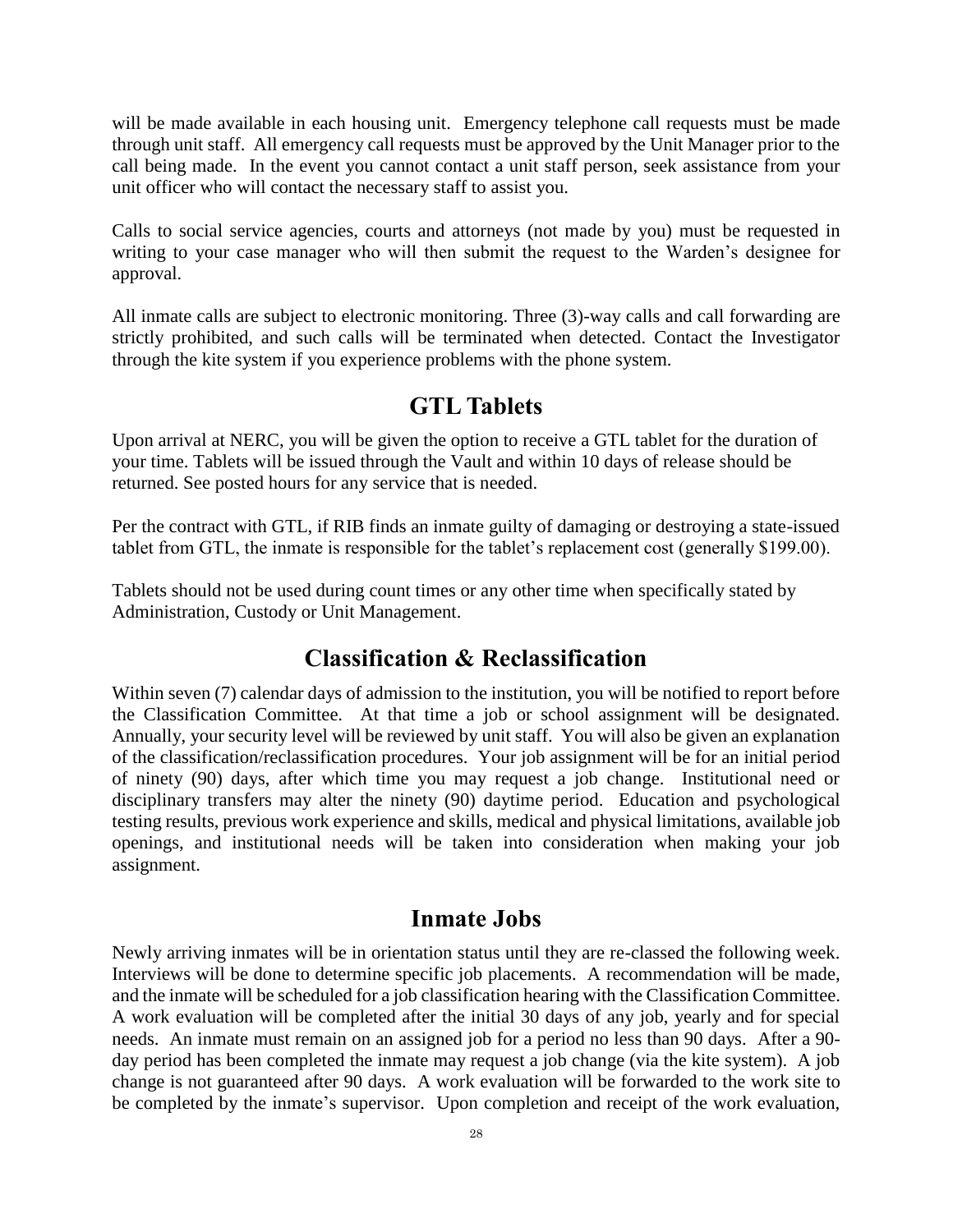the inmate may be scheduled for a job change.

Inmates assigned to work at Correctional Food Service (CFS) will be required to work 90 days before being able to be re-classed to another institution assignment. After an initial job assignment at CFS, a minimum of forty-five days will be required before any internal job reassignments are possible barring any institutional need. Other job-related responsibilities may include earning state pay, earned credit, release prep classes, pass issuance and inmate job linkage.

# **Inmate Electronic Monitoring**

Inmates assigned to an outside work crew will be issued an electronic monitoring device. The device will be applied to the ankle and shall not be removed. Do not tamper with the device in any way or attempt to remove it.

A charging cord will be issued which the inmate will be solely responsible for. It is strongly suggested that the charging cord be placed in a footlocker when not in use. The GPS device must be charged for a minimum of two (2) hours per day. The device must be charged at 75% in order to be assigned to outside work. If the device is not charged at 75% and this prevents access to the assigned job assignment, disciplinary action will be taken.

Immediately report any unintentional damage that may occur to the equipment. Do not attempt to alter any part of the electronic monitoring device or the accessories issued for use with the device. There will be up to a fifty-dollar (\$50.00) reimbursement fee for any intentional damages to the electronic monitoring device or the accessories issued with the device. Ensure that the electronic monitoring device is kept clean and in good condition.

# **Visitation**

Visitation is a privilege and meaningful contacts with family and friends are encouraged. Days and visiting hours are posted on the bulletin board within the housing units. Contact your housing officer for assistance if needed.

Approved visitors must register at<https://ohdoc.gtlvistme.com/app> in order to make visitation reservations unless otherwise stated.

Each Visitor (including children) must register on-line and receive a visitor ID number.

Inmates may bring the following items to the visit: one (1) comb or pick, one (1) wedding band, one (1) pair of prescription glasses, one (1) handkerchief and one (1) pair of earrings. These items will be noted by the shakedown officer before and after the visit. **Visitors and inmates shall not exchange any articles such as jewelry or shoes.**

#### **Visiting List**

All visitors including all minor children must apply for a visit through the application process. For more details, contact your case manager.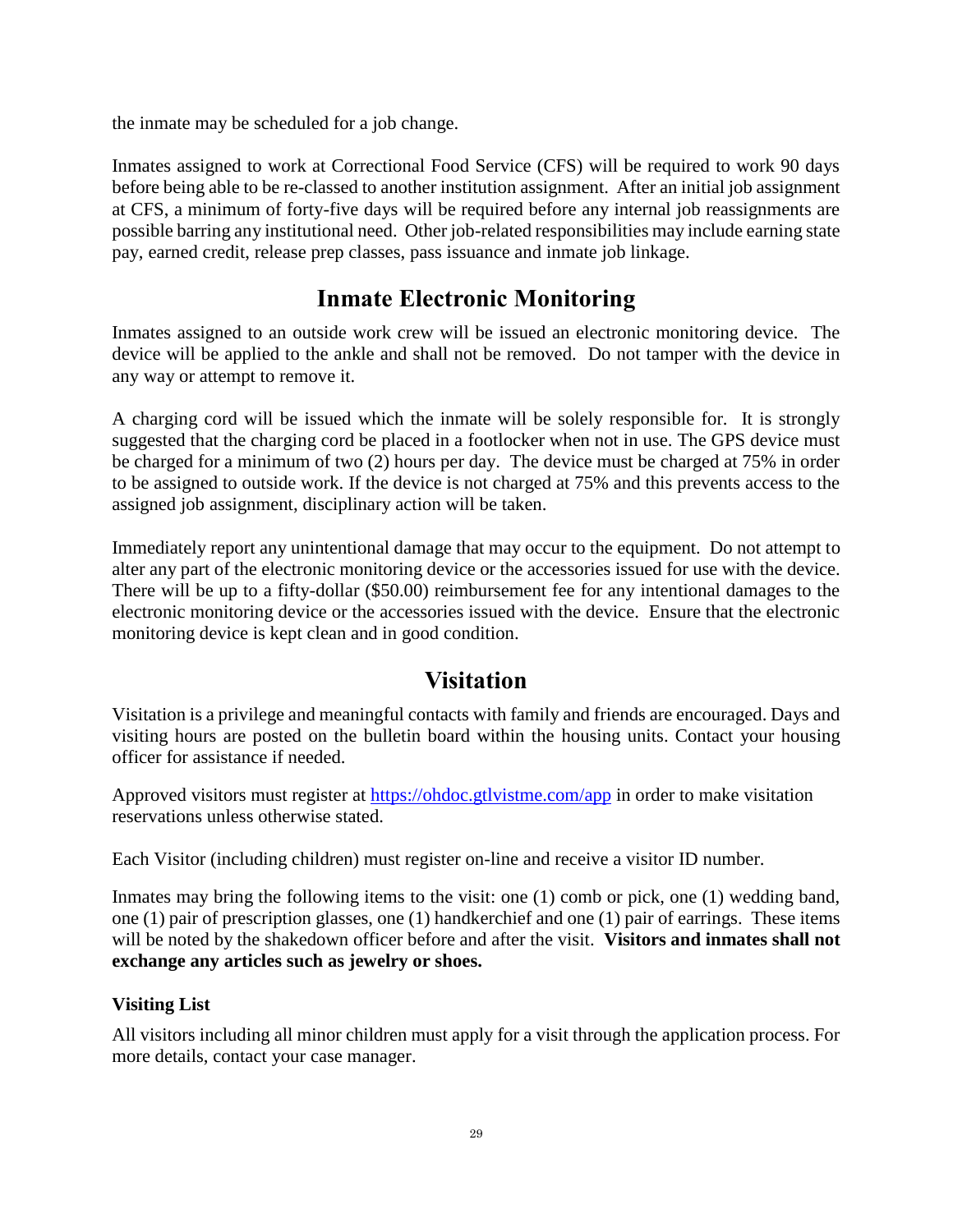You are responsible for the accuracy of your visiting list. Changes and/or corrections are to be made through the Case Manager. Approved visitors may visit as many times per month as they wish**. Inmates are allowed to receive a total of three (3) visitors at any one time** (This is in addition to an infant child (under 18 months old) that does not take a visitation chair). The Unit Management Chief will approve or disapprove, in advance, any group of visitors exceeding four (4) in number. See your Case manager to initiate a Special Visit Request.

Visits may be denied or terminated, with approval of the Shift Commander or designee, in the case of loud, disruptive behavior, excessive physical contact; or abusive, disrespectful, or obscene conduct. **Reasonable** kissing and embracing at the beginning and end of a visit is permitted. The Visitation Officer shall complete an Incident and/or Conduct Report, and an inmate may be subject to disciplinary action if found to be in violation of any visiting rule.

#### **Visiting Guidelines**

All visitors must have a picture identification to visit. All inmates and visitors will be directed to the visiting room by the Correction Officer. Individuals should not move to another seat once they have been seated.

Money, cellular phones, food, drink and tobacco shall not be brought in by the visitor. Vending machines are available. Visitors are permitted to purchase a vending card in the entry building. It is recommended that visitors bring in small bills to use in the vending card machine. Inmates shall not handle money. Inmates may not purchase items from the vending machines, using vending cards. Visitors may purchase from institutional approved fundraisers to share with the inmate.

Infant carriers are permitted but are subject to regular search procedures. Clear plastic bags are required in place of diaper bags. They may include a reasonable number of diapers and baby wipes, three (3) plastic baby bottles, three (3) plastic food containers, and one (1) pacifier.

Children playing in the reading room must follow the rules posted for this area.

A friend may be added or deleted from your visiting list by making a written request to the Case manager. To add a friend or family member to your visiting list, a visiting application may be obtained from the Case manager or may be downloaded from the DRC website at: [www.drc.state.oh.us.](http://www.drc.state.oh.us/) You are responsible for sending the application to your prospective visitor. Upon its return, the Case manager will process the completed application and notify you of the final result.

Inmates may add or remove visitors by notifying their unit staff. There are no restrictions on how often an inmate may change/remove visitors*.* The Case manager will also notify, in writing, the inmate of the decision on the application and the reason for such. Visitors can be excluded from the visiting list in accordance with Administrative Regulation 5120-9-15.

Minor visitors, seventeen (17) years of age and younger, not accompanied by a parent or guardian, may not visit with another adult visitor. Parents (other than incarcerated parent) or guardians of a minor must first submit written notarized permission to the inmate's case manager prior to the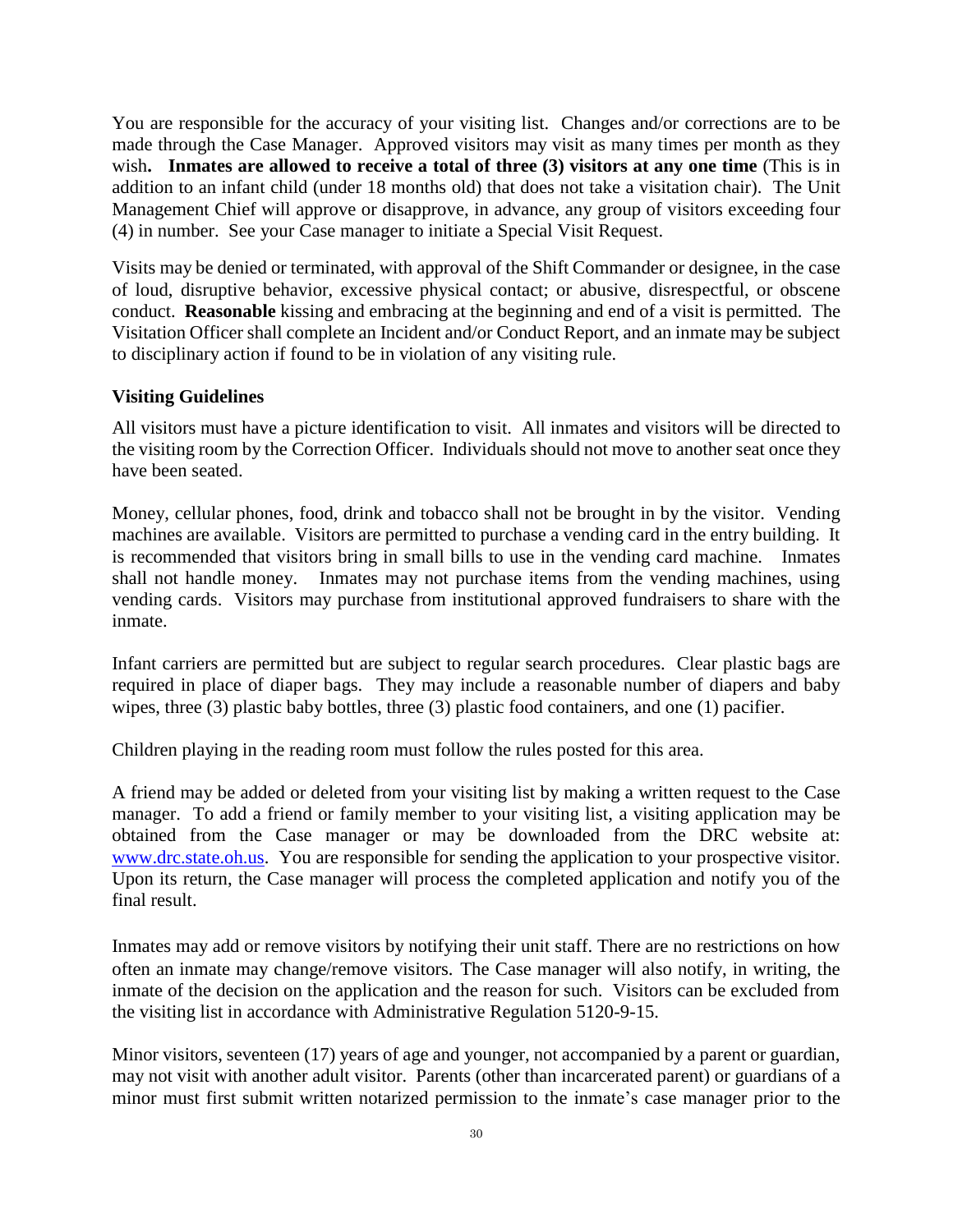minor visiting with someone other than their parent or guardian. Permission will be kept in the visiting file.

#### **Other Visits/Visitors**

Inmates housed in Restrictive Housing will be escorted to and from the visiting room, in handcuffs, by a Correction Officer or Correction Counselor.

Inmates in LPH will conduct visits during specific visitation times. The visit may be canceled up until the time of the visit if the inmate displays inappropriate behavior. Cancellation of the visit will be made by the Warden or his/her designee only.

Special visits are permitted and should be requested through your Case manager ten (10) days prior to the date of the visit. Special visits will only be granted for extenuating circumstances and require reservations. Special visits will be approved or disapproved by the Unit Manager. You will then be notified of the decision. Special visits are only granted once every ninety (90) days. Special visits will be approved on a case-by-case basis.

To strengthen family ties between a mother and her children, a bonding visit may be substituted in place of a regular visit once per month. A bonding visit allows all of your children under the age of eighteen (18) years to visit with one (1) approved adult visitor. To qualify for a bonding visit, you must have more than two (2) verified children under the age of eighteen (18) and have documentation processed by your Case manager.

#### **Friend to Friend**

Inmates who receive few or no visits can request a Friend to Friend volunteer. An application is to be made through the unit staff.

#### **Inmates are not permitted to solicit any volunteer to send them packages or to put money on their account.**

#### **Minister and Attorney**

A minister or attorney may visit during normal visiting hours but may not bring additional visitors with them. Spouses of a minister or an attorney are **not** permitted. A minister or attorney must show proper identification and have prior approval.

Other professional visits must be requested through unit staff.

All arrangements are to be made before the date of the visit.

The visiting schedule will be explained to you by the Visitation Officer during the institutional orientation. You must submit a kite or speak to your Case manager for bonding visit approval at least three (3) visitation working days in advance of the requested date and no more than fourteen (14) days in advance.

#### **Visiting Hours**

| Tuesday, Saturday & Sunday: | $8:00$ a.m. $-5:30$ p.m. |
|-----------------------------|--------------------------|
| Monday:                     | 9:00 a.m. $-6:30$ p.m.   |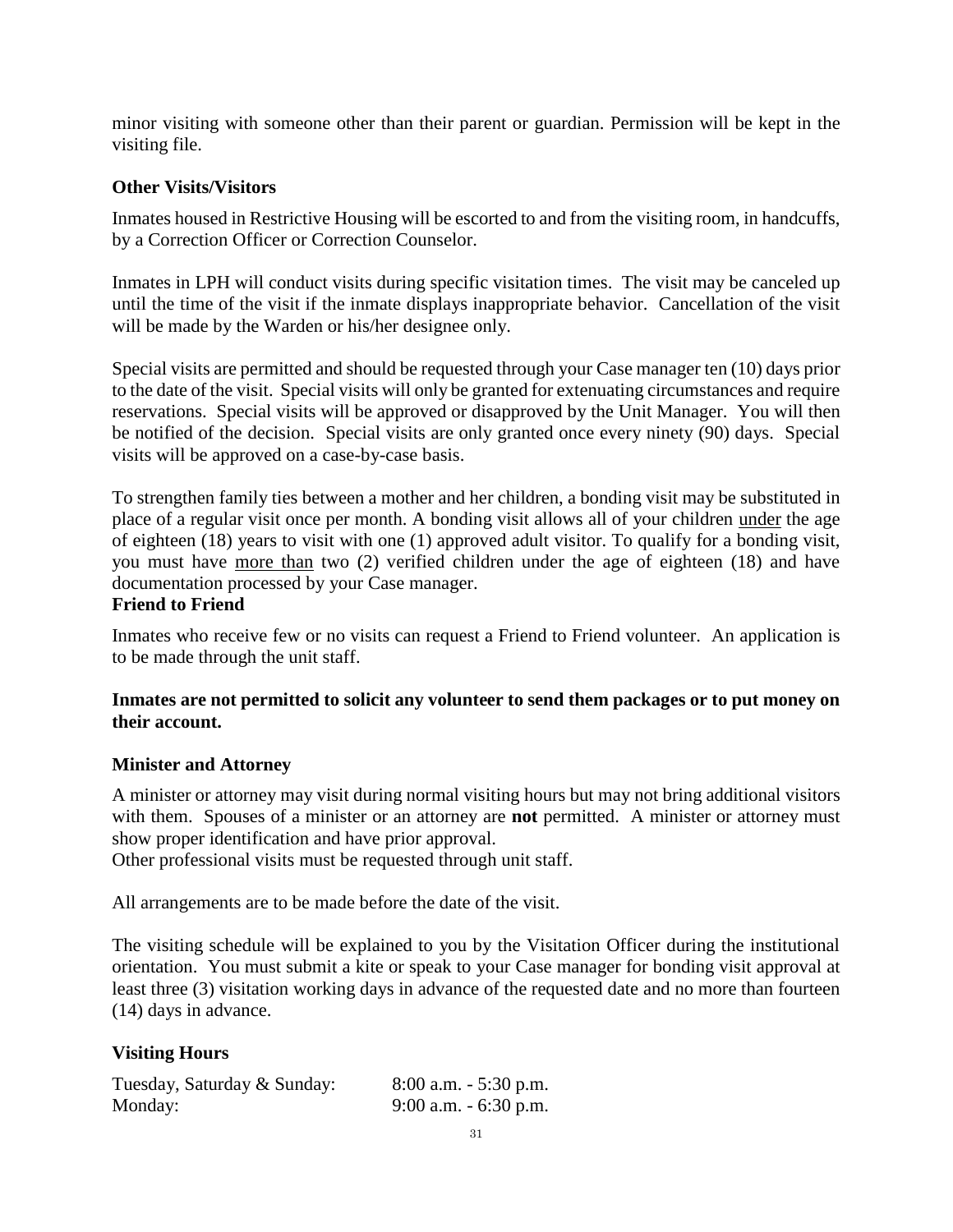Visiting is closed on Wednesdays, Thursdays, Fridays and all State Holidays.

All visitors entering the institution should be reminded that conveying or attempting to convey drugs, weapons, money, cellular phones or any type of contraband into a state detention center is a violation of Ohio Law.

Visitors are expected to wear appropriate attire. The visiting supervisor has the right to deny a visit due to inappropriate clothing or behavior. **It is the inmate's responsibility to notify your visitor of the visiting dress code and rules.** 

- Shoes and shirts must be worn.
- Appropriate undergarments must be worn (example: bra, slip, underwear)
- No see-through or tight-fitting clothing.
- No pants/shorts that have holes/rips in them.
- No shorts except for children under 12 years old.
- No skirts or dresses higher than the middle of the knee.
- No clothing with gang/club insignias or obscene gestures or language.
- No tank tops, tube tops, muscle shirts and no bare midriffs.
- All visitors are subject to clear the metal detector.

Transportation for visitors unable to drive to the institution for visiting purposes is available as outlined below. The Prison Reform Advocacy Center provides transportation to most institutions in the state of Ohio. The transportation service listed below is currently the only service offering transportation to this area.

New Connections Transportation Services 216-397-1253

Northeast Reintegration Center  $2675$  E.  $30<sup>th</sup>$  Street Cleveland, OH 44115

From the South Take I-71 North to I-90 East. Take I-90 East 1/2 mile to I-77 South. Take 30th Street exit to the right. Institution is on the left side of the road.

From the North Take 1-77 South to the  $30<sup>th</sup>$  Street exit to the right. Institution is on the left side of the road.

# **Count**

Counts are taken at regular times throughout the day and night. Count times for NERC:

2:00 a.m. 6:00 a.m.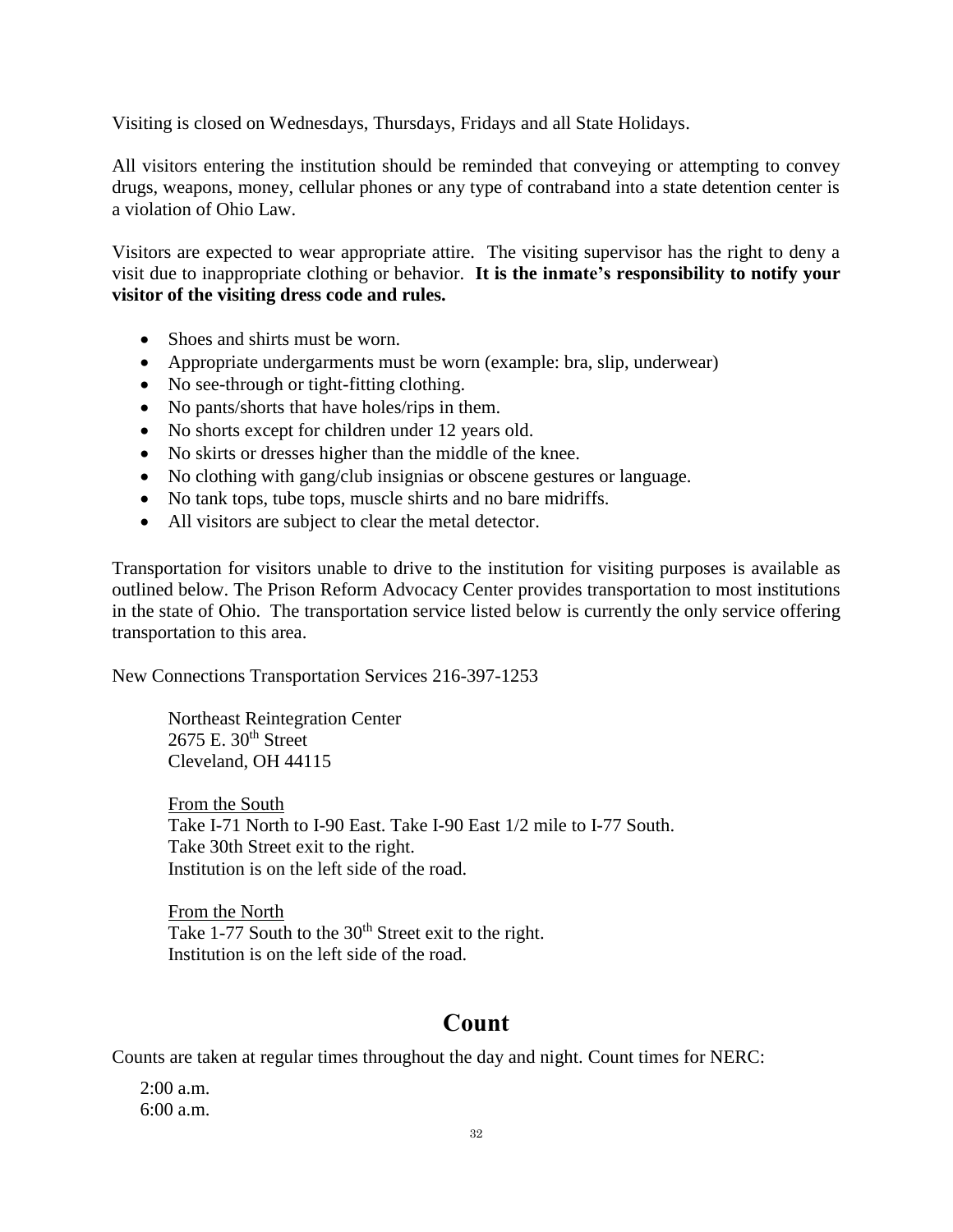11:00 a.m. 4:00 p.m. standing count 9:00 p.m. 11:30 p.m.

You are required to stand by your bunk during 4:00 p.m. standing count. For all other counts, you are required to remain on your assigned bunk until count has cleared. You are required to refrain from doing anything that would make it difficult for staff to identify you during count. Your cooperation is expected, and you are to obey all orders given during count. Inmates may watch TV or listen to radios or tablets during count. Headphones must be worn at all times. The officer shouldn't hear sounds from the device. **Quiet is to be maintained during count.** Appropriate dress is expected during any and all count times. Those on "out count" must remain in the area as assigned.

### **Notification of Serious Illness or Death of a Family Member**

Whenever an inmate receives information regarding the serious illness or death of an immediate family member (including grandparents), the inmate can see the Chaplain for an emergency call. When the death concerns someone that is not a member of the immediate family (uncles, cousins, aunts, nieces, nephews) the call should be made during routine phone hours. If the family made the effort to call in the information, the Chaplain should be notified for verification. In the Chaplain's absence, verification of serious illnesses or death will be verified by the Warden's Office. All funeral and bedside visits will be arranged through the Warden's Office.

# **Next of Kin Information**

The inmate may change or add information to the Notification of Next-of-Kin form at any time, by submitting such change in writing to your Case manager, Unit Manager, or medical department. Copies of the form are located in B-Building lobby for inmates to fill out and drop in the Health Service Request box. Copies of an updated form will be forwarded as necessary for placement in your medical, unit and master files.

# **Fire and General Safety**

Fire prevention is important to all of us. NERC is a smoke-free facility and smoking is not permitted.

Fire drills will be conducted on a random basis. During a fire drill you are to leave the building immediately in a safe and orderly manner. You should know the evacuation plan for your unit and work area. The evacuation plan is located on the inmate bulletin board.

In case of fire, follow the instructions of your officer and exit the building immediately.

There are to be no items obstructing the ventilation system in the cells or items hanging from the smoke detector or sprinkler system. Additionally, inmates are prohibited from propping cell or cubicle doors open as this creates a violation of the Fire Code because the closed doors prevent the spread of fire. Disciplinary action will be taken against anyone tampering with fire equipment,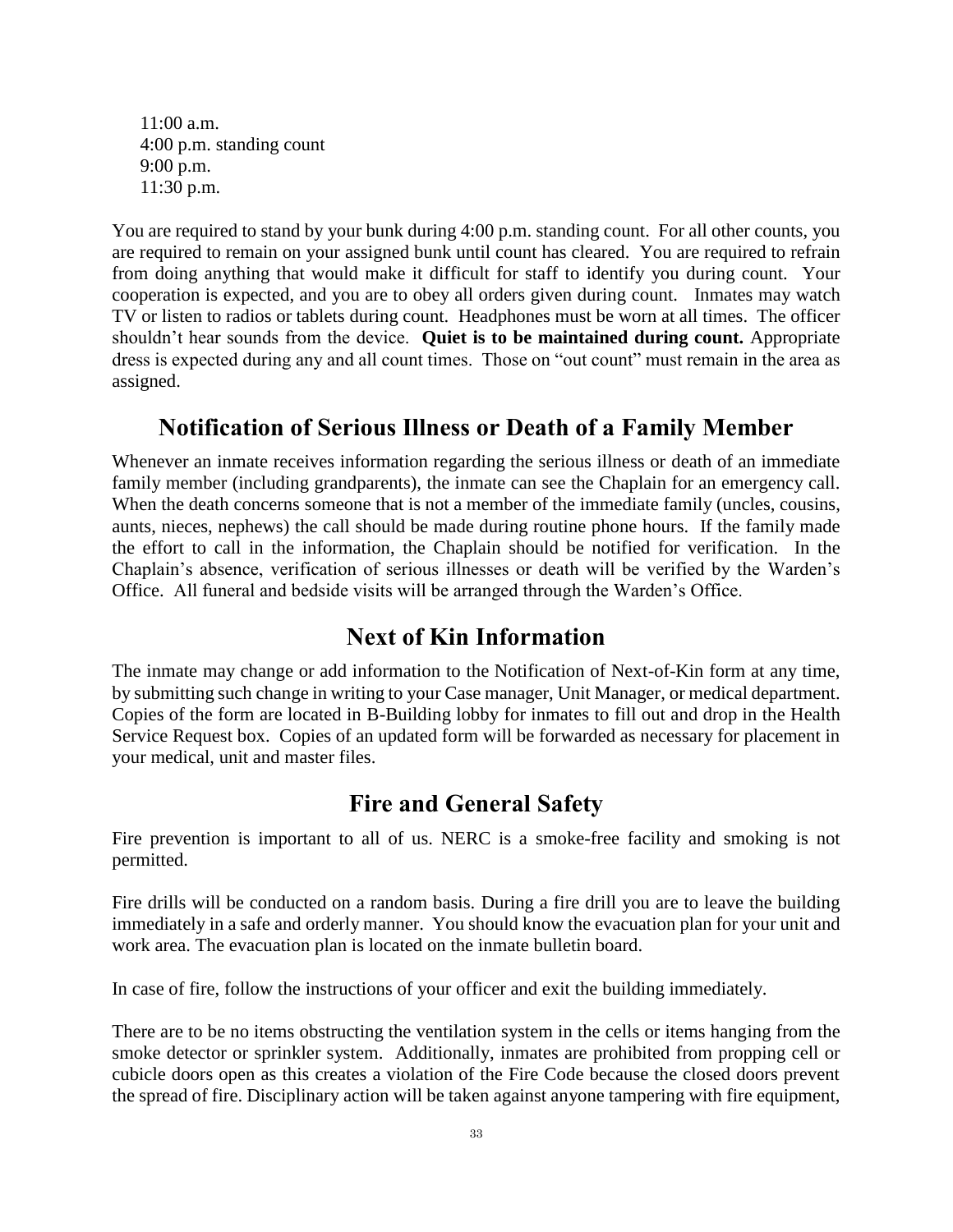creating a fire hazard, and/or violating safety rules and regulations of the institution.

All accidents and injuries must be reported **immediately**. Protective/Safety clothing and equipment are to be worn only when working. Walk to the right on stairways, walkways, and hallways whenever possible. During any unusual circumstances not covered above, follow the directions given by staff.

Personal Protective Equipment (PPE) will be provided and should be utilized when using cleaning chemicals if indicated on the MSD Sheets. All inmates will receive orientation upon arrival to the facility. Part of this orientation will include the proper use and precautions when using the general cleaning chemicals. You should know the safety procedure for your work area and follow the supervisor's instruction on the use of protective clothing, safety glasses, shoes, etc.

# **Identification Badge**

Identification badges **will be worn at all times**, except while you are in your assigned room. The badge is to be worn on the outermost garment in the upper left, with the picture showing. If you change your outermost garment, you must then move your I.D. to your outermost garment and display it properly. Your I.D. is only to be worn on the left side, collar area. You must present your badge to any staff member upon request.

**If you change your personal appearance, you will be required to purchase a new I.D. badge.** A lost or damaged badge must be replaced at the inmate's expense of \$5.00. Stickers, tags, pins, etc. are not permitted on your identification badge at any time.

### **Inmates with Disabilities**

Title II of the Americans with Disabilities Act (ADA) requires that the state and local government entities, regardless of size, provide equal access for persons with disabilities to programs, services, and activities of the entity. Inmates will not be segregated, excluded or denied participation in any programs, service or activity offered by a correctional agency based solely on the fact that they have a disability. The Ohio Department of Rehabilitation and Correction and NERC have an assigned inmate ADA Coordinator to assist qualified inmates with accommodations for their disabilities. Refer to housing unit bulletin boards for the inmate ADA contact. If you have any concerns or needs, please kite the ADA Inmate Coordinator for assistance.

#### **Kites**

Kites can be initiated through the JPay system. Any problem or question should be addressed in the kite and it should be directed to the correct person:

Units E, F, G, H – **Unit 2** Sergeant/Case Manager/Unit Manager Units J, K, L, M – **Unit 1** Sergeant/Case Manager/Unit Manager

Kite the person who deals with the area in which you are having the problem and send it to only one (1) person. If you send the kite to more than one (1) person about the same problem, it could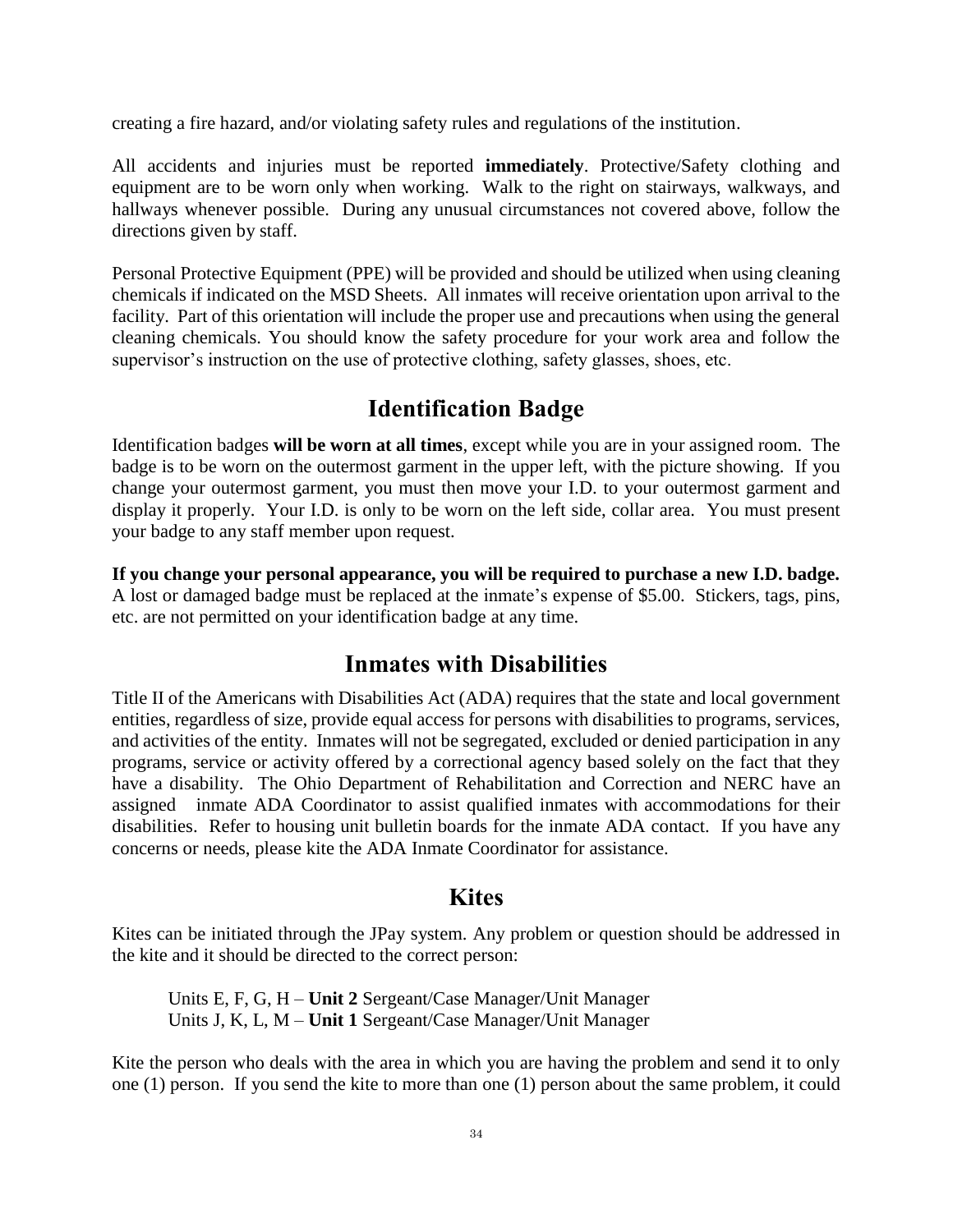result in a delayed response. Staff members should answer the kite within seven (7) days after they receive the kite.

# **Loitering**

There is no loitering permitted near the officer's station, service areas, (such as commissary, library, medical, etc.), the restrictive housing cells, doorways or windows, or other areas as instructed by staff. You are not permitted to loiter in any building entrance or around windows, dorm hallways, or room doors. Congregating or obstructing any passageway, stairway, or sidewalk is not permitted.

There will be no loitering around the basketball court or the walkways between buildings A or M particularly during the arrival of inmates from ORW and when inmate visitors are entering or exiting the institution. Also, no loitering is allowed around B Building during Parole Board Hearings. Yelling to visitors is prohibited.

### **Out-of-Place**

You are not permitted access to the administrative areas of the institution without proper authorization. Administrative areas include all business offices, commissary, reception areas, medical services, and any staff office. You are not permitted to be in any housing unit or room other than your own without prior authorization and without a pass. This includes the foyer area to another inmate's room. It will be considered out-of-place to cut across the grass between the buildings or across the center courtyard. You are not permitted to talk or pass items to visitors or other persons at the fence area. Inmates are not allowed to move the sitting benches for any reasons.

A red stripe is on the pavement at the entrance to all buildings. You are not permitted beyond that red stripe unless you live in that building, possess a pass for authorized business, or are attending a program. Inmates are not permitted in the Administration Building unless called by a specific department. Upon entering the Administration Building, notify the officer at the entrance desk and he/she will notify the department or person you are to see. No through traffic is permitted.

# **PASS System**

Passes are generated by individual departments. A pass will be issued according to the information provided on the pass re-cap sheet. The following information will be contained on the inmate pass: inmate name, number, lock, work site, appointment location, date and time. All passes are issued on  $2<sup>nd</sup>$  shift. Each inmate is responsible for her own pass.

| <b>Inside Pass Only:</b> | Pass generated from NERC staff that has specific distribution instructions |
|--------------------------|----------------------------------------------------------------------------|
|                          | listed on the bottom                                                       |

**At-Once Pass:** Pass issued by the Housing Unit Officer on an as-needed basis

**All** pass appointments are mandatory.

Inmates are required to report to the appointment location at the designated date and time. If an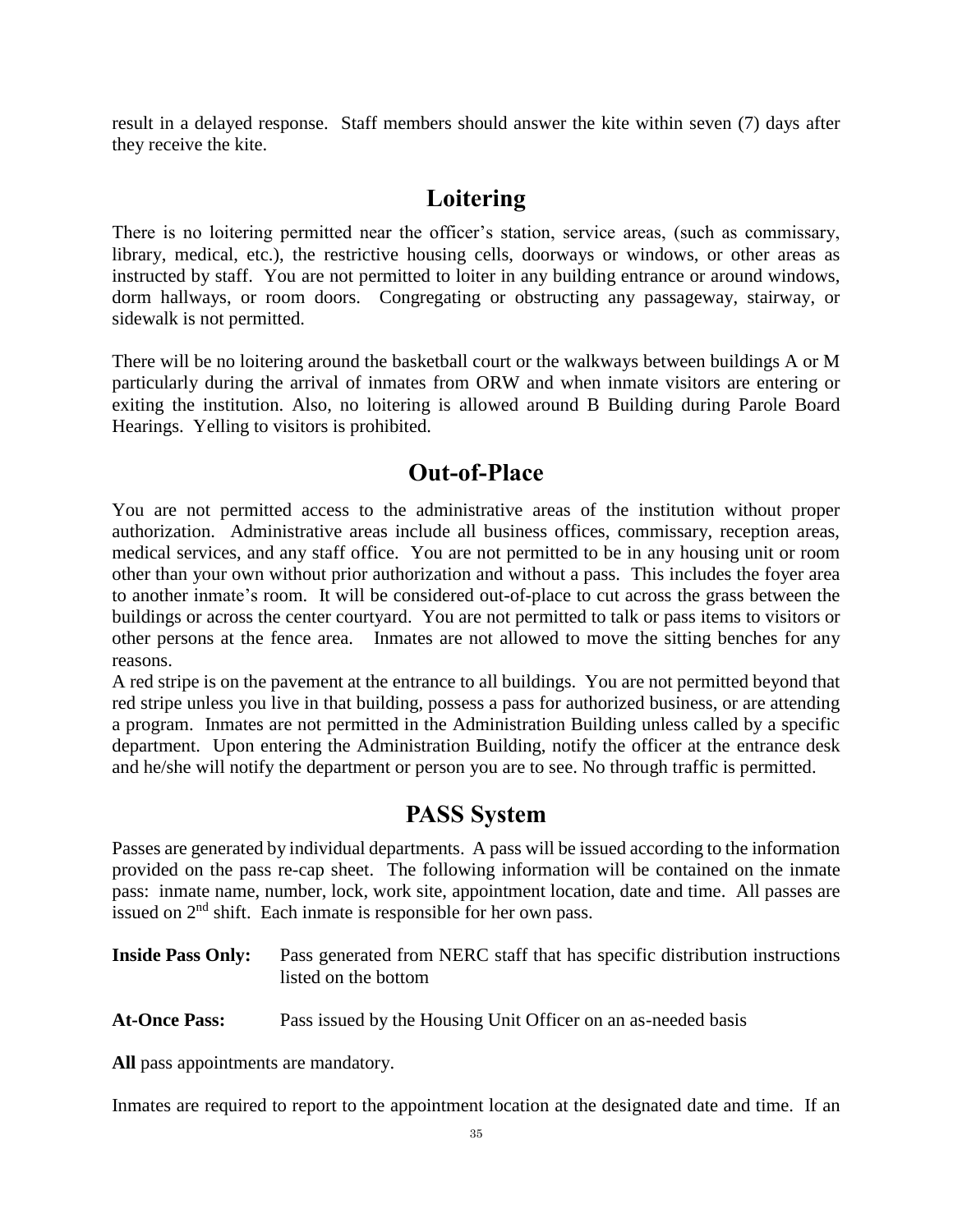inmate is issued more than one (1) pass for the same date and time, medical passes take priority with education being second in priority. It is the inmate's responsibility to ensure that the staff issuing the passes are notified of multiple passes and are required to report to each pass in order of priority.

# **Television and Radios**

Personal TV sets in rooms are to be turned off by 12:00 a.m., Sunday through Thursday and by 2:00 a.m. on Friday, Saturday and nights before state holidays. **The same schedule applies to**  lights out. Personal television sets in rooms must be placed in a safe and secure manner. Televisions may be placed on top of the cabinet or desk and at the end of beds. Towels are permitted to be placed under televisions.

Personal TVs and radios must be used with headphones at all times. **Inmates cannot wear headphones to work, sick call, programming or in the dining room area.** Headphones are to be worn during the leisure hours only. This means anytime you are not working.

If personal televisions are in need of repair, please contact your Sergeant. Your Sergeant will make arrangements to send out televisions to obtain free estimates from qualified technicians. Once you have received the estimate, it is your responsibility to ensure that you have enough money on your books to cover the cost of the repairs.

The televisions in the dayroom are for everyone's use and are to be turned off at 11:30 p.m. on weekdays and 1:30 a.m. on Fridays, Saturdays, and on nights before a state holiday. The DVD is to be operated only by designated recreation aides in each unit. Television audio in the dayroom broadcast wirelessly to any FM radio. Inmates must use their personal radio to hear the audio from these televisions. If the situation should arise where there is a disagreement as to what channel to watch, the Housing Unit Officer should send all inmates who have personal TVs out of the day room area, then take an informal vote of those remaining in the dayroom areas as to what to watch. Volume control will be monitored by the Housing Unit Officer.

# **Dayroom Rules**

Reading and writing materials are permitted Approved games only (e.g., cards, chess) No gambling Approved personal clothing is permitted after working hours only Sleepwear, bathrobes and shower shoes are not permitted Do-rags, wave caps and hoods are not permitted Slippers are permitted after 4:30 pm and on weekends There is only **one** person permitted in the kitchenette at a time There is only **one** person permitted in the JPay at a time

Hair braiding in the dayrooms is permitted by assigned Dorm Braiders only. There should be no blow drying of hair in the dayroom.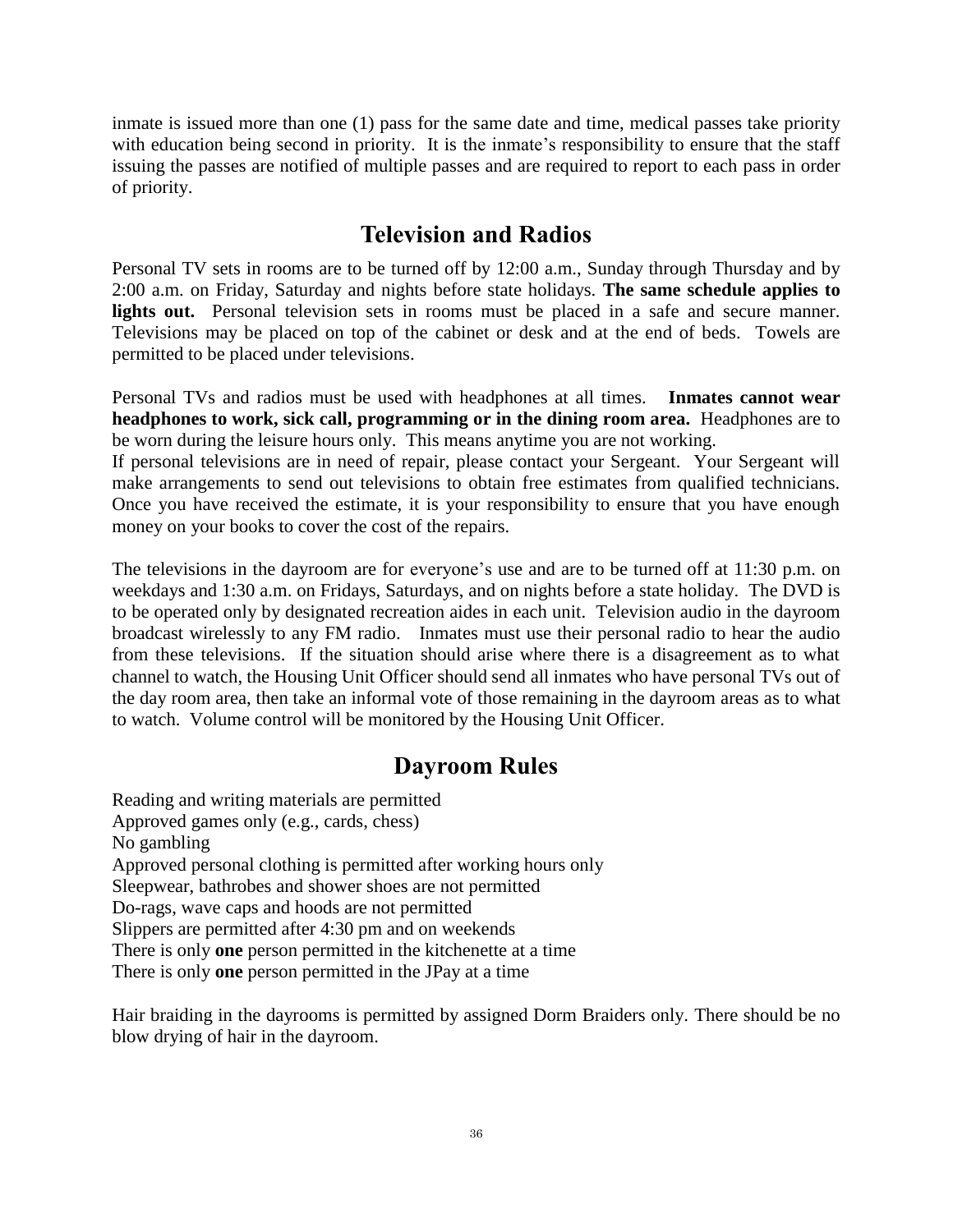Eating and drinking in the dayroom is permitted (unless otherwise stated), however, each inmate eating and drinking in the dayroom is expected to throw away their own trash and keep the area neat.

#### **Town Hall Meeting**

Periodic town hall meetings will be held in the housing units. The purpose of these meetings is to give you an opportunity to be informed of any changes in procedures and additional programs as they become available.

## **Dress and Grooming**

#### **Clothing**

Clothing is to be kept clean, free of tears and holes, and shall not be altered in any way except for approved tailoring to meet institution standards. State-issued clothing, including polo shirts or the green NERC t-shirt must be worn Monday through Friday from the time of the breakfast meal through the end of the evening meal. State-issued clothing will be worn to all meals during the week, commissary, work assignments, visitation, religious services and studies, job assignments, sick call, ALL programs and to any institution or unit office.

Inmates are to be up and dressed in state-issued clothing from 8:30 a.m. to 4:30 p.m., Monday through Friday, excluding state holidays, with the exception of 3rd shift porters who are not included in this deadline. Inmates will dress in the shower and/or bathroom and be completely dressed before leaving the cell. All appropriate undergarments **must** be worn before leaving the cell.

Personal clothing may be worn while in your room and on weekends, holidays and after the evening meal during the week only. Inmates are not permitted to roll up their pant legs or shirt sleeves.

The collar of state shirts must be turned down and visible. **State-issued sweatshirts may only be worn over the state shirts, as long as the collar is out and showing**. Pants are not to be rolled up, pegged, cuffed or tucked into shoes, socks, or boots.

Inmates taking assigned workout classes will be allowed to wear approved personal tops and bottoms during working hours.

Inmates will be permitted to wear shorts from the first official day of summer until the first official day of fall unless otherwise stated. You will still be required to wear state uniforms in the following instances, **included but not limited to** all programming, visitation, medical, and other similar functions. Yard crew workers will also be permitted to wear shorts while working.

Inmates are not permitted to iron crease designs on any clothing. Creases are permitted as follows; one crease on the arm of the shirt and one crease on each pant leg down the center.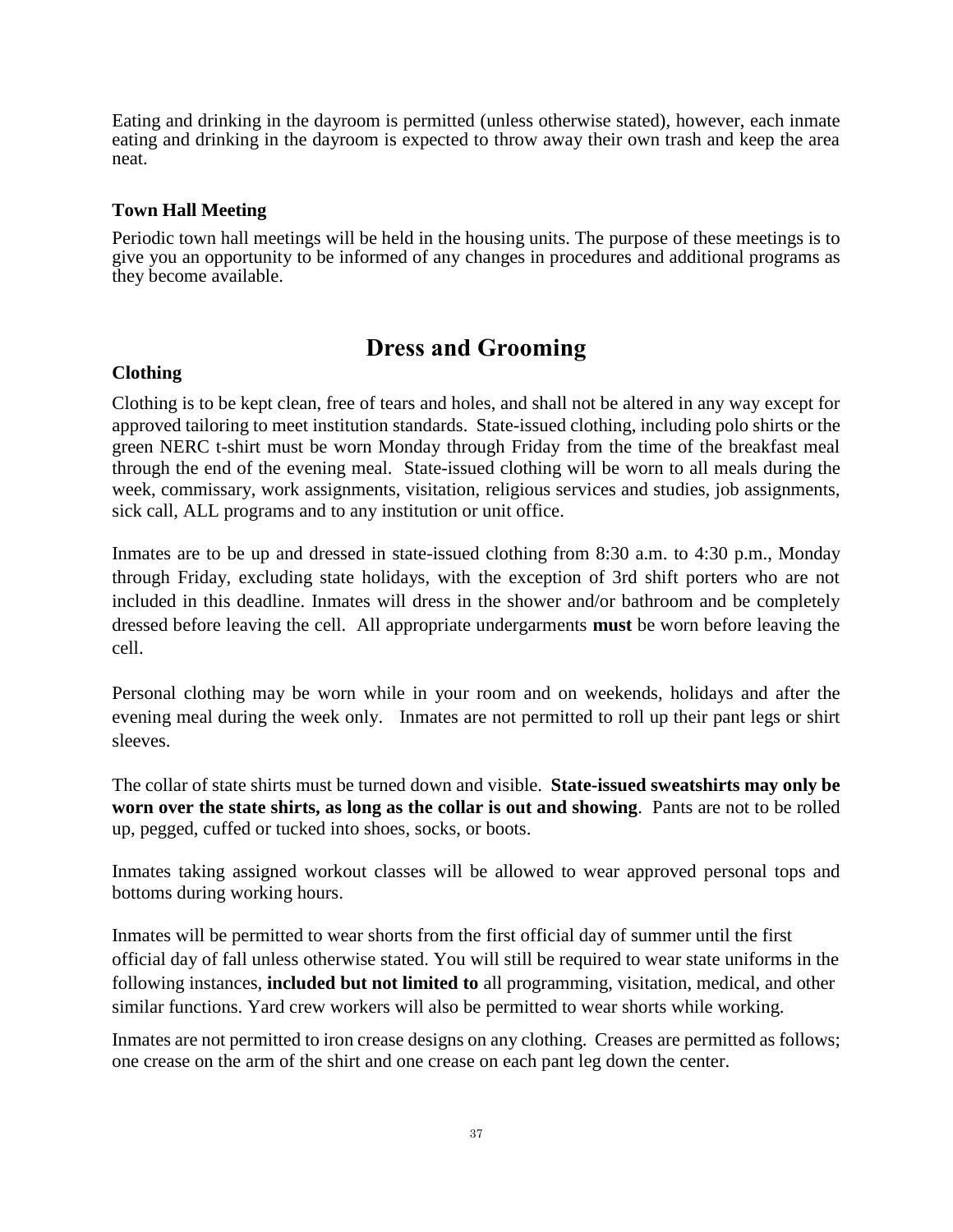Clothing cannot be see-through, regardless of the reason (tightness, worn out, etc.), and will be taken as contraband by the Sergeant.

Food service/kitchen whites, yard crew green & maintenance workers light blue shirts and any other program or work t-shirts are to be worn only when working.

See the Quartermaster Section for information on clothing exchange and damaged items.

### **Laundry**

Laundry workers assigned to each housing unit will wash and dry state and personal clothing and bedding. When turning in undergarments for cleaning, please be courteous and use proper care to make sure garments are free from unnecessary stains. There is a laundry schedule posted on the laundry room door in each unit which is to be determined by the Unit Sergeant. The laundry room hours are generally from 8:00 a.m. to 8:00 p.m. seven (7) days a week. The laundry room is offlimits unless it is your job assignment, or you have received authorization from the Unit Officer*.*  **Eating, drinking, and loitering are prohibited in the laundry room.**

An itemized clothing sheet will be filled out completely and submitted with clothing during posted times on all three (3) shifts. Returned laundry will be checked and clothing sheets signed in the presence of a laundry worker or Correctional Officer confirming the receipt of laundry items. The clothing sheets will be turned in to the assigned Correctional Officer.

Laundry workers will be permitted to wear crew t-shirts and shorts while working when the outside temperature exceeds 80 degrees.

#### **Personal Hygiene**

To maintain good personal hygiene, you are encouraged to shower daily, but are required to shower at least three (3) times per week or as needed. Hair is to be kept clean and neat. Footwear is to be worn at all times when not in bed, and shower shoes should be worn in the shower area in order to prevent foot diseases*,* slipping and injury. Shower times are after the 6:45 a.m. count clears through 11:00 p.m. seven (7) days a week (unless working a third shift assignment).

Showers are not permitted during count times and **only one** inmate is permitted in the shower at a time.

Second and third shift workers will be permitted to shower upon returning to the unit after work.

Facial ointments and creams are not to be worn outside of the unit.

#### **Earrings & Other Jewelry**

Earrings are permitted. Hoop and stud types are not to exceed one-half inch in diameter. Dangle type, those that hang from or attach to a post or wire are not to extend more than one-fourth inch below the bottom of the earlobe. A maximum of two pair of earrings may be worn at one time.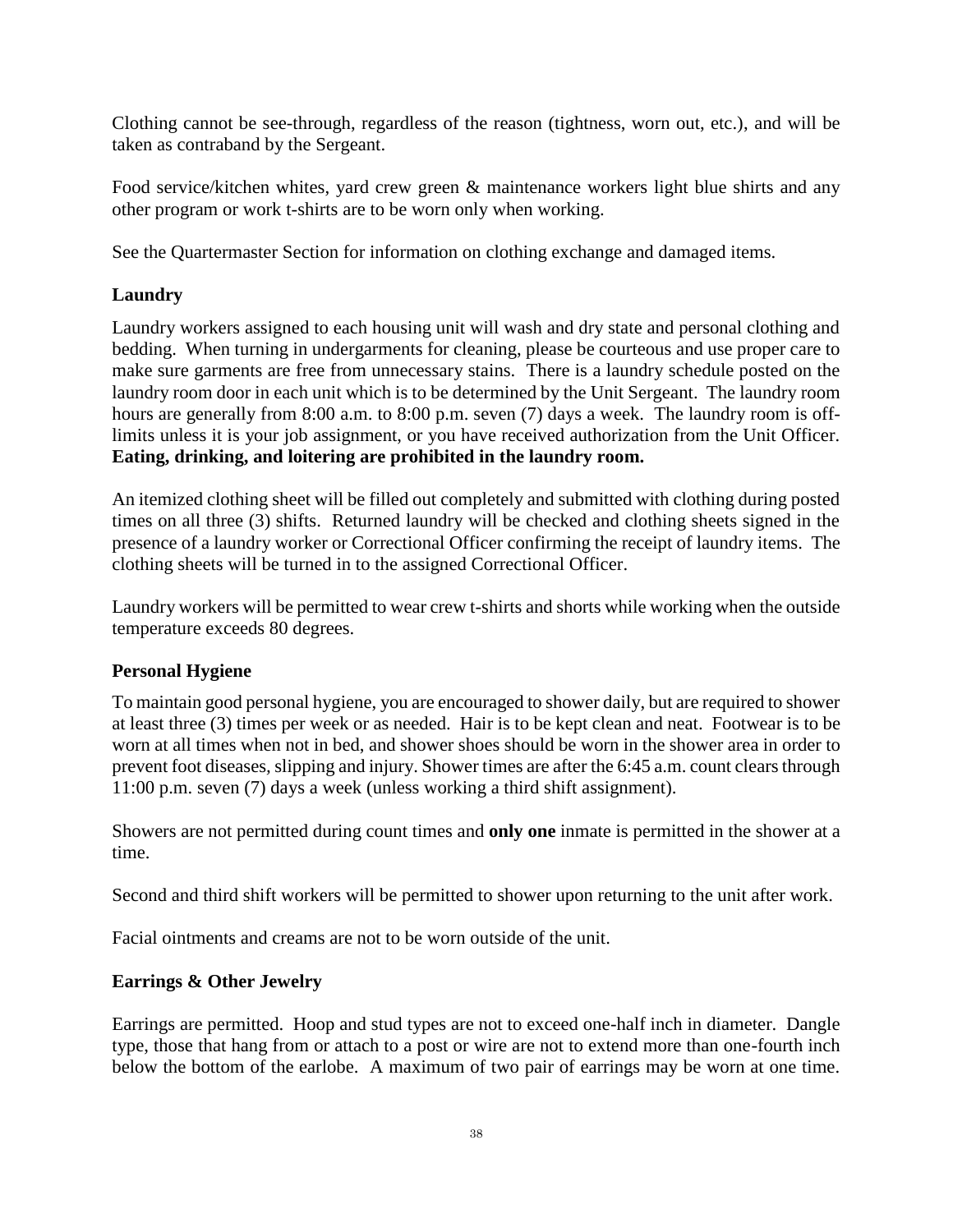Earrings are only to be worn on the ears and not on any other part of the body (nose, eyelids, lips, etc.).

Inmates are authorized to wear jewelry items consistent with the Department of Rehabilitation and Correction Possession Limits. In addition to earrings, the following items may be worn:

1 (one) Medical identification bracelet 1 (one) Ring – no stones or gems 2 (two) Pairs of earrings - matching sets only 1 (one) Wristwatch – date and time only 1 (one) Necklace or neck chains - must have religious medallion or pendant attached and approval from Chaplain 1 (one) Medal - religious only 1 (one) Set of beads - religious only

Inmates may be prohibited from wearing jewelry items at their assigned work sites for safety and/or security reasons.

#### **Cosmetics**

Inmates may wear a reasonable amount of make-up. Eyeliner should not exceed the eyebrow area. Staff may require an inmate to remove make-up if, in the judgment of a supervisor, a significant change in physical appearance has taken place.

#### **Nails**

Inmates are required to cut their fingernails and toenails. Fingernails and toenails shall not exceed beyond the tips of the fingers and toes.

#### **Hair**

Hair shall be clean, neatly trimmed. Hair shall be at least two (2) inches in length, unless there is a medical concern. Braids and dreadlocks may be worn subject to the limitations of this rule and provided that the thickness of each individual braid or dreadlock does not exceed one-half inch. The following hairstyles or facial hair are not permitted: **initials, symbols, dyes, multiple parts, hair disproportionately longer in one area than another (excluding bangs or natural baldness), weaves and shaved heads.** Hair coloring is not permitted unless approved by the warden and provided by an individual properly licensed to provide such a service and/or provided as part of an authorized program. Other hairstyles not specifically listed herein may be prohibited if they are determined to be either a threat to security or contrary to other legitimate penological concerns as determined by the office of prisons. The Warden may impose restrictions or authorize exemptions to these prohibitions for documented medical or mental health reasons, in conjunction with medical or mental health treatment, or to accommodate a sincerely held religious belief.

Hair must, at all times, remain readily and thoroughly searchable for contraband. Hair that is in such condition that it cannot be readily and thoroughly searched is prohibited and shall be subject to forced cutting. For purposes of this rule, "searchable" shall mean that it can be determined,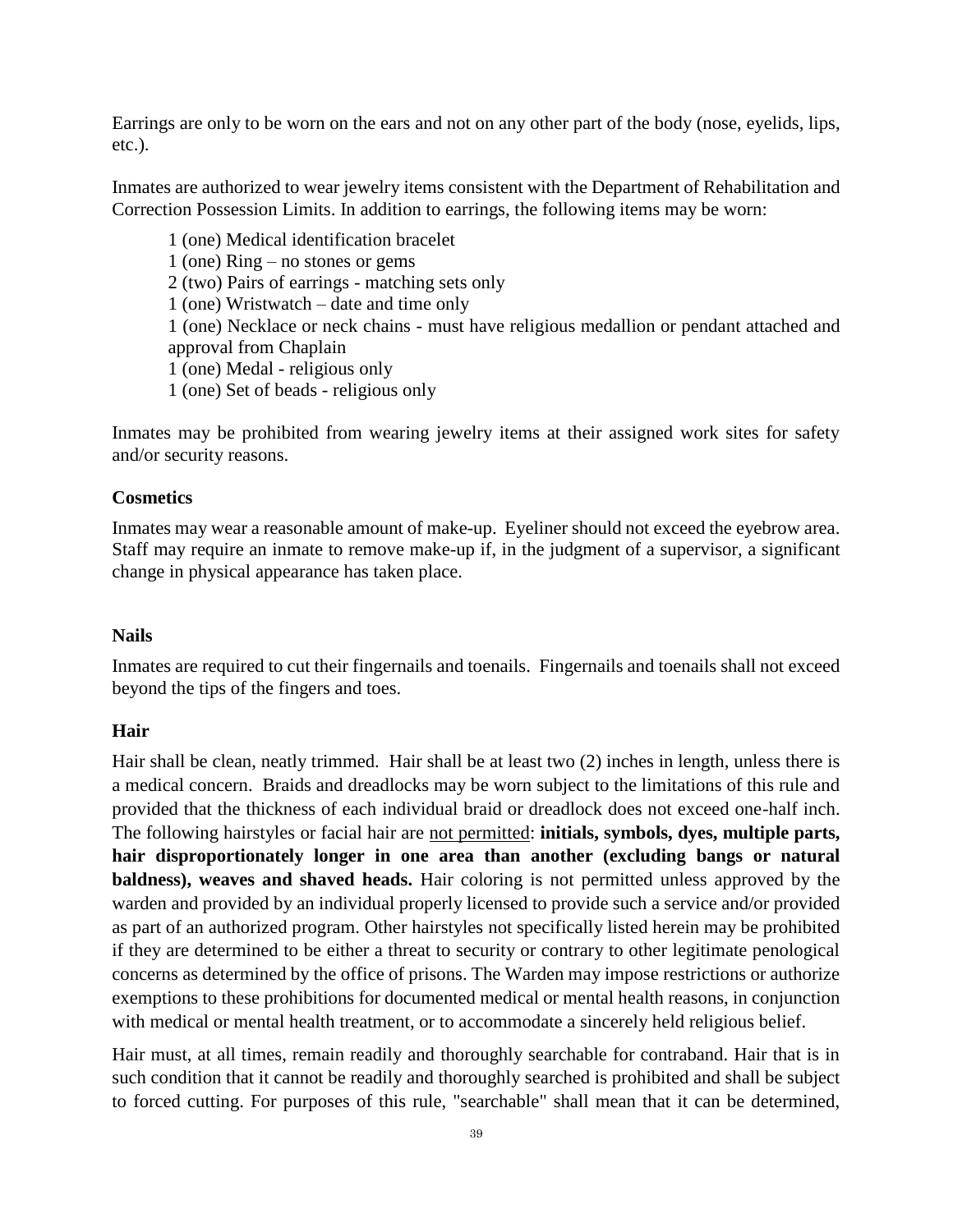through ordinary search procedures, whether the inmate's hair contains contraband. Ordinary search procedures include, but are not limited to, passing a hand-held metal detector over the inmate's hair and scalp to determine whether any metal objects are present and/or directing the inmate to turn her head upside-down and run her fingers vigorously through her hair.

Wigs may be worn for medical purposes only if approved by the Warden. NERC has hair braiders assigned to each unit to assist you with braiding.

# **Additional Housing Unit Guidelines & Helpful Hints**

Phone use will be limited to 30 minutes per call and will shut off automatically after that period of time. You may re-use the phone if no other inmates are waiting to use the phones. The Housing Officer assigned to the unit will ensure that the inmates vacate the phones after their time is up.

The Housing Unit Officer and Unit Correctional Counselor (Sergeant) will be responsible for the inmate porters cleaning the unit. **Only unit porters and staff** are allowed in the supply closet which is to be kept locked at all times when not in use.

IDs must be surrendered for any item that is borrowed from behind the Officer's desk. This includes, but is not limited to; any chemicals, catalogs, handbooks, recreation and exercise equipment.

Inmates are not permitted out of their rooms after 11:30 p.m., Sunday through Wednesday nights. Inmates are not permitted out of their rooms after 1:50 a.m. on weekends (Thursdays, Friday and Saturday) and state observed holidays.

Personal TV sets in rooms are to be turned off by 12:00 a.m., Sunday through Thursday and by 2:00 a.m. on Friday, Saturday and nights before state holidays.

Lights out shall follow the same times as those above for personal TVs.

The televisions in the dayroom are for everyone's use and are to be turned off at 11:30 p.m. on weekdays and 1:30 a.m. on Fridays, Saturdays, and on nights before a state holiday.

Excessive noise is not permitted. Personal TV and radios must be used with headphones at all times, including in cells.

Nothing is to be placed at the ends of the bed except (1) TV, (1) light, (1) fan, (1) religious book and (1) blanket. State-issued coats and jackets are permitted behind the door*.* Nothing is permitted to be taped or glued to the walls, desk, doors, dresser, bed, ceiling or lock boxes. Tape is not permitted in the housing units. Exceptions will be posted.

**Nothing** is to be placed in the cell windows.

Inmates are to keep their feet off the walls and off of the chairs. Paper bags and cardboard boxes are to be disposed of.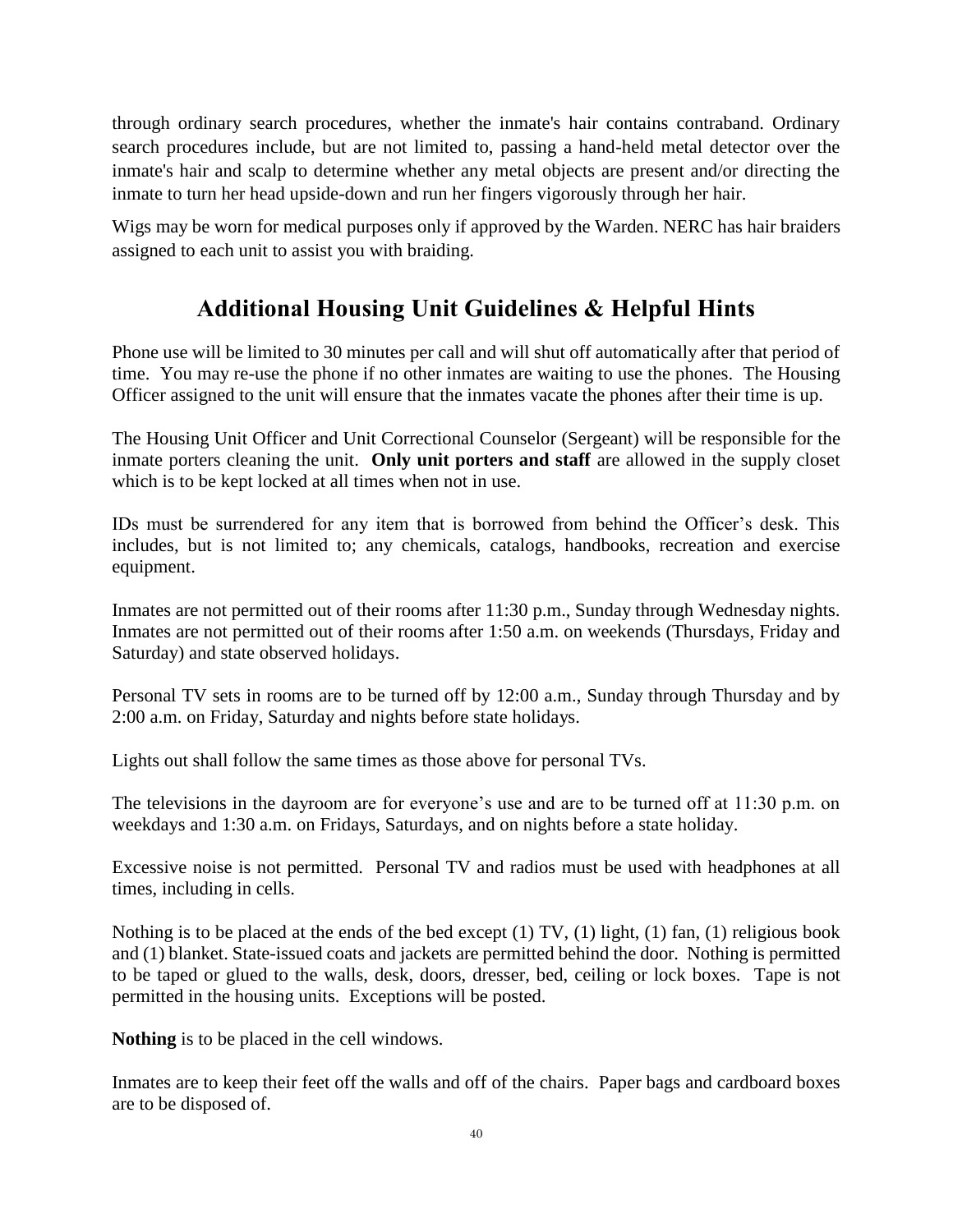Inmates are permitted to place one (1) personal towel only under their television. The towel cannot be attached and must be loose so staff can inspect under the towel. Personal towels cannot be used as blankets.

Floor buffers may be used in the cells with permission of the Correction Officer and/or the Unit Sergeant.

It is the inmate's responsibility to send home excessive items that exceed the possession limit. Excessive plastic containers are considered contraband. Three (3) plastic containers plus one (1) plastic drinking cup and one (1) cup/mug per inmate is permitted. Peep holes for bathrooms cannot be covered.

Inmates will dress in the shower and/or bathroom and be completely dressed when leaving the cell. Hair rollers, pin curl clips, head wraps and hair nets are restricted to your cell only.

Inmates must be in uniform when going to Unit Offices or any institutional programs, work assignments, religious services, and visitation. Exceptions will be posted. Inmates will have their I.D. badge displayed on the upper left side of their outermost garment, picture side facing outward.

Personal clothing may be worn to CFS on weekends and holidays.

The dayroom TVs and DVD players will be controlled by the Recreation Aide **only.** Inmates that are not approved Recreation Aides are not to change the channels or volume of the TVs or touch the DVDs.

The dayroom will only be used for dayroom purposes. No radios, typewriters or musical instruments are allowed. Staff may delegate the use of this area for unit programs at any time.

Pool sticks are stored in the officer's station. Do not place anything on or sit/lean on the pool tables when tables are not in use.

All photographs are to be placed in a photo album, lockbox or drawer. Photographs shall not be kept on desks, beds, etc.

Nothing is to be on your desk except your television (a loose personal towel may be under it), books, writing materials, and personal hygiene items used daily. Nothing additional is to be placed on top of the cabinet. Placement of personal television sets in rooms shall be in a safe and secure manner.

All arts and crafts items are to be stored in your lock box or drawers while not being worked on with the following exceptions: one large quilt or afghan in progress, 2 paint canvasses in progress, community service quilting, painting or crocheting. Finished and purchased items must be mailed within seven days after completion. Items going home must be mailed through the unit*.*

#### **Absolutely no clothing is to be under the mattress.**

All shoes and lock boxes are to be placed under your bed when not in use.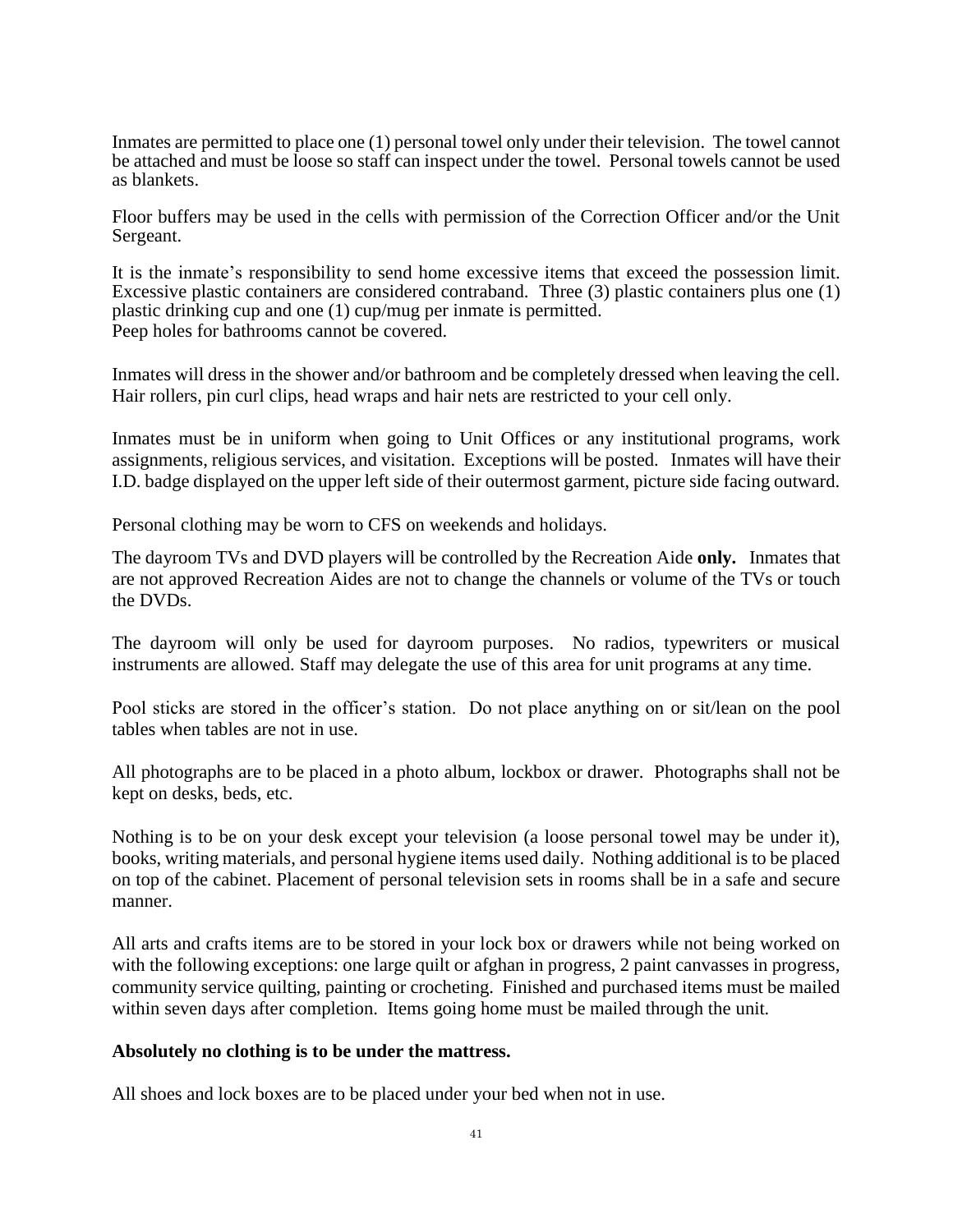Rooms are to be cleaned and organized, according to procedures, prior to 8:30 a.m. on weekdays with the exception of  $3<sup>rd</sup>$  shift workers who are excluded from the 8:30 a.m. deadline. All bunks are to be made with the bedding sheet and blankets tucked under the mattress all the way around the bed. Rooms are to be cleaned daily. Only 3rd shift workers and medical lay ins can be sleeping under the covers between 8:30 a.m. and 4:00 p.m. Locker boxes are to be placed under beds when inmates are not in room, unless a medical restriction requires otherwise (must have order visible). Furniture is not to be moved, altered or rearranged without authorization. A copy of the authorized room layout is posted in the unit.

#### **There is to be no loitering at or in the officer's station**.

Shoes are to be worn at all times, except in bed. Socks or footies must be worn with shoes. Shower shoes are not to be worn outside of your room. Slippers may not be worn to any program, CFS or job assignments or outside of the room. Appropriate nightclothes must be worn when sleeping. Nightclothes and robes are not to be worn outside of your room.

Personal items are not to be taken to and from job assignments.

No selling, borrowing, lending or exchanging of personal and state property between inmates. Inmates cannot give another inmate food, candy, etc.

Nothing is to be posted on the unit bulletin board, doors or walls without the permission of the unit manager or designee, who will initial it.

Inmates are not permitted to manicure each other's nails or eyebrows or cut another inmate's hair (including washing & styling) or to perform any other cosmetic procedure except in an authorized program. Inmates are permitted to braid each other's hair. Each housing unit has assigned hair braiders who are not to be paid in any way by inmates for their services.

#### **Helpful Hints**

- Obey all institutional rules and regulations
- Keep your property cards
- Keep your property secured at all times
- Do not leave your property in the care of other inmates
- Keep approved visitation kites
- Watch unit bulletin boards for updates, changes and new information
- Maintain a positive attitude and manner
- Show respect for yourself and others
- Do not sell and trade items

## **Unauthorized Relationships**

It is the goal of the NERC to provide a safe and secure atmosphere in which inmates can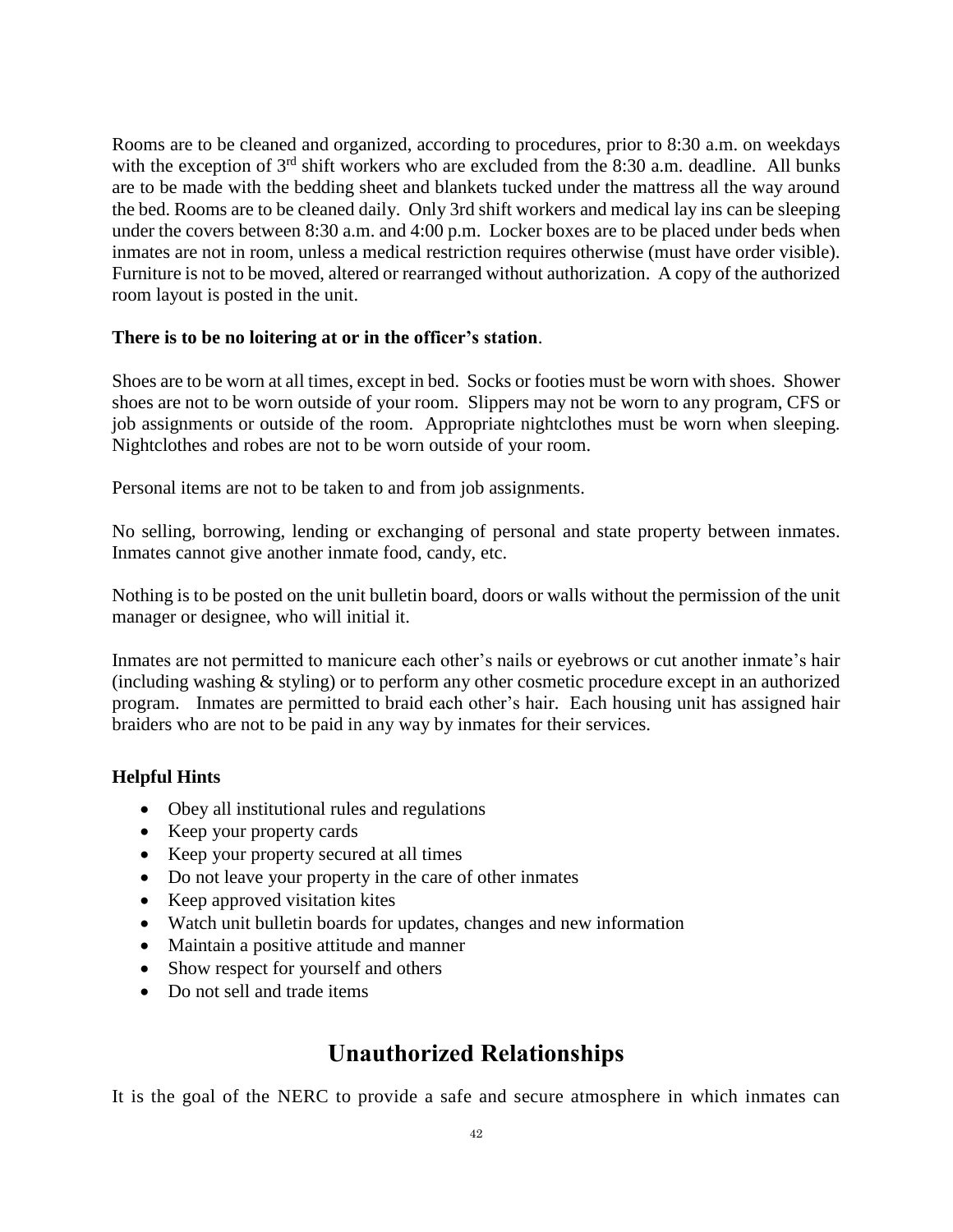complete the remainder of their sentences. It is important for staff and inmates to maintain a professional relationship. If you are ever offered gifts from staff (i.e. gum, perfume, etc.), address, telephone numbers, or are given any other personal information concerning staff, contact the Institution Inspector, Investigator, Warden's Administrative Assistant, Deputy Wardens, or Warden. If you are ever threatened, coerced or approached by any staff member in any way that is inappropriate, report it immediately to the Institution Inspector, Investigator, Warden's Administrative Assistant, Deputy Wardens or Warden.

Any touching, hugging, kissing between staff and inmates is prohibited. Any suspected inappropriate sexual activity between staff and inmates will be investigated. Under no circumstances is an inmate to become sexually or personally involved with a staff member. According to the Ohio Revised Code, when there is sexual contact between an inmate and a staff person (even if the inmate is a willing participant), a felony has been committed by the staff person. NERC has a **zero-tolerance** policy for sexual assaults of any nature. ALL cases will be reported to the Ohio State Patrol for prosecution. Sexual assaults should be reported to staff as soon as possible.

A Tipster Hotline is also available should you want to remain anonymous. Your family can call 1-866-238-0028 or 1-614-995-3584 to report sexual assaults. Tips may also be left on NERC's Investigator Tip Line by dialing \*9001.

If none of the above-mentioned staff members are available at the time of your complaint, inmates with immediate concerns are to report to any supervisor and/or staff.

Examples of unauthorized relationships include, but are not limited to:

- Inmates and staff
- Staff and the family of inmates
- Exchange of personal letters, pictures, phone calls or information with staff members or staff member's family
- Engaging in any other unauthorized personal or business relationship(s) with staff members or staff members family
- Visiting any staff member or staff members family upon release
- Residing with any staff member upon release
- Committing any sexual act with any staff member
- Engaging in any other sexual conduct or contact with any staff member or staff members family
- Aiding and abetting any unauthorized relationship between inmates and staff

Inmates under suspicion shall be required to report any knowledge or suspicion of an unauthorized relationship. The information shall be communicated with any supervisory staff available.

## **Inmate Searches and Contraband Disposition**

All inmates and their property which include living areas are subject to search at any time by any DRC employee. Strip searches will always be conducted by an employee of the same gender as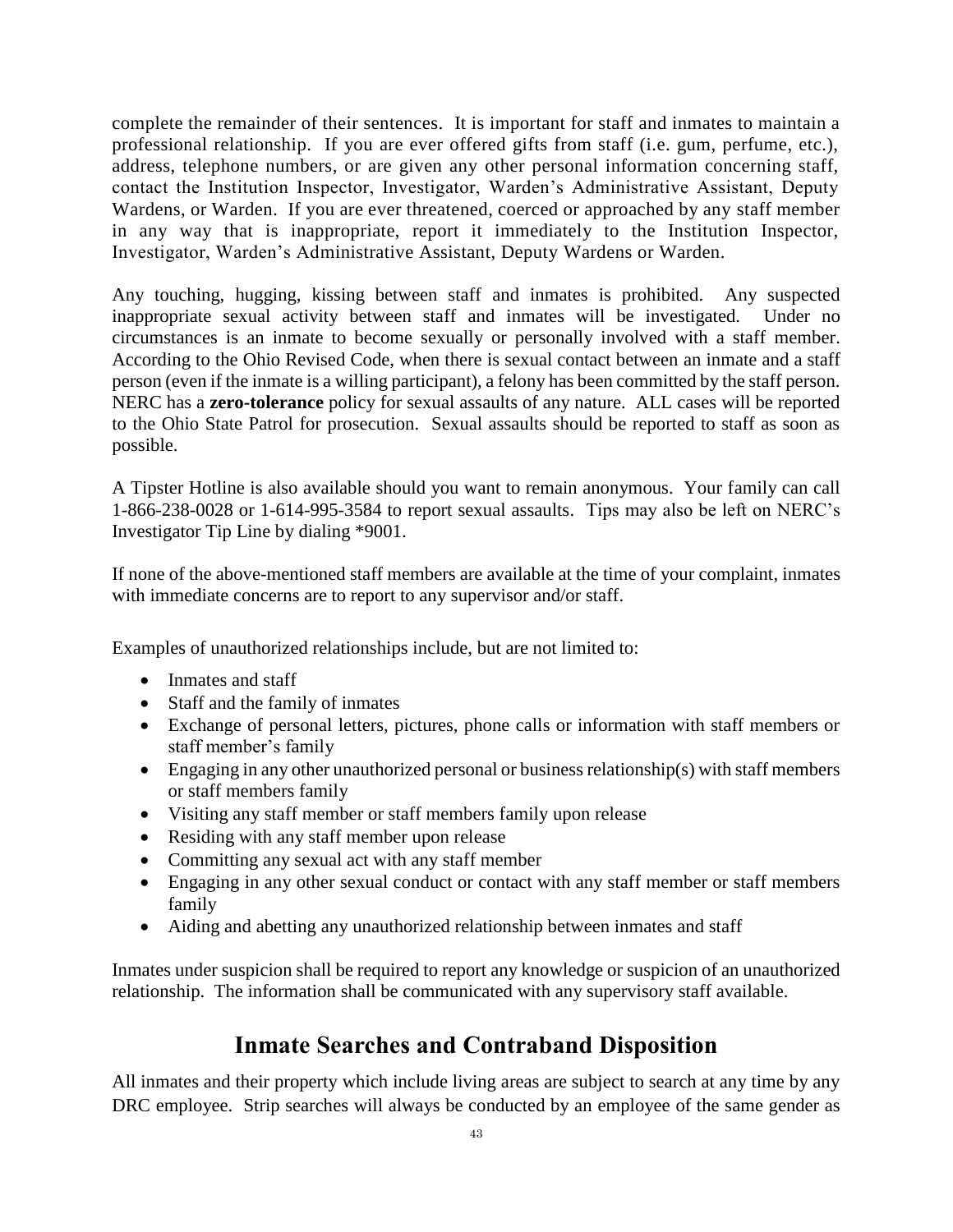the inmate (female). Male employees can and will perform pat-down searches of inmates when the situation dictates it is necessary; however, male employees will, in non-emergency situations, request a female employee to conduct pat-down searches of inmates.

1. Inmates may receive personal property from sources approved by the Director/designee. Sources may include institutional commissaries and approved vendors. A copy of all documents that itemize inmate property shall be maintained in the inmate property file. The inmate shall retain a copy of the inmate property record. Anytime an inmate's property is inventoried (i.e. transferred, restrictive housing placement, release), the inmate shall sign and retain a copy of the inmate property record and a copy shall be forwarded to the inmate property file.

2. Information on the amount of personal property allowed will be provided to inmates during inmate orientation. In general, all institutions will permit or exclude personal property consistent with Administrative Rule 5120-9-33, Packages and Property Restrictions, and the property limits set forth on the Inmate Property Record - Disposition and Receipt - Male (DRC2055) or Female (DRC2369).

However, each Managing Officer may request permission to include or exclude certain items of personal property based on the security, safety, space, control or other need of a particular institution or individual. Such a request shall be made in writing to the Director's designee or the appropriate Regional Director. Approval of such requests shall be communicated in writing to the Chief Inspector and posted in the housing areas of the appropriate facilities.

3. Inmates may possess up to 2.8 cubic feet of combined state and personal property, excluding large titled items, state-issued bedding, coats, jackets, permitted shoes and any other property specifically exempted pursuant to Department Policy 59-LEG-01, Inmate Access to Court and Counsel. The Managing Officer shall determine whether commissary items shall also be excludable from the 2.4 requirement. This determination shall be communicated to both staff and inmates. The Managing Officer shall also have the authority to establish institutional rules governing the storage of inmate legal materials.

The institution shall make available to all inmates a means of securing 2.8 cubic feet of property.

4. Individual possession limits for any property, as indicated in section D (2) of this policy and on the inmate Property Record - Disposition and Receipt - Male (DRC2055) or Female (DRC2369), shall be the total amount of combined state and personal property that an inmate may possess.

5. Any property which exceeds the limits stated in VI (A)(3) or (4) above, or is otherwise deemed contraband as defined in the DRC Dictionary will be disposed of in accordance with Administrative Rule 5120-9-55, Contraband, utilizing the Inmate Contraband Slip (DRC4219) and Contraband Control Slip (DRC4086). With the exception of any property excluded pursuant to VI (A) (2), above, personal property legitimately possessed prior to April 1, 2000 may be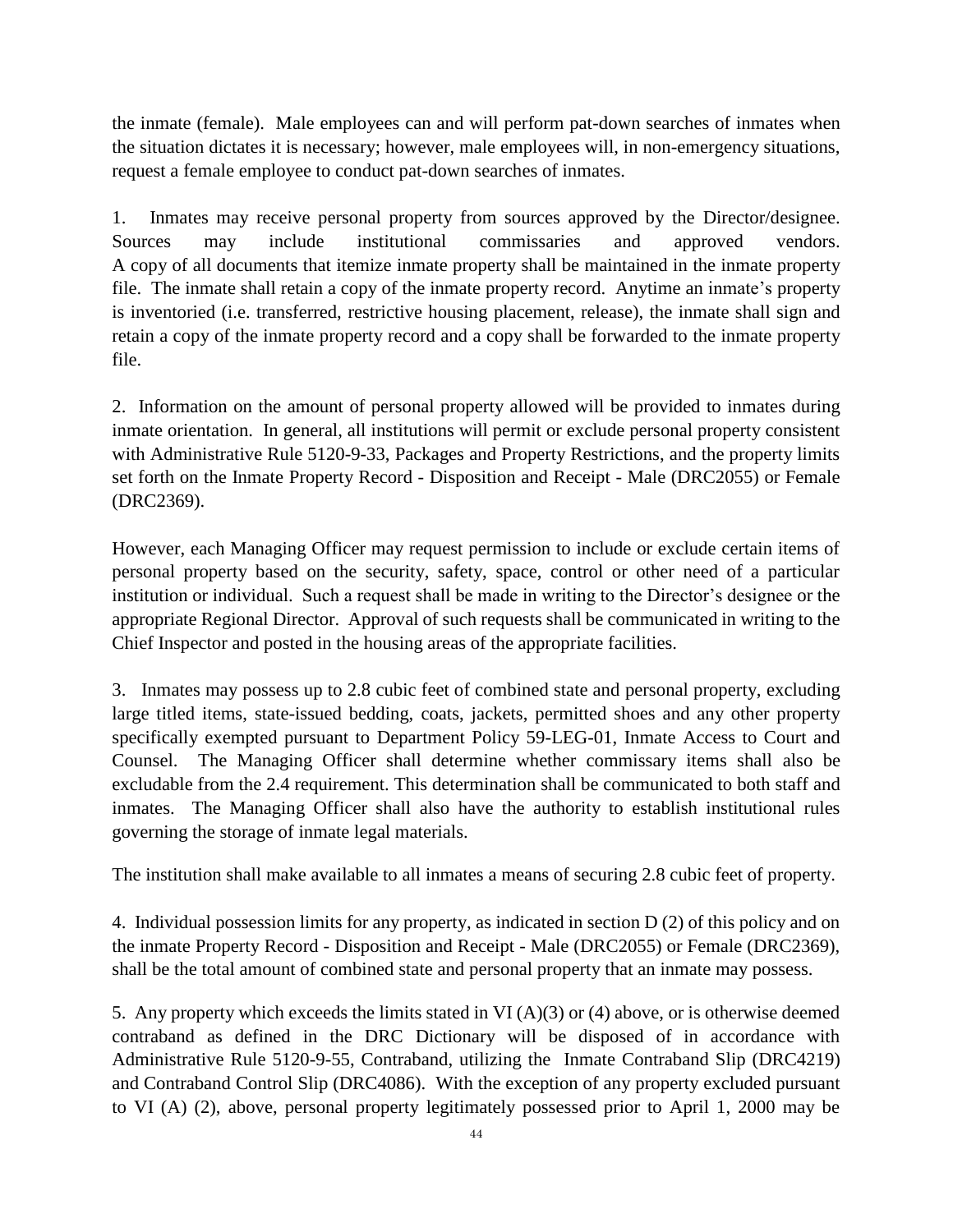retained until such time as said property becomes unusable. The inmate must still conform to the 2.8 cubic feet property restriction.

6. Inmates shall not trade, sell, barter, loan, or give away any item of their state or personal property at any time. Inmates shall not make or facilitate commissary or vendor purchases for other inmates. Upon an inmate's release or other departure from an institution, the inmate may, with the Managing Officer's written approval, donate personal property to the institution. In all cases, the inmate must sign a statement documenting the property being donated, to the institution it is being donated, and the effective dates of the donation. Such document and the inmate's signature must be witnessed and signed by a staff member. The Managing Officer or Designee shall then sign indicating approval or disapproval of the donation. If approved, the institution may then utilize the property in any manner they deem appropriate. This may include loaning the property to another inmate. Any property where ownership is being transferred from an inmate to the institution shall be properly re-titled, stipulating ownership of the item to the institution and shall include the date of the transfer, who the original owner was, and the initial value listed on the original receipt or title. Property donated to the institution and subsequently loaned to an inmate remains the property of the institution and shall remain at the institution upon the inmate's release or transfer.

7. Inmates may be required to provide proof of ownership for any item of their personal property at any time.

8. A Certificate of Ownership (DRC4063) or other appropriate certificate as approved by the Regional Director will be issued for certain items of personal property. Whenever possible, the inmate/owner's institutional number will be permanently affixed to such titled items.

9. An inmate may choose to send their personal property such as birth certificate, driver's license/state identification, social security card etc., outside the institution or it may be stored in an inmate's record office file and returned to the inmate upon release.

## **Possession Limits**

Inmates at NERC are authorized to possess the following state-issued items and articles of clothing.

| <b>ITEM</b>       | <b>POSSESSION LIMIT</b>                                             |
|-------------------|---------------------------------------------------------------------|
| Blanket/Bedspread |                                                                     |
| <b>Boots</b>      | 1 pair - Food service, Yard Crew, and Maintenance<br>Snow Crew only |
| <b>Brassiere</b>  |                                                                     |
| Coveralls         | 1 pair Snow Crew and Yard Crew Maintenance only                     |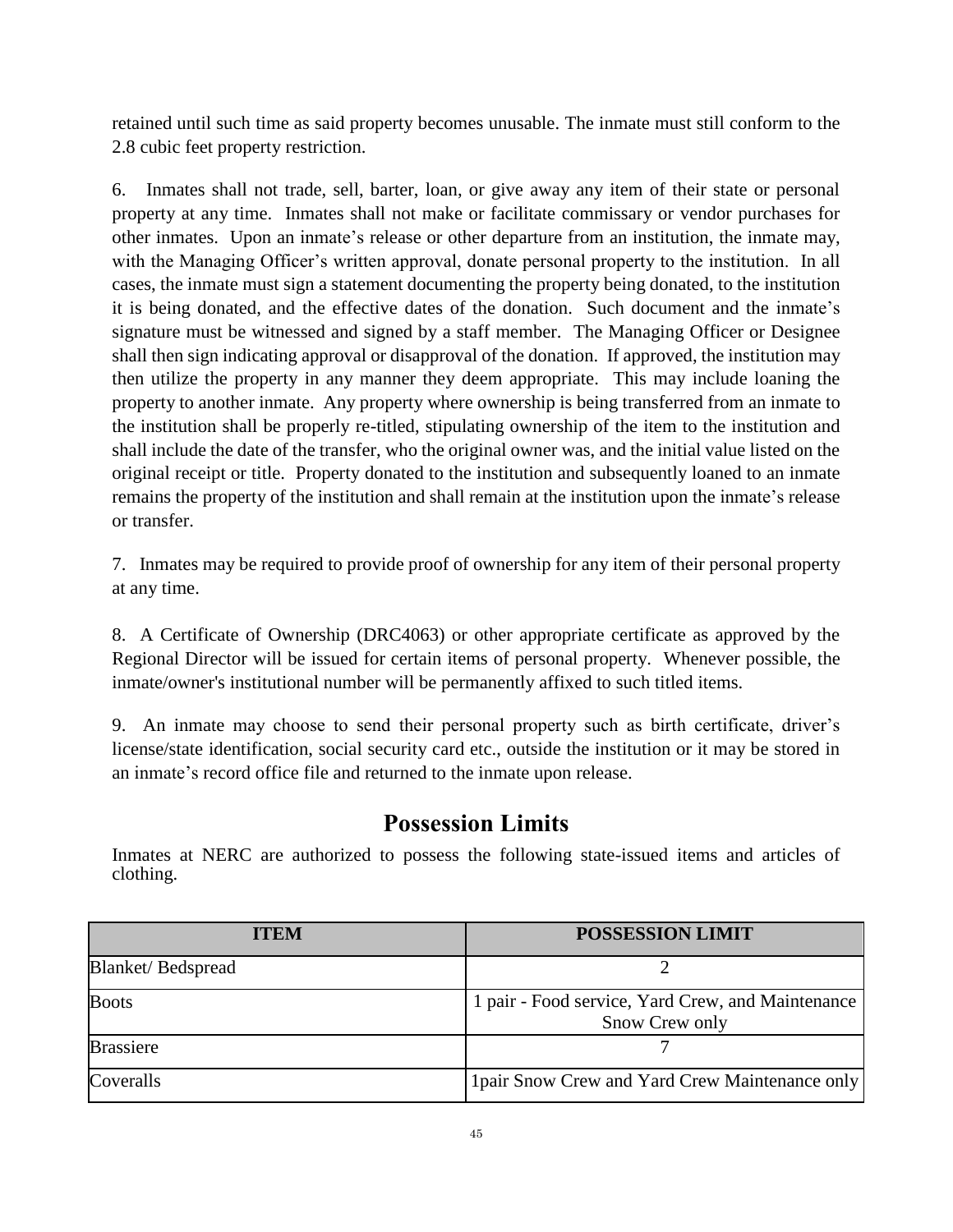| Gloves                                                                                               | 1 pair Snow Crew, Yard Crew, Maintenance only               |                                   |                              |  |
|------------------------------------------------------------------------------------------------------|-------------------------------------------------------------|-----------------------------------|------------------------------|--|
| Food Service Whites - Pants                                                                          | $\overline{2}$                                              |                                   |                              |  |
| Food Service Whites - Blouse                                                                         |                                                             | $\overline{2}$                    |                              |  |
| Jacket - Spring                                                                                      |                                                             | 1                                 |                              |  |
| Jacket - Winter                                                                                      |                                                             | 1                                 |                              |  |
| <b>Laundry Bag</b>                                                                                   |                                                             | 1                                 |                              |  |
| Pants                                                                                                |                                                             | $\overline{2}$                    |                              |  |
| Panties                                                                                              |                                                             | 14                                |                              |  |
| Pillowcase                                                                                           |                                                             | 1                                 |                              |  |
| Nightgown                                                                                            | $\overline{2}$                                              |                                   |                              |  |
| Robe                                                                                                 | 1                                                           |                                   |                              |  |
| <b>Sheets</b>                                                                                        | $\overline{2}$                                              |                                   |                              |  |
| $\text{Shoes} - \text{Regular}$                                                                      | 1 pair                                                      |                                   |                              |  |
| Shoes - Athletic (Tennis)                                                                            | 1 pair                                                      |                                   |                              |  |
| Shoes – Shower                                                                                       | 1 pair                                                      |                                   |                              |  |
| <b>Socks</b>                                                                                         | 7 pair                                                      |                                   |                              |  |
| <b>State Issued Uniform: Tops</b>                                                                    | 3 (4 for Maintenance and Lutheran Metropolitan<br>Ministry) |                                   |                              |  |
| State Issued Uniform: Bottoms (Combination)<br>of pants, skirts, shorts)                             | 3 (4 for Maintenance and Lutheran Metropolitan<br>Ministry) |                                   |                              |  |
| Towel                                                                                                | 3                                                           |                                   |                              |  |
| Washcloth                                                                                            | 3                                                           |                                   |                              |  |
| <b>ITEM</b>                                                                                          |                                                             | <b>POSSESSION</b><br><b>LIMIT</b> | <b>VALUE</b><br><b>LIMIT</b> |  |
| <b>Baseball Cap</b>                                                                                  |                                                             | $\mathbf{1}$                      | \$10                         |  |
| <b>Bath Robe</b>                                                                                     |                                                             | $\mathbf{1}$                      | \$25                         |  |
| Belt-1½" black/brown leather with belt buckle no larger than $2^{\prime\prime}$ x $2^{\prime\prime}$ |                                                             | $\mathbf{1}$                      | \$15                         |  |
| Blanket-fire retardant, twin, green or blue, no electric                                             |                                                             | $\mathbf{1}$                      | \$35                         |  |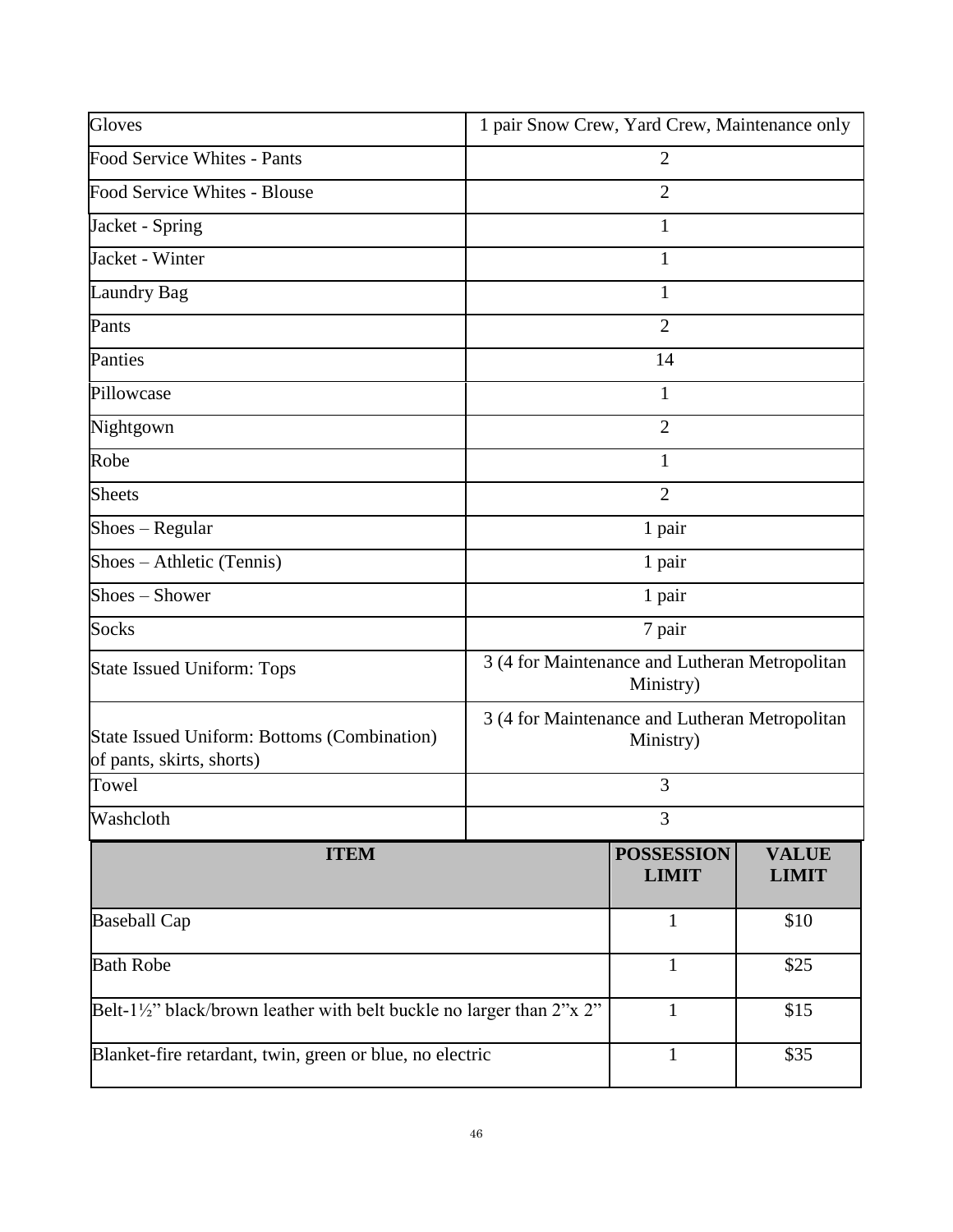| Cards/Board Games-table type, non-gambling, no dice                                                                                                                         | 3                                 | \$10 each                    |
|-----------------------------------------------------------------------------------------------------------------------------------------------------------------------------|-----------------------------------|------------------------------|
| Cassette Tapes-commercially recorded in original wrapper                                                                                                                    | 15                                | \$15 each                    |
| Clock-wind up only                                                                                                                                                          | $\mathbf{1}$                      | \$15                         |
| <b>Embossed Envelopes</b>                                                                                                                                                   | 25                                |                              |
| Earrings-female only per REG 5120-9-251 (Posts only)                                                                                                                        | 2 pair                            | \$10                         |
| Gloves – black or brown jersey                                                                                                                                              | $\mathbf{1}$                      | \$10                         |
| <b>Gym Shorts</b>                                                                                                                                                           | $\overline{3}$                    | \$10                         |
| Handkerchiefs - white, 15" x 15"                                                                                                                                            | 12                                | \$1                          |
| House Slippers – brown, black, grey, white                                                                                                                                  | $\mathbf{1}$                      | \$25                         |
| Medical ID/Bracelet- written APPROVAL of HCA                                                                                                                                | Reasonable                        | \$15                         |
| Mugs and Glasses – clear plastic, non-insulated                                                                                                                             | 1 each                            | \$3                          |
| Pajamas                                                                                                                                                                     | $\overline{2}$                    | \$20                         |
| Raincoat- clear plastic, may have hood                                                                                                                                      |                                   | \$20                         |
| Religious Items-Written Approval of Chaplain required<br>Chain w/Medallion<br><b>Beads</b><br>Religious Headgear (1) Fez, Hijab,<br>Rarboosh, Yarmulke or Kufi (White only) | 1<br>$\mathbf 1$<br>1             | \$20<br>\$20<br>\$20         |
| Dashiki                                                                                                                                                                     | T                                 | \$20                         |
| <b>Prayer Robe</b>                                                                                                                                                          |                                   | \$20                         |
| Prayer Rug - 27" x 54"                                                                                                                                                      |                                   | \$20                         |
| <b>ITEM</b>                                                                                                                                                                 | <b>POSSESSION</b><br><b>LIMIT</b> | <b>VALUE</b><br><b>LIMIT</b> |
| Shower Shoes - Brown or Black Only                                                                                                                                          | $\mathbf{1}$                      | \$15                         |
| Socks – White Cotton                                                                                                                                                        | $\overline{7}$                    | \$4                          |
| Stock Hat - Toboggan, no ski mask                                                                                                                                           | $\mathbf{1}$                      | \$10                         |
| Sweatpants                                                                                                                                                                  | $\overline{2}$                    | \$15                         |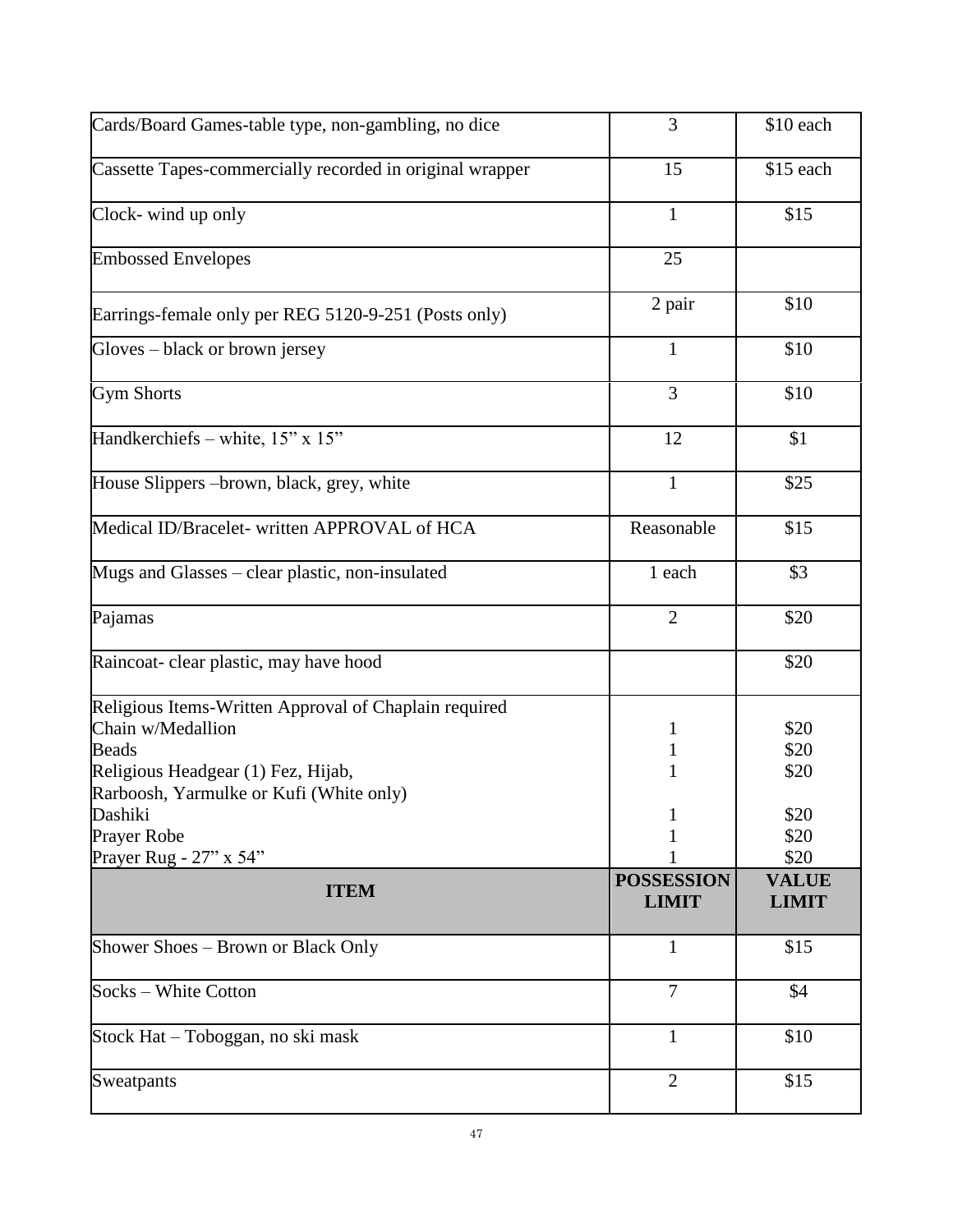| Sweatshirt                                           | $\overline{2}$ | \$15      |
|------------------------------------------------------|----------------|-----------|
| T-Shirts -Crew Neck Only, cannot be tight fitting    | 6              | \$5       |
| Thermal Underwear – set, white, no padded or quilted | 3              | \$25      |
| Towels – bath size only; blue or green only          | 5              | \$15      |
| <b>Typewriter Ribbons</b>                            | 6              | \$10      |
| Undershirt- male/ Brassieres- female White           | $\overline{7}$ | $$3/$ \$5 |
| Panties – female White                               | $\overline{7}$ | \$5       |
| Wash Cloth - blue or green only                      | 5              | \$5       |
| Wedding Band – no stones or gems                     | $\mathbf{1}$   | \$100     |
| Wristwatch - date and time only                      | $\mathbf{1}$   | \$75      |
| <b>Typewriter Ribbons</b>                            | 6              | \$10      |
| <b>Brassieres-female White</b>                       | $\overline{7}$ | \$5       |
| Panties – female White                               | 14             | \$5       |
| Wash Cloth – blue or green only                      | 5              | \$5       |
| Wedding Band – no stones or gems                     | $\mathbf{1}$   | \$100     |
| Wristwatch - date and time only                      | $\mathbf{1}$   | \$75      |
| Fan                                                  | $\mathbf{1}$   | \$20      |
| Television                                           | $\mathbf{1}$   | \$212     |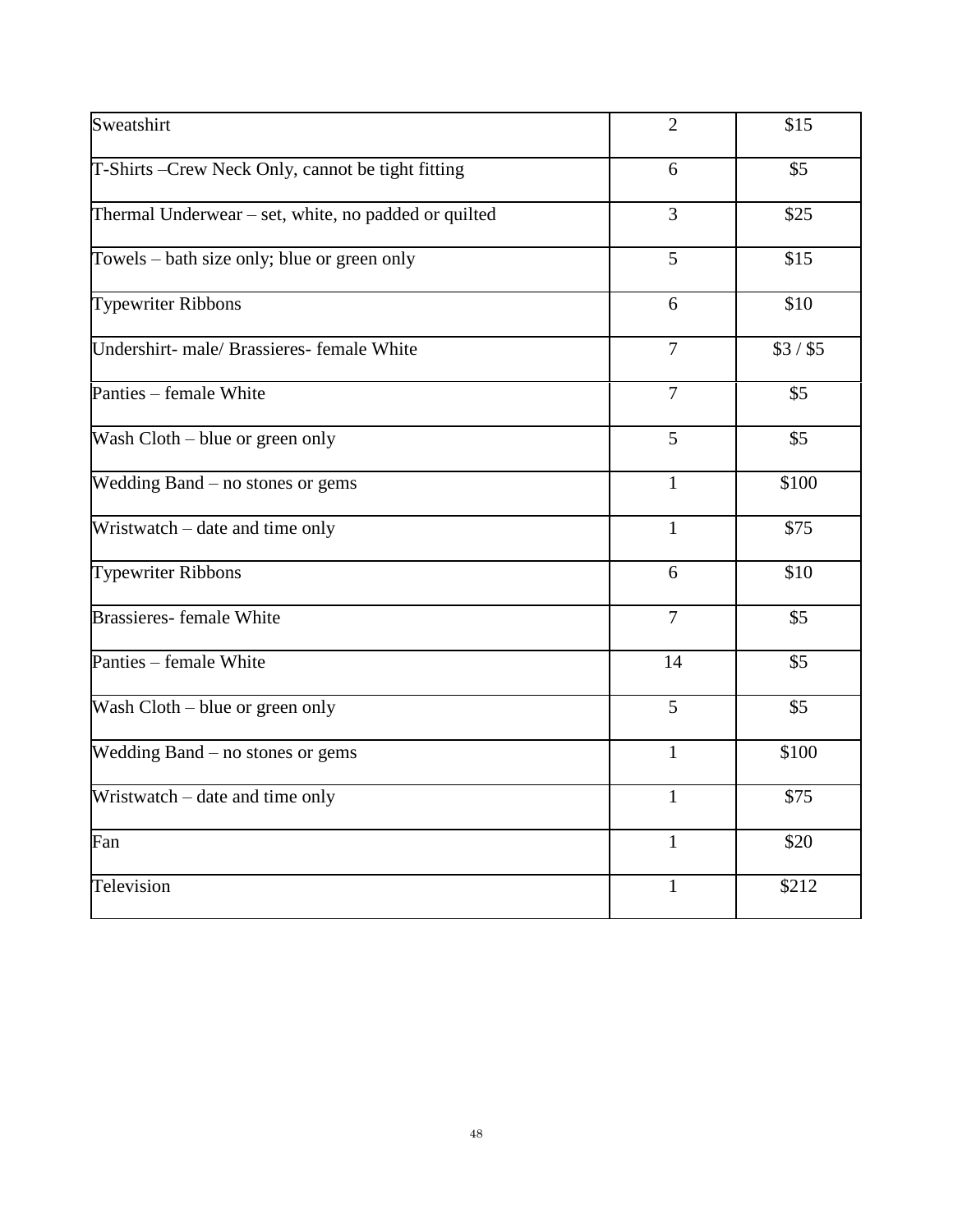| <b>ITEM</b>                                                           | <b>POSSESSION</b><br><b>LIMIT</b> | <b>MAXIMUM</b><br><b>PACKAGE SIZE</b> |
|-----------------------------------------------------------------------|-----------------------------------|---------------------------------------|
| <b>Beans</b>                                                          | 6 cans                            | 8 oz.                                 |
| Beef Tamales - Enchiladas                                             | 2 cans                            | 15 oz.                                |
| Bread Products – Bread, bagels, pita, etc. No fruit, nut or raisin    | 4 pkgs.                           | 16 oz.                                |
| <b>Candy Bars</b>                                                     | 24 bars                           | 3 oz.                                 |
| Candy – see through bags, no foil wrapped, no hollow type             | 2 pkgs.                           | 16 oz.                                |
| Cheese $-$ sliced or brick $-$ No pressurized cans, no metal or glass | 4 pounds                          | 2 lb.                                 |
| Chili – All types, canned                                             | 6 cans                            | 16 oz.                                |
| Chips – All types including pretzels $\&$ snack mix, bagged or canned | 72 oz./can/bag                    | N/A                                   |
| Cocoa – water mixed type only, envelopes or container                 | 12 envelopes/<br>$2$ pkg.         | N/A                                   |
| Coffee - Instant                                                      | 20 oz.                            | N/A                                   |
| Condiments – Catsup, mayo, mustard, relish, salt/black pepper         | 24 oz.                            | N/A                                   |
| Cookies - see through pkgs.                                           | 4 pkgs.                           | 20 oz.                                |
| $Crackers - All types - must be in inner line.$                       | 4 pkgs.                           | 16 oz.                                |
| Drink Mix - Pre-sweetened only                                        | 80 oz.                            | N/A                                   |
| <b>Instant Breakfast</b>                                              | 4 pkgs.                           | 12 oz.                                |
| Meat – Any type– No bones                                             | 10 cans                           | 16 oz.                                |
| Meat – Dried slice                                                    | 4 pkgs.                           | 12 oz.                                |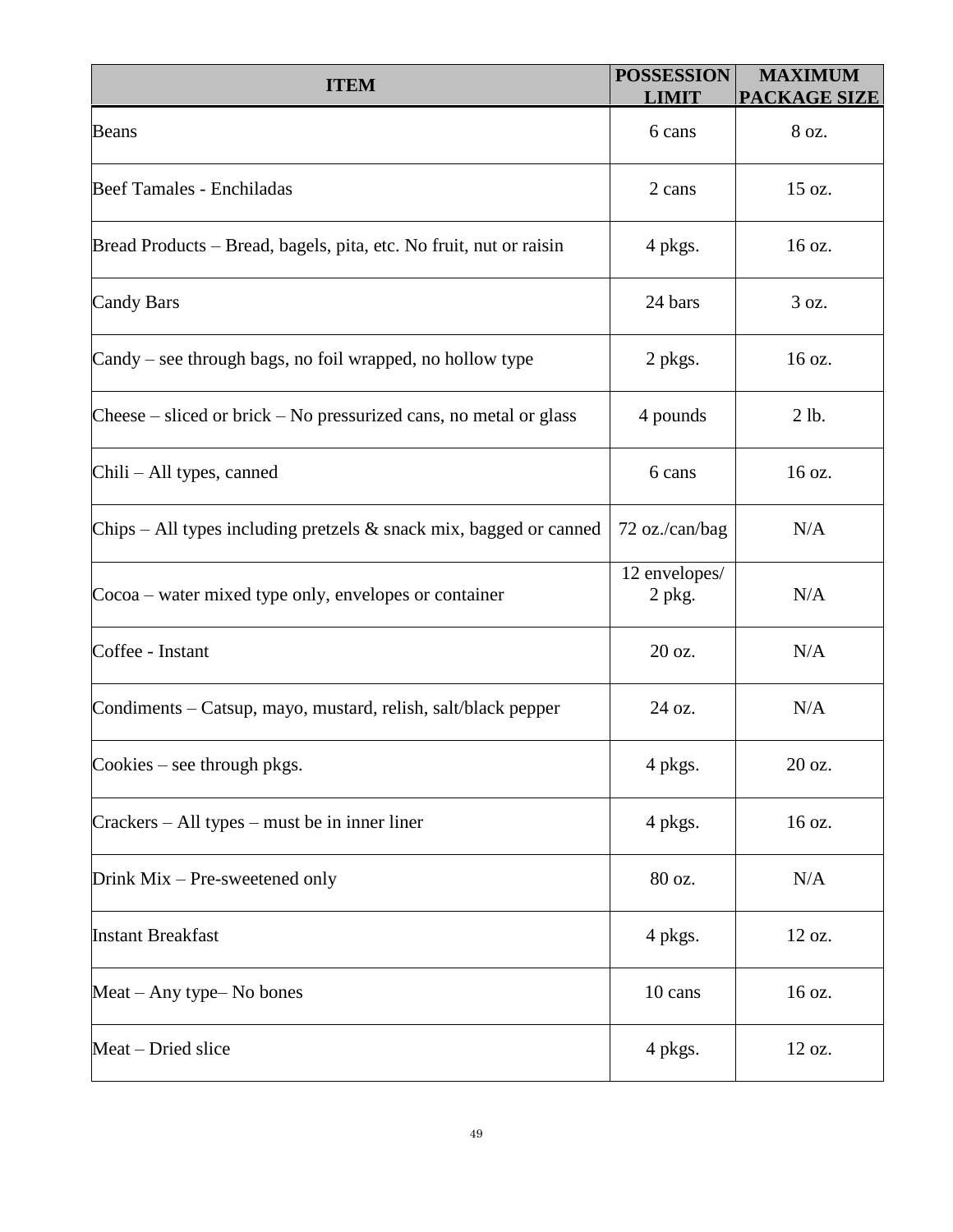| <b>ITEM</b>                                                                                                       | <b>POSSESSION</b><br><b>LIMIT</b> | <b>MAXIMUM</b><br><b>PACKAGE SIZE</b> |
|-------------------------------------------------------------------------------------------------------------------|-----------------------------------|---------------------------------------|
| Non-Dairy Creamer – Must be sealed plastic jar                                                                    | 3 jars                            | 12 oz.                                |
| Nuts – Any type, plastic bag only. No shells                                                                      | 1 pound                           | 8 oz.                                 |
| Olives – Any style. Metal can only                                                                                | 2 cans                            | 8 oz.                                 |
| Pastries – Any type fruit pies or donuts. Individually wrapped, single<br>serving. No foil wrapping or metal pans | $15$ pkgs.                        | 5 oz.                                 |
| Peanut Butter – Factory packed, creamy only                                                                       | 4 pounds                          | N/A                                   |
| Pickles – Factory plastic wrapped                                                                                 | 1 package                         | 16 oz.                                |
| Pudding – Ready to eat only, cups/containers                                                                      | 8 cups or<br>containers           | 5 oz.                                 |
| Seafood – Any style, canned. No shells                                                                            | 10 cans                           | 16 oz.                                |
| Sausage – Pre-cooked, factory wrapped                                                                             | 2 pounds                          | N/A                                   |
| Soup – Dried envelopes only                                                                                       | 8 pkgs.                           | N/A                                   |
| Spreads and Dips – Any type, margarine, salsa, canned or in original<br>plastic container                         | 10 cans                           | 6 oz.                                 |
| $Stew - Any type$                                                                                                 | 4 cans                            | 16 oz.                                |
| $Sugar - Cubes only$                                                                                              | 2 boxes                           | 16 oz.                                |
| $Tea$ – Instant                                                                                                   | 24 oz.                            | N/A                                   |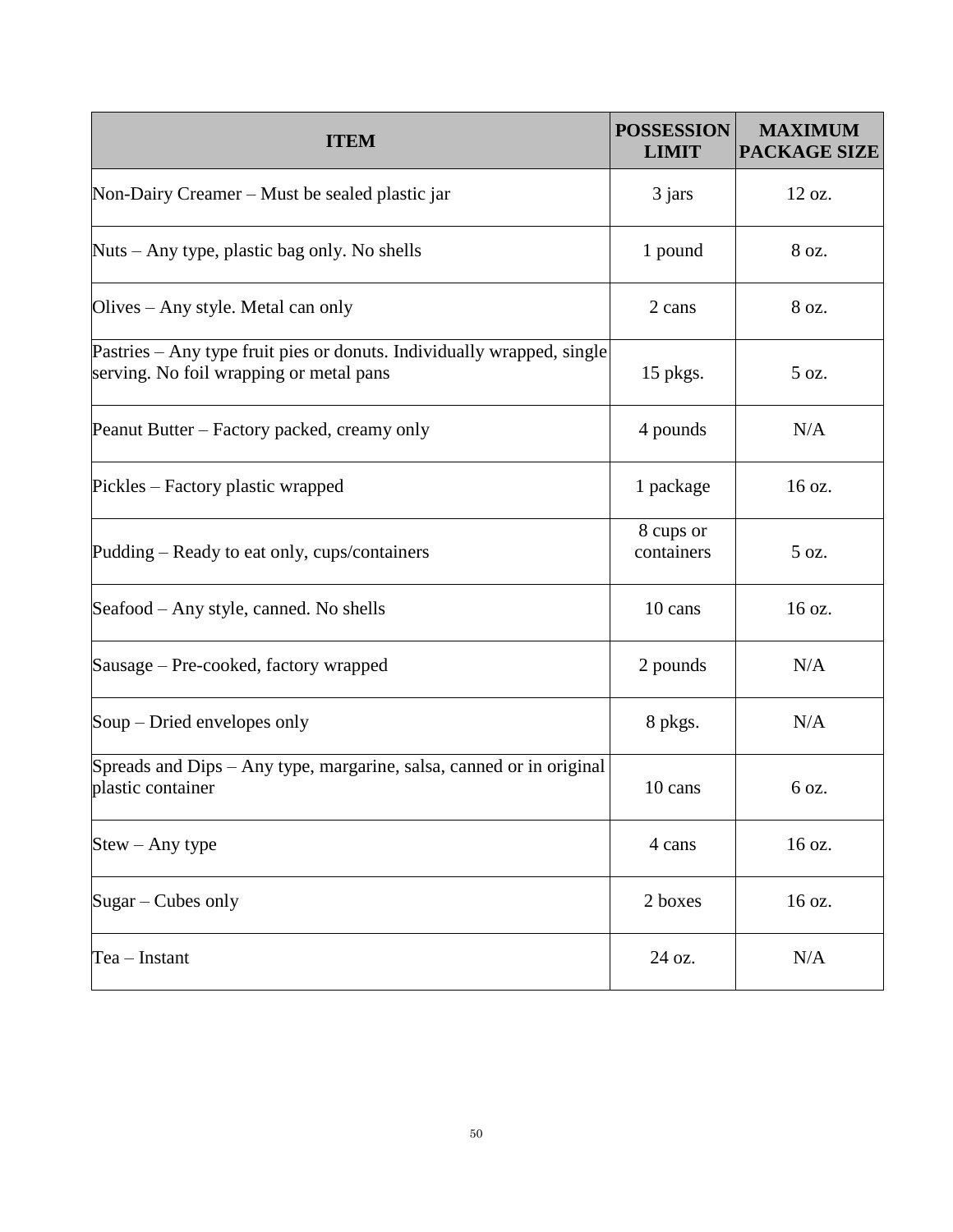## **Discipline**

Institution rules are designed to make you responsible for your own behavior and assist you in becoming a productive member of the community upon your release. Behavior which disrupts operations or threatens security, or the safety of others will not be tolerated. You must obey institution rules, and it is your responsibility to know them. Rules of conduct are explained below. Should you violate a rule of conduct, you may receive a conduct report (a ticket), and your case may be heard by the Rules Infraction Board (RIB) or Serious Misconduct Panel (SMP).

The **Serious Misconduct Panel (SMP)** is authorized to conduct all misconduct hearings for offenses that would qualify for placement in extended restricted housing (ERH). The SMP makes decisions on culpability and makes recommendations for appropriate housing assignments based upon the results of the hearing. The panel must consist of two (2) individuals who are not employed in the same prison where the behavior leading to the recommendation for ERH placement occurred.

The **Rules Infraction System** enforces institution and department rules that are designed to maintain security and discipline. By administering the rules in a fair and impartial manner, rules infraction personnel aid in establishing respect for the rules and the staff.

The inmate disciplinary process begins with the charging officer providing a written conduct report which cites the rule violation(s). The hearing officer will ascertain if rules have been violated and that the inmate charged has violated the rule. The hearing officer will then determine if there are sufficient facts to support the charge(s). If the ticket is accepted, it is then heard. The hearing officer's duties are to review rule violations to determine whether they should be dismissed or forwarded to RIB or SMP to determine the guilt or innocence of the rule violations.

In order to perform his/her duties, the hearing officer must interview the inmate. At the beginning of the interview*,* the hearing officer must inform the inmate of the charge and the supporting evidence. The hearing officer shall ask the inmate to plead guilty or not guilty. If the inmate pleads guilty, the hearing officer will ask the inmate's version of the facts before imposing the penalty. If the inmate pleads not guilty, the hearing officer shall notify the inmate that she has the right to make a statement in her defense. The hearing officer may consult with other staff deemed appropriate to reach a decision. A guilty finding must be supported by some evidence that the inmate committed the violation. The hearing officer determines the guilt or the innocence of the inmate.

If the inmate is charged with the violation, the hearing officer determines whether there is probable cause that the inmate has committed the violation. If probable cause is found, the hearing officer may:

- Refer the rule infraction to RIB or SMP;
- Place inmate in Limited Privilege Housing (LPH);
- Dispose of the infraction or;
- Refer the inmate for treatment, counseling, or other programing or;
- Impose any disposition set forth in AR 5120-9-07 such as;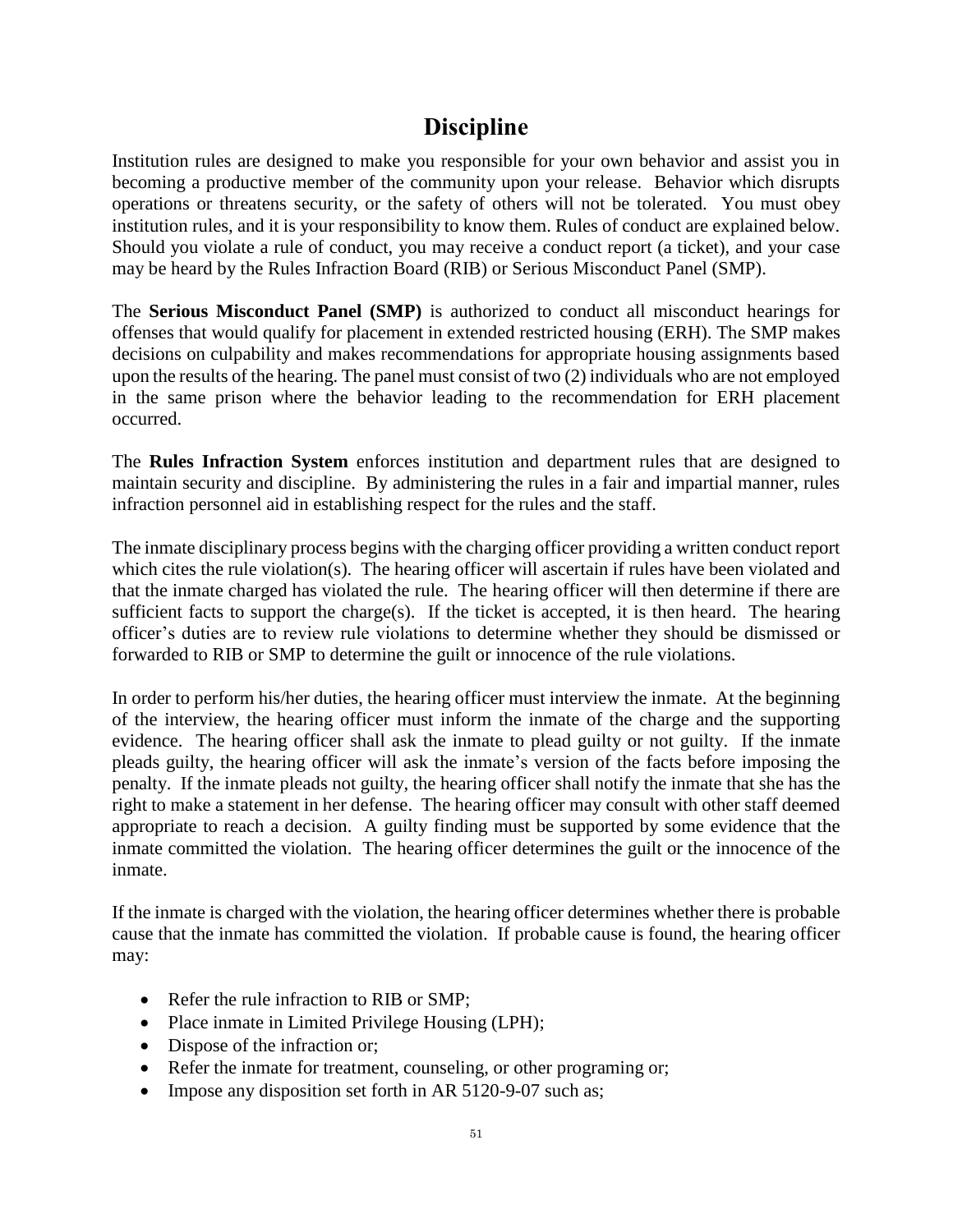- o Recommend a change in housing or job assignment
- o Issue a warning or reprimand
- o Recommend to the warden that the inmate be required to make restitution
- o Recommend to the warden that the contraband be disposed of in a manner consistent with section 5120-9-55 of the Administrative Code
- o Restrict privileges or assign up to four hours of extra work duty for each rule violation

Dispositions shall be submitted to the RIB or SMP chair for an administrative review to determine substantial compliance with applicable policies, procedures, and to determine that the disposition was proportionate to the conduct charged.

Upon this review, the RIB or SMP chair may approve the disposition, modify it, or return it to the hearing officer with instructions to refer the matter to the RIB or SMP for formal disposition. If it is determined that the infraction should be referred to the RIB or SMP, the inmate is permitted to request a reasonable number of witnesses to testify on her behalf at the RIB or SMP hearing. The number of witnesses deemed reasonable will vary with the facts of each case. The hearing officer must provide the inmate with a Witness Request form. On these forms, the names of requested witnesses are submitted as well as the nature of their expected testimony.

When the inmate is referred to RIB or SMP, the hearing officer shall review the Inmate Rights form with the inmate and explain the inmate's rights before the board as well as the potential penalties that could be imposed. An inmate has a right to have twenty-four (24) hours to prepare for the hearing from the time she receives a copy of the conduct report. In an SMP hearing inmates must be notified by the assigned hearing officer that they have at least twenty-four (24) hours to prepare for their SMP hearing. The inmate shall be advised of and may request from the hearing officer a seven (7) calendar day extension from the date of service of the conduct report to prepare for the hearing. The inmate may waive the seven (7) day extension.

An inmate has the right to call a reasonable amount of witnesses to support her story. If the presence of a witness causes a security threat to the accused, other inmates or staff, or the presence of the witness disturbs the orderly operation of the institution, the request for the presence of the inmate may be denied. The RIB or SMP is a fact-finding body, which determines whether a rule of conduct has been violated. The board consists of two members. All RIB or SMP proceedings are documented in writing and by digital recorder. Each inmate appearing before RIB or SMP shall be notified of the charge(s) and of the nature of the evidence against her. The inmate will be asked how she pleads to the charges. After the plea is taken, the inmate shall have the opportunity to give her version of the events. Witnesses requested by the inmate and approved by the RIB or SMP chairperson shall have the opportunity to testify. The inmate may ask questions of each witness; however, he/she shall not address the witness directly. Questions shall be posed to the chairperson, who in turn will question the witness.

After considering testimony and evidence, the board will make a decision regarding guilt or innocence. If the inmate is found guilty, the board takes another vote to decide what disposition to impose. The RIB or SMP shall notify the inmate of its findings at the hearing. If the inmate is found guilty, the board shall inform the inmate that she may appeal the decision to the Warden or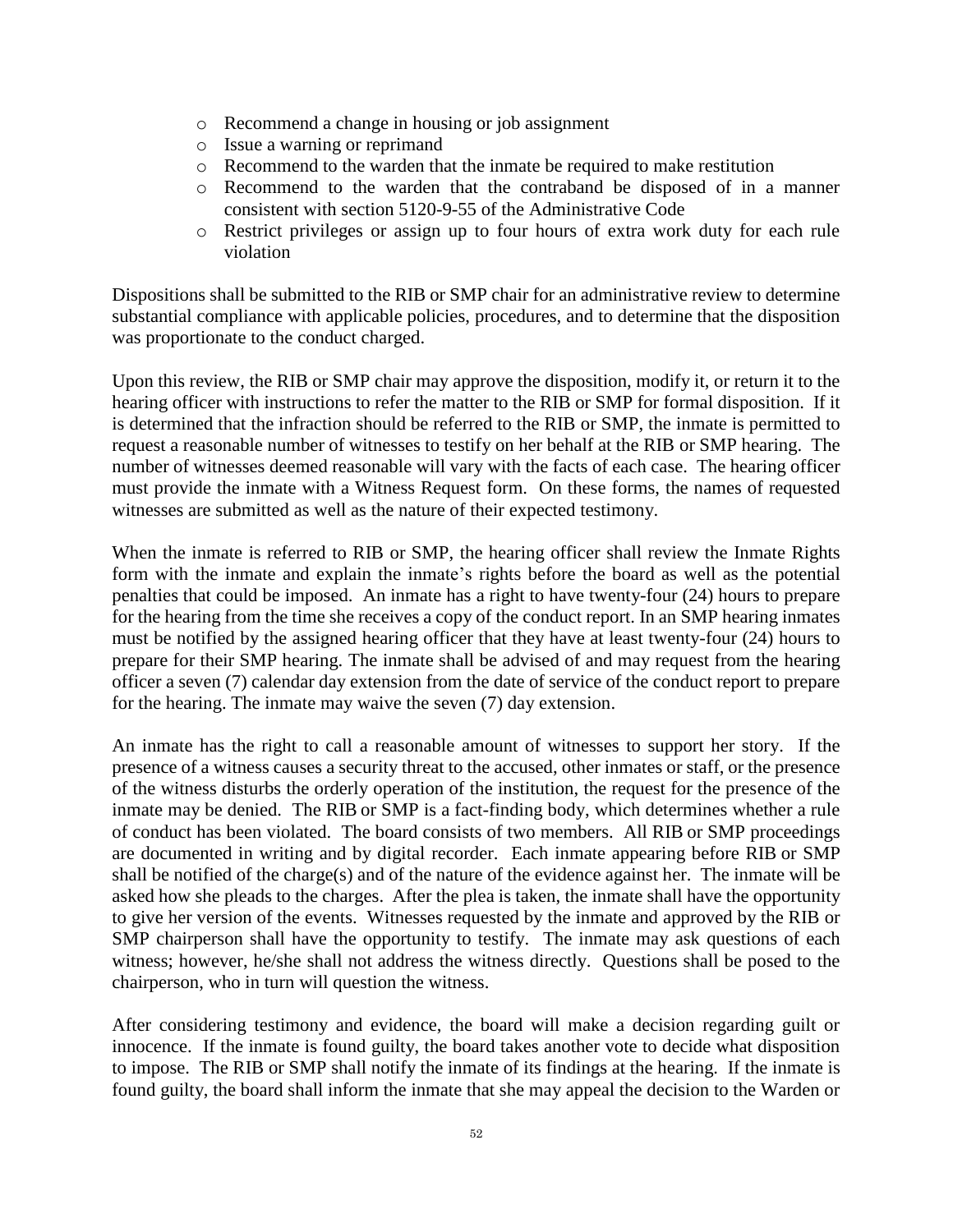Warden's Designee within fifteen (15) days after receiving a copy of the disposition form. An inmate may appeal the decision of the SMP by submitting the form designated for that purpose to DRC's Division of Legal Services within fifteen (15) calendar days from the inmate's receipt of the SMP's disposition.

### **Inmate Rules of Conduct 5120-9-06**

#### Rules 1-7 Assault and Related Acts

- 1. Causing, or attempting to cause, the death of another.
- 2. Hostage taking, including any physical restraint of another.
- 3. Causing, or attempting to cause, serious physical harm to another.
- 4. Causing, or attempting to cause, physical harm to another.
- 5. Causing, or attempting to cause, physical harm to another with a weapon.
- 6. Throwing, expelling, or otherwise causing a bodily substance to come into contact with another.
- 7. Throwing any other liquid or material on or at another.

#### Rules 8-10 Threats

- 8. Threatening bodily harm to another (with or without a weapon).
- 9. Threatening harm to the property of another, including state property.
- 10. Extortion by threat of violence or other means.

#### Rules 11-14 Sexual Misconduct

- 11. Non-consensual sexual conduct with another, whether compelled:
	- a. By force,
	- b. By threat of force,
	- c. By intimidation other than threat of force, or,
	- d. By any other circumstances evidencing a lack of consent by the victim.
- 12. Non-consensual sexual contact with another, whether compelled:
	- a. By force
	- b. By threat of force
	- c. By intimidation other than threat or force
	- d. By any other circumstances evidencing a lack of consent by the victim
- 13. Consensual physical contact for the purpose of sexually arousing or gratifying either person.
- 14. Seductive or obscene acts, including indecent exposure or masturbation; including, but not limited, to any word, action, gesture or other behavior that is sexual in nature and would be offensive to a reasonable person.

#### Rules 15-19 Riot, Disturbances and Unauthorized Group Activity

- 15. Rioting or encouraging others to riot.
- 16. Engaging in or encouraging a group demonstration or work stoppage.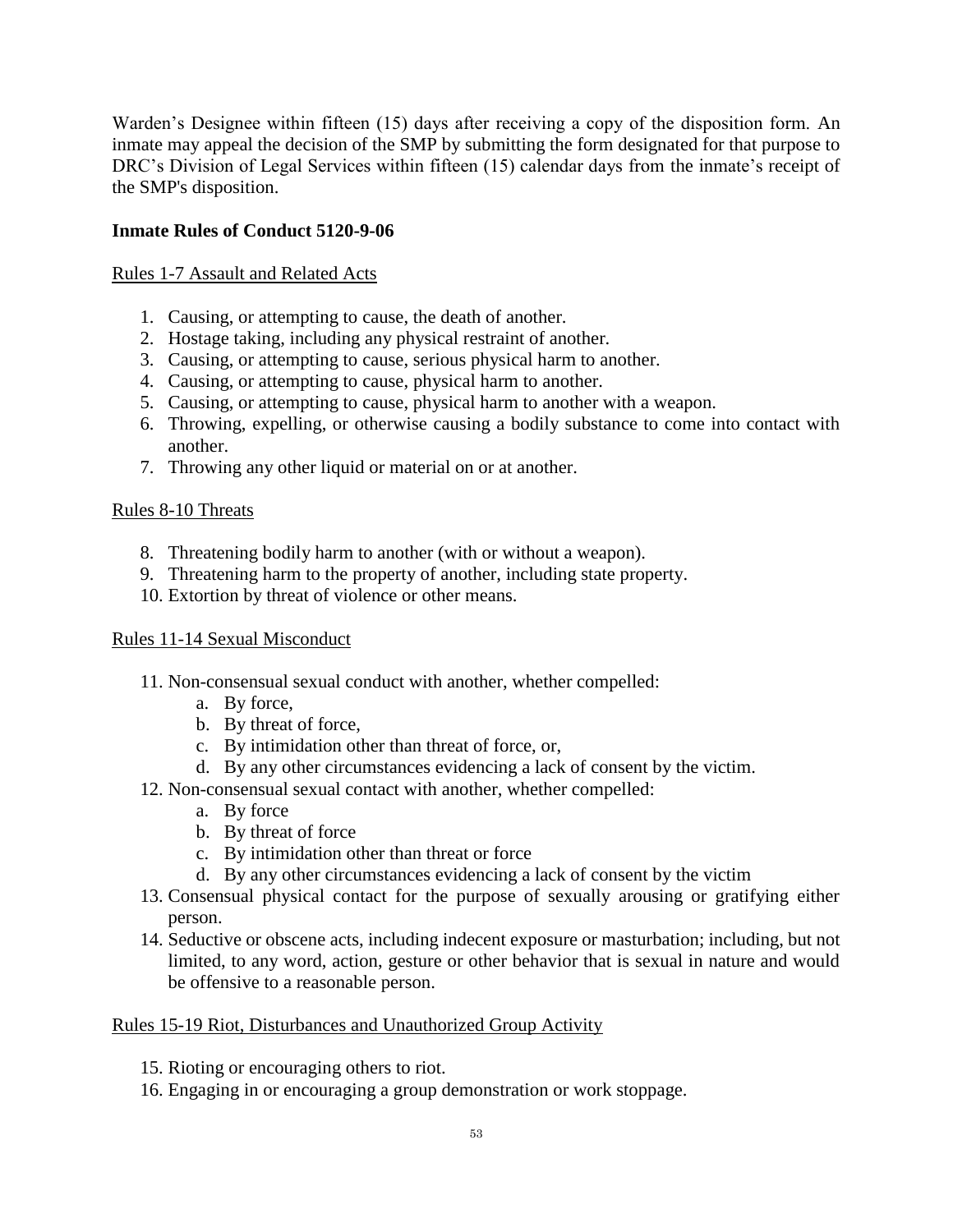- 17. Engaging in unauthorized group activities as set forth in paragraph (B) of rule 5120-9-37 of the Administrative Code.
- 18. Encouraging or creating a disturbance.
- 19. Fighting with or without weapons, including instigation or, or perpetuating fighting.

#### Rules 20-23 Resistance to Authority

- 20. Physical resistance to a direct order.
- 21. Disobedience of a direct order.
- 22. Refusal to carry out a work or other institutional assignment.
- 23. Refusal to accept an assignment or classification action

#### Rules 24—26 Unauthorized Relationships and Disrespect

- 24. Establishing or attempting to establish a personal relationship with an employee, without authorization from the managing officer, including but not limited to:
	- a. Sending personal mail to an employee at his or her residence or another address not associated with the Department of Rehabilitation and Correction,
	- b. Making a telephone call to or receiving a telephone call from an employee at his or her residence or other location not associated with the department of rehabilitation and correction,
	- c. Giving to, or receiving from an employee, any item, favor, or service,
	- d. Engaging in any form of business with an employee; including buying, selling or trading any item or service.
	- e. Soliciting sexual conduct, sexual contact or any act of a sexual nature with an employee.
	- f. For purposes of this rule "employee" includes any employee of the department and any contractor, employee of a contractor, or volunteer.
- 25. Intentionally grabbing or touching a staff member or other person without the consent of such person in a way likely to harass, annoy or impede the movement of such person.
- 26. Disrespect to an officer, staff member, visitor or other inmate.

#### Rules 27 and 28 Lying and Falsification

- 27. Giving false information or lying to departmental employees
- 28. Forging, possessing, or presenting forged or counterfeit documents

#### Rules 29 – 35 Escape and Related Conduct

- 29. Escape from institution or outside custody (e.g. transport vehicle, department transport officer, other court officer or law enforcement officer, outside work crew, etc.). As used in this rule, escape means that the inmate has exited a building in which he was confined; crossed a secure institutional perimeter or walked away from or broken away from custody while outside the facility.
- 30. Removing or escaping from physical restraints (handcuffs, leg irons, etc.) or any confined area within an institution (cell, recreation area, strip cell; vehicle, etc.)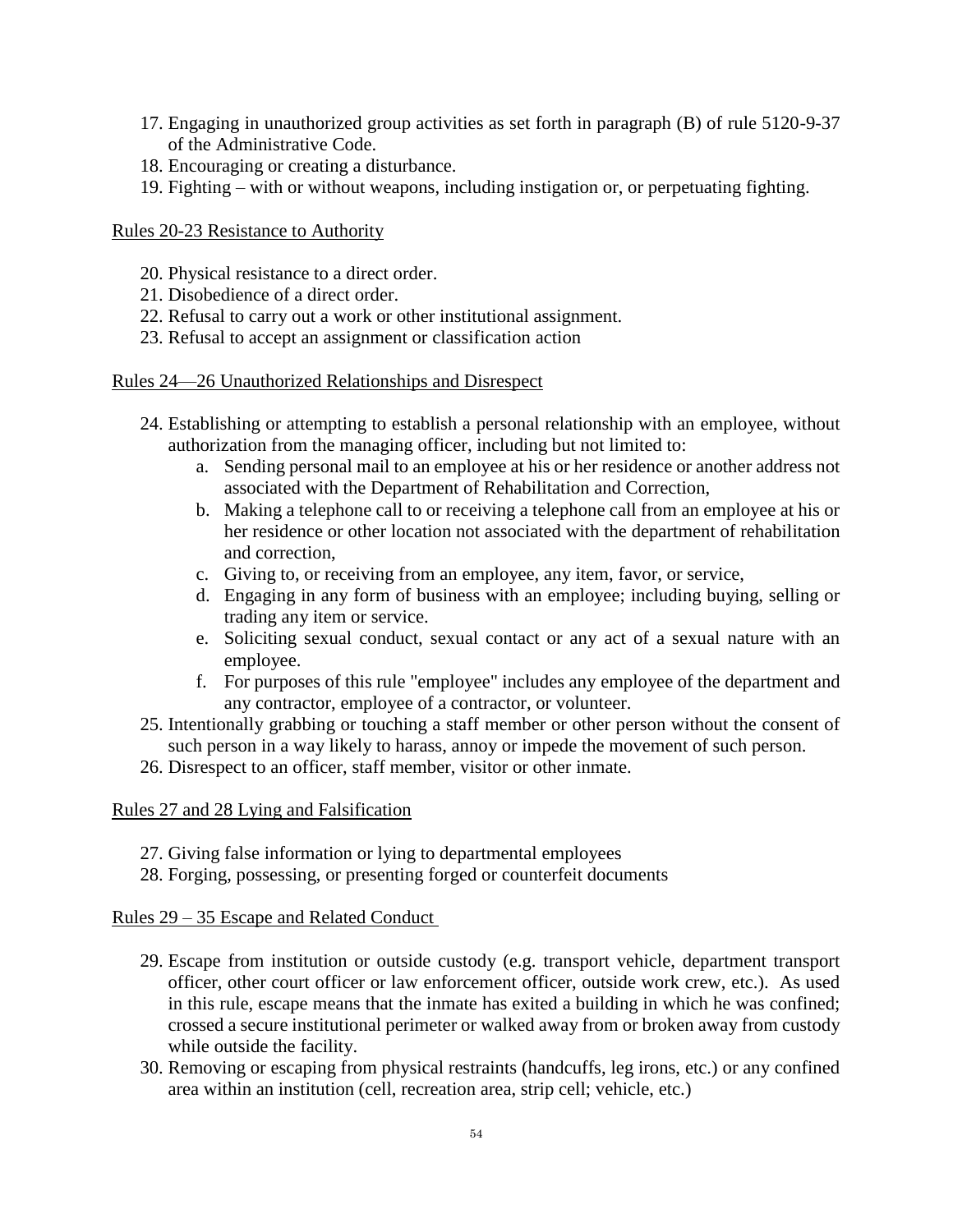- 31. Attempting or planning an escape.
- 32. Tampering with locks, or locking devices, window bars; tampering with walls, floors or ceilings in an effort to penetrate them.
- 33. Possession of escape materials; including keys or lock picking devices (may include maps, tools, ropes, material for concealing identity or making dummies, etc.)
- 34. Forging, possessing or obtaining forged or falsified documents which purport to effect release or reduction in sentence.
- 35. Being out of place.

#### Rules 36 – 38 Weapons

- 36. Possession or manufacture of a weapon, munition, explosive or incendiary device.
- 37. Procuring, or attempting to procure, a weapon, munition, explosive or incendiary device; aiding, soliciting or collaborating with another person to procure a weapon, munition, explosive or incendiary device or to introduce or convey a weapon, munition, explosive or incendiary device into a correctional facility.
- 38. Possession on plans, instructions, or formula for making weapons or any explosive or incendiary device.

#### Rules 39-43 Drugs and Other Related Matters

- 39. Unauthorized possession, manufacture, or consumption of drugs or any intoxicating substance.
- 40. Procuring or attempting to procure, unauthorized drugs; aiding, soliciting, or collaborating with another to procure unauthorized drugs or to introduce unauthorized drugs into a correctional facility.
- 41. Unauthorized possession of drug paraphernalia.
- 42. Misuse of authorized medication.
- 43. Refusal to submit urine sample, or otherwise to cooperate with drug testing, or mandatory substance abuse sanctions.

#### Rules 44 – 47 Gambling, Dealing and Other Related Offenses

- 44. Gambling or possession of gambling paraphernalia.
- 45. Dealing, conducting, facilitating, or participating in any transaction, occupying in whole or in part, within an institution, or involving an inmate staff member or another for which payment of any kind is made, promised, or expected.
- 46. Conducting business operations with any person or entity outside the institution, whether or not for profit, without specific permission in writing from the warden.
- 47. Possession of use of money in the institution.

Rules 48 – 51 Property and Contraband

- 48. Stealing or embezzlement of property, obtaining property by fraud or receiving stolen, embezzled, or fraudulently obtained property.
- 49. Destruction, alteration, or misuse of property.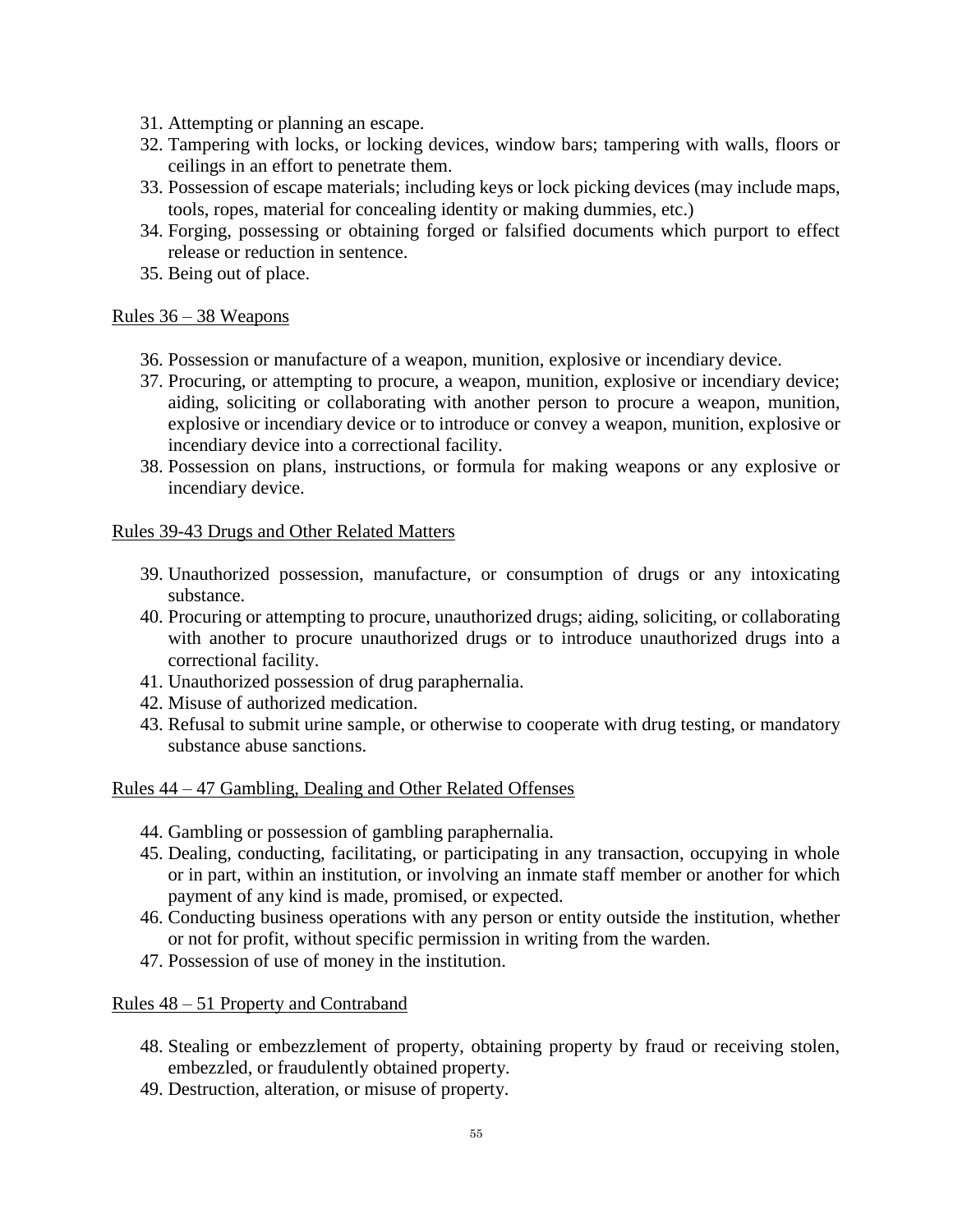- 50. Possession of property of another.
- 51. Possession of contraband, including any article knowing possessed which has been altered or for which permission has not been given.

#### Rules 52 and 53 Fire Violations

- 52. Setting a fire; any unauthorized burning.
- 53. Tampering with fire alarms, sprinklers, or other fire suppression equipment.

#### Rules 54 – 56 Telephone, Mail and Visiting

- 54. Unauthorized use of telephone or violation of mail and visiting rules.
- 55. Use of telephone or mail to threaten, harass, intimidate, or annoy another.
- 56. Use of telephone or mail in furtherance of any criminal activity.

#### Rules 57 and 58 Tattooing and self-mutilation

- 57. Self-mutilation, including tattooing.
- 58. Possession of devices or material used for tattooing.

#### Rules 59 – 61 General Provisions

- 59. Any act not otherwise set forth herein, knowingly done which constitutes a threat to the security of the institution, its staff, other inmates, or to the acting inmate.
- 60. Attempting to commit; aiding another in the commission of; soliciting another to commit; or entering into an agreement with another to commit any of the above act.
- 61. Any violation of any published institutional rules, regulations or procedures.

#### **Definitions**

The following definitions shall be used in the application of these rules:

"Physical harm to persons" means any injury, illness or other physiological impairment, regardless of its gravity or duration.

"Serious physical harm to persons" means any of the following:

- Any mental illness or condition of such gravity as would normally require hospitalization or prolonged psychiatric treatment*.*
- Any physical harm that carries a substantial risk of death;
- Any physical harm that involves some permanent incapacity, whether partial or total, or that involves some temporary, substantial incapac*ity;*
- Any physical harm that involves some permanent disfigurement or that involves some temporary, serious disfigurement;
- Any physical harm that involves acute pain of such duration as to result in substantial suffering or that involves any degree of prolonged or intractable pain.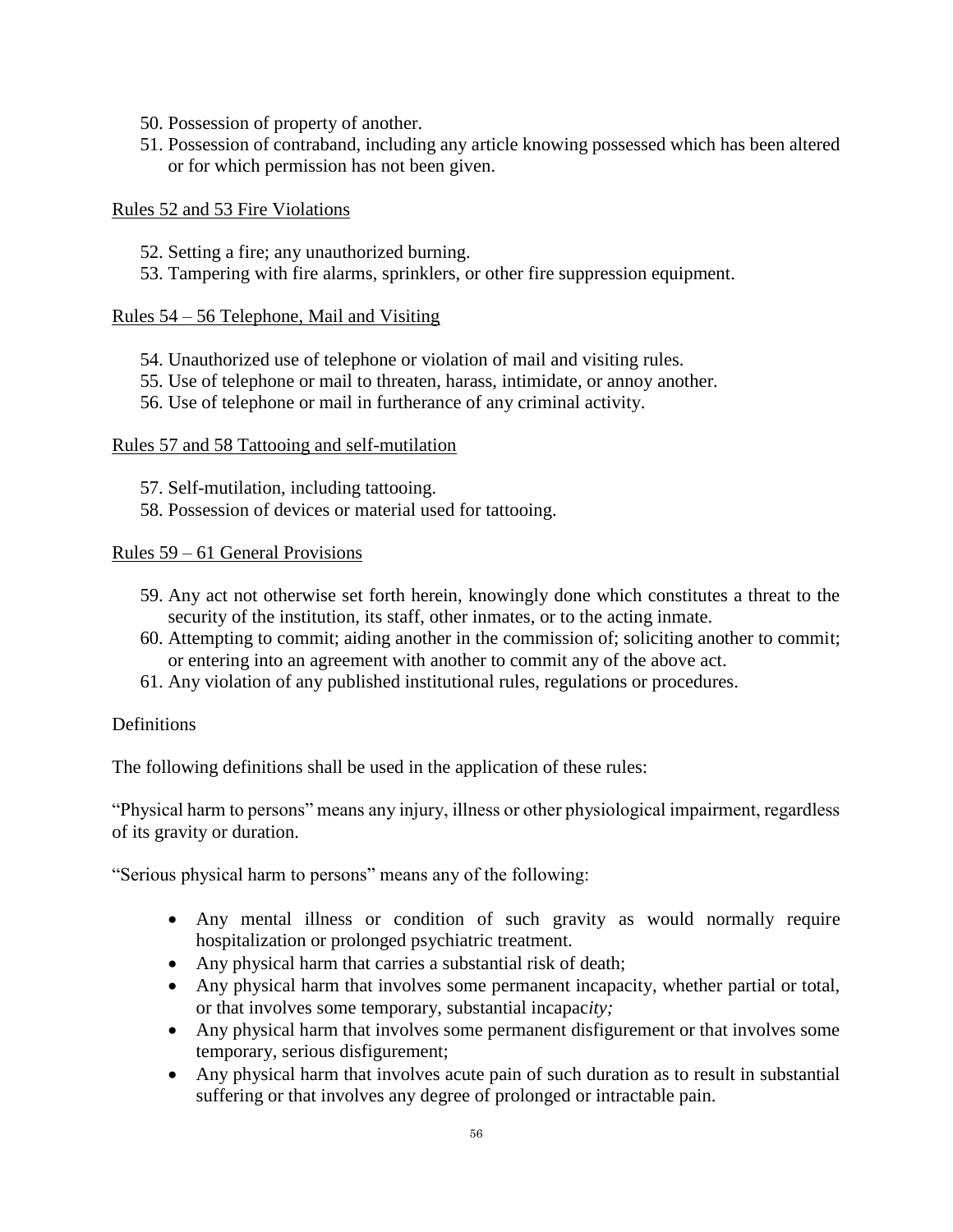"Sexual conduct" means vaginal intercourse between a male and female; anal intercourse, fellatio, and cunnilingus between persons regardless of sex; and, without privilege to do so, the insertion, however slight, of any part of the body or any instrument, apparatus, or other object into the vaginal or anal cavity of another. Penetration, however slight, is sufficient to complete vaginal or anal intercourse.

"Sexual contact" means any touching of an erogenous zone of another, including without limitation the thigh, genitals, buttock, pubic region, or, if the person is a female, a breast, for the purpose of sexually arousing or gratifying either person.

"Possession" means either actual or constructive possession and may be inferred from any facts or circumstances that indicate possession, control or ownership of the item, or of the container or area in which the item was found.

"Unauthorized Drugs" for the purposes of this rule, refers to any drug not authorized by institutional or departmental policy including any controlled substance, any prescription drug possessed without a valid prescription, or any medications held in excess of possession limits.

"Extortion" as used in this rule, means acting with purpose to obtain anything of benefit or value, or to compel, coerce, or induce another to violate a rule or commit any unlawful act.

## **Limited Privilege Housing (LPH)**

- The imposition of Limited Privilege Housing shall be an approved sanction for inmates convicted of a rule violation that does not warrant placement in Restrictive Housing (RH).
- Limited Privilege Housing placement/sanctions can be imposed by the hearing officer, shift commander, unit manager, and RIB or SMP chairperson.
- The RIB or SMP chairperson can impose an LPH sanction not to exceed ninety (90) days. Progressive discipline will be imposed for multiple rule violations.
- For Rule #39 sanctions only, the initial placement shall be thirty (30) days (1st offense). If found guilty of a rule violation during the initial placement, then an additional thirty (30) days can be added to equal sixty (60) days. The maximum number of days an inmate can be placed in LPH at a time is ninety (90) days dependent on successive rule violations in LPH. No LPH sanctions shall exceed ninety (90) days at a time.

## **Elements of Limited Privilege Housing Sanction:**

- The LPH inmate's picture with name, number, lock, and dates of LPH will be maintained at the officer's desk. LPH inmate's picture with name and number will be placed on the inside of each cell door will their corresponding bunk letter.
- Inmates in LPH status shall receive a mandatory 2.4 cu. ft. pack-up and shall be authorized to keep the following items in their cell.

Personal Hygiene Items:

o Toothbrush (1)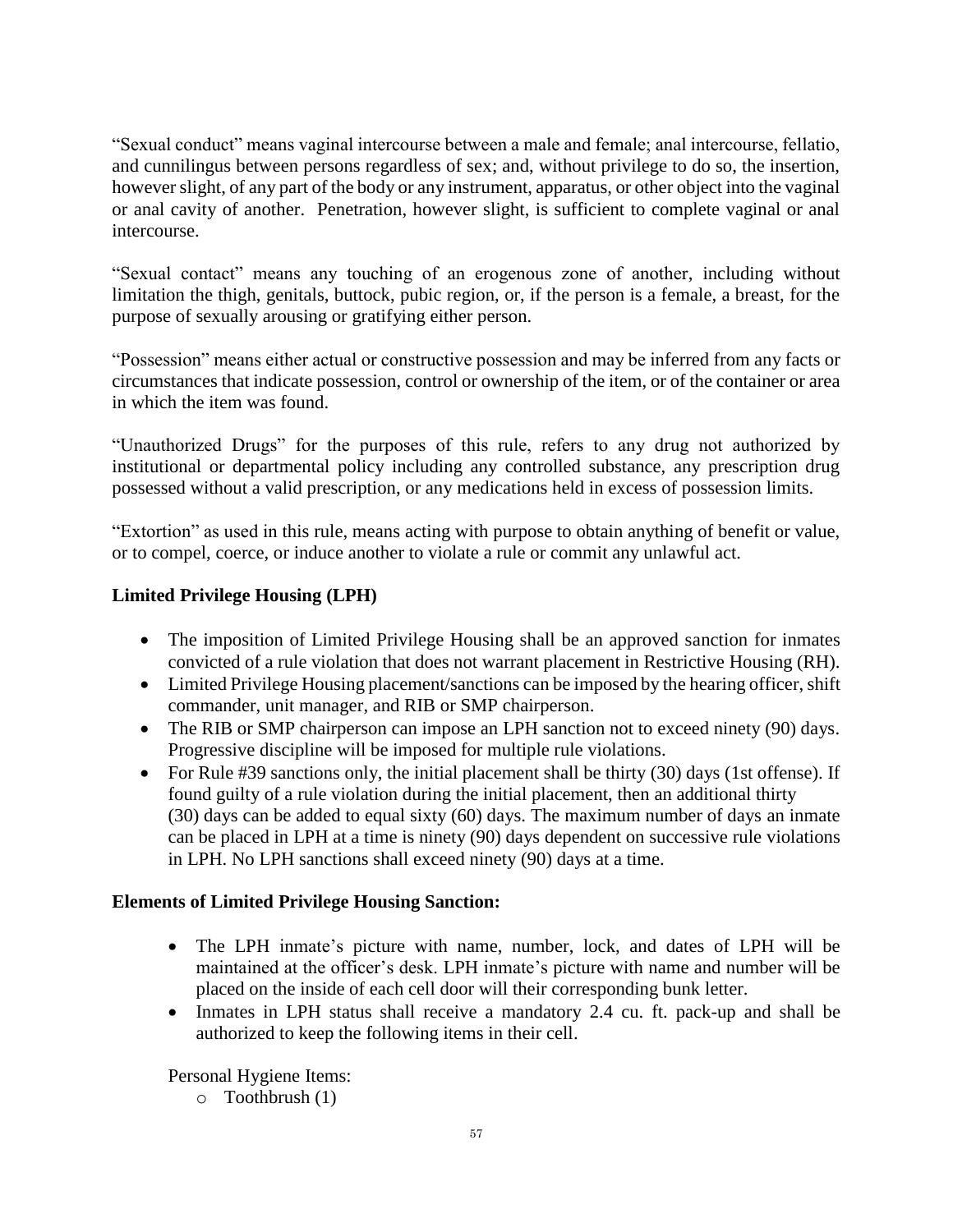- o Toothpaste (1)
- $\circ$  Soap (1)
- o Comb/Brush (1)
- o Deodorant (1)
- o Shampoo
- o Conditioner (1)
- $\circ$  Hair Oil (1)
- o Feminine Hygiene Products (1)
- $\circ$  Nightgown (1)
- $\circ$  Bras (7)
- o Panties (7)
- o Pair State Socks (7)
- $\circ$  Towel (2), Washcloth (3)
- $\circ$  Shoes (1)
- o Shower Shoes (1)
- $\circ$  State Coat (1)
- $\circ$  Razor (1)
- o State Blankets (2)
- o State Sheets (2)
- o Dental floss (1)
- o Playing cards (1)
- $\circ$  Newspaper (current) (1)
- o Magazine (current) (1)
- $\circ$  Wedding band (1)
- o Religious medallion (1)
- o Bible/Koran (1)
- o Unit Library Paperback Books (2)
- o Winter clothes (1)
- $\circ$  Drinking cup (1)
- $\circ$  Alarm clock (1)
- o Educational tablet (1)
- o Photos (RA)
- o State Pillowcase and Pillow (1)
- o Legal Books / Materials (2)
- o Writing Tablet (1)
- $\circ$  Pens (2), Pencils (2)
- $\circ$  Jumpsuits (2)
- $\circ$  Laundry Bag (1)
- o KOP (carry medications- as prescribed)
- o Over-the-counter medications (1)
- All other personal property, including titled items, shall be packed-up and secured in the M-unit vault until the inmate completes LPH sanctions.
- LPH inmates shall have no access to the central library. Inmates may have access to the unit library and be permitted two (2) paperback books. No hardback books are permitted. No access to library newspapers and magazines are permitted.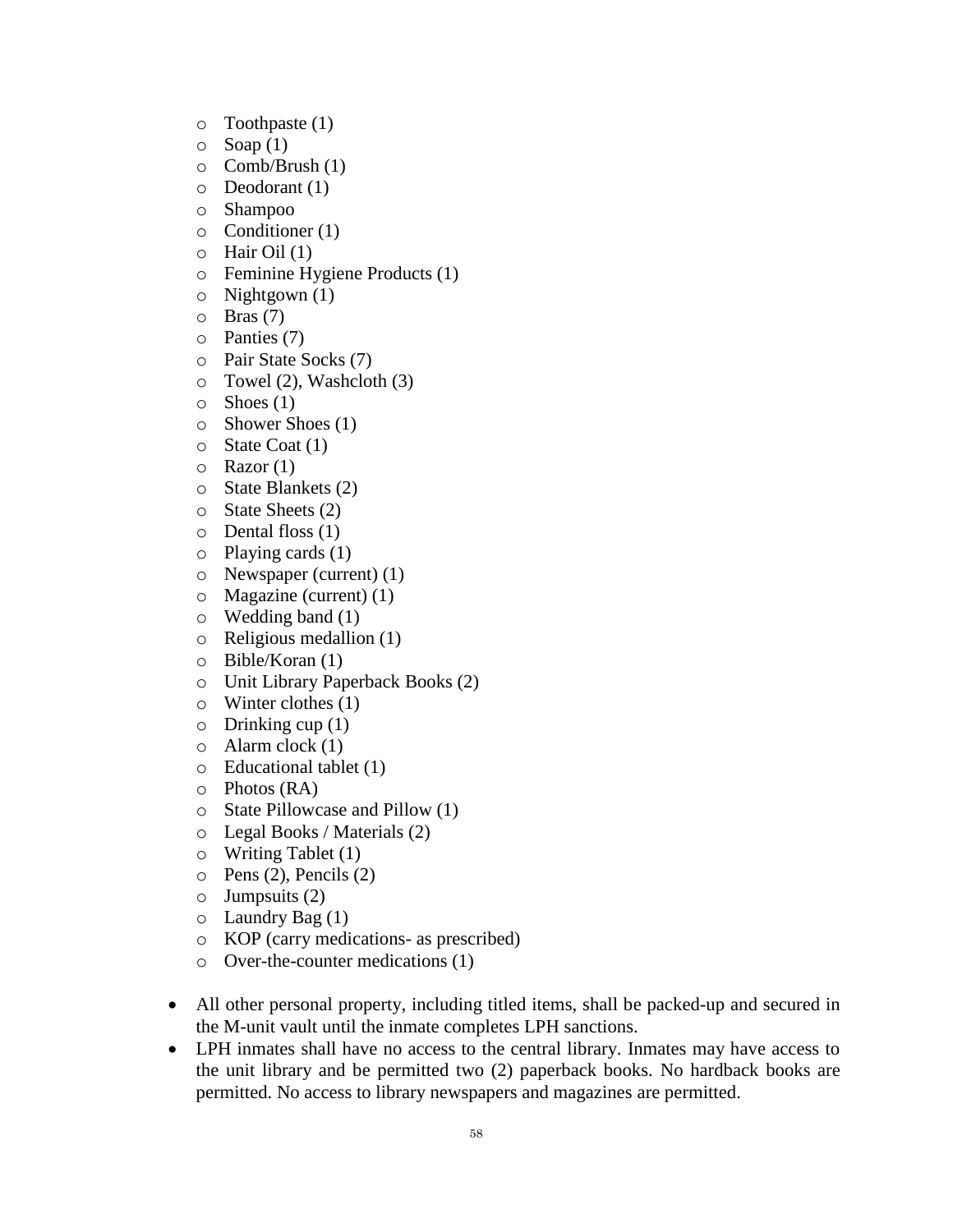- LPH status shall consist of alternative dress, loss of earned credit time, loss of audio equipment, loss of sundry and food packages, and commissary restriction.
- LPH inmates shall only be authorized to purchase hygiene and legal items and shall shop last after their unit has completed shopping.
- LPH inmates shall remain in their cells after the completion of their out-of-cell time unless they have been authorized movement outside of the unit per the individual Movement Plan which is posted at the unit officer's station.
- LPH inmates shall move as a group. Inmates are required to sign in and out of the unit on the Inmate Activity form located at the officer's desk prior to leaving the unit. Upon return to the unit, inmates shall sign in with the unit officer.
- ALL LPH inmates shall be pat searched prior to entering their cells returning from outside movement.
- Religious and legal services shall be requested and approved through the kite system.
- LPH inmates shall wear the assigned jumpsuit at all times including visits.
- LPH visits shall be limited to one (2) hour period on Tuesdays during the morning session only. The visit time starts once the inmate enters the visiting room.
- LPH inmates shall not be permitted to have other inmate visitors in their cell area. No inmates shall be permitted in the LPH cell area unless assigned to that specific cell.
- Inmates who are placed in LPH for rules 8, 10, 13, 14, 19 and 25 shall not be housed together or adjacent to another LPH inmate involved in the same rule infraction(s).
- LPH inmates shall receive laundry services two (2) times per week on 1st shift only.
- Recreation shall be offered to LPH for one (2) hour session immediately after breakfast daily and confined to the basketball court.
- LPH inmates shall be offered one  $(1)$  ten  $(10)$  minute phone call daily and one  $(1)$  hour out-of-cell time after the 1600 count time. Inmates have the right to refuse recreation and out of cell time.
- Recreation times are subject to change at any time by the appointing authority.
- LPH inmates shall have a signed pass to attend all programs. The passes that will be honored include medical, mental health, education, Re-Entry approved programs, staffled programs, and one (1) religious program per week, which will be staff-led and with no outside guests involved. Inmate-led programs are not authorized, except for Roots of Success which is a Re-Entry approved program.

## **Restrictive Housing (RH)**

- The imposition of Restrictive Housing shall be an approved sanction for inmates convicted or accused of a rule violation that warrants placement.
- Restrictive Housing placement can be imposed by Deputy Warden, shift commander, unit manager, investigator, RIB or SMP chairperson.
- The RIB or SMP chairperson can impose an RH sanction not to exceed 29 days.

## **These privileges and program opportunities are considered minimum requirements for RH**

Personal Hygiene Items:

- o Toothbrush (1)
- o Toothpaste (1)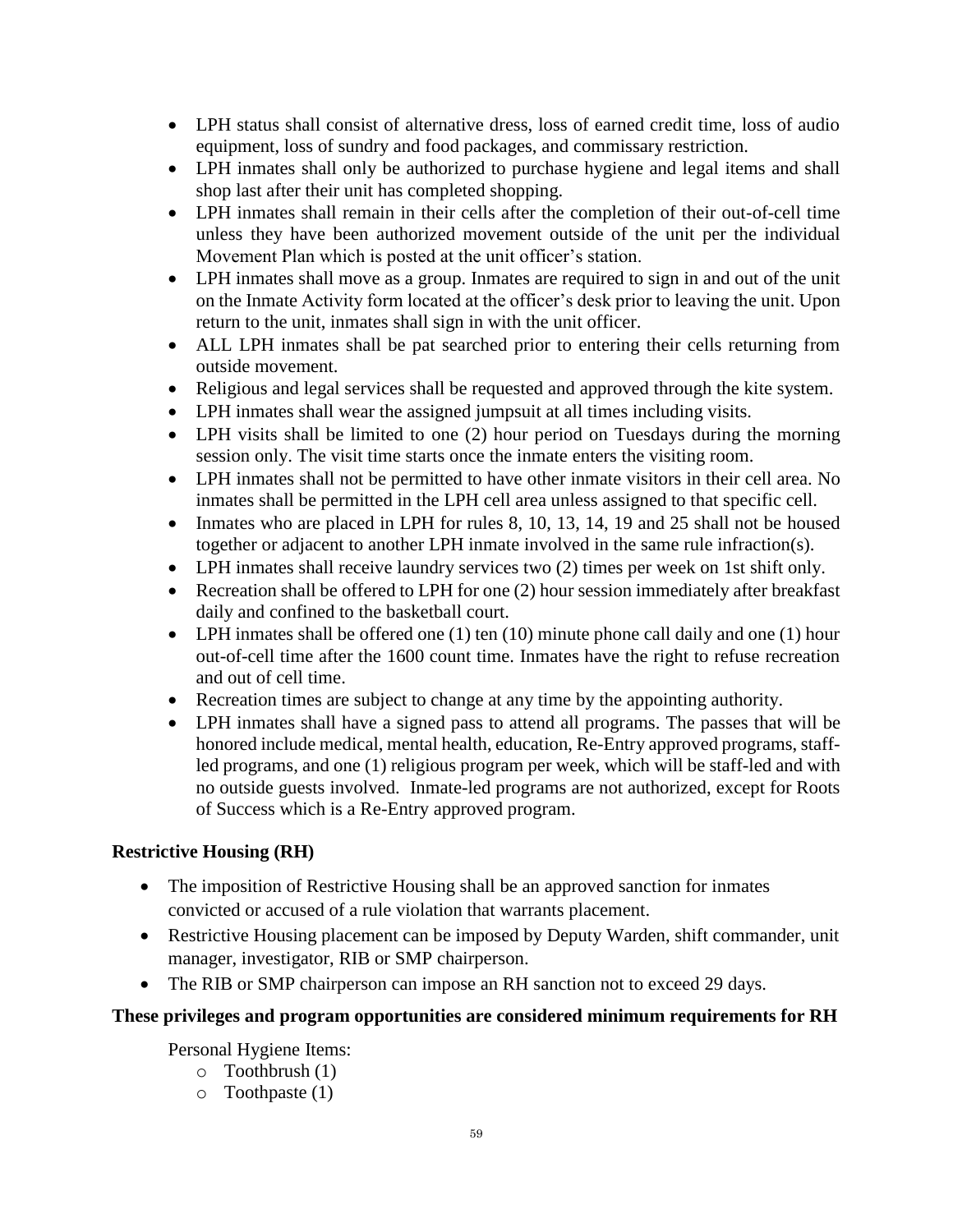- $\circ$  Soap (1)
- o Comb/Brush (1)
- o Deodorant (1)
- o Shampoo
- o Conditioner (1)
- $\circ$  Hair Oil (1)
- o Feminine Hygiene Products (1)
- o Nightgown (1)
- $\circ$  Bras (3)
- o Panties (7)
- o Pair State Socks (5)
- $\circ$  Towel (2), Washcloth (3)
- o Shower Shoes (1)
- o State Blankets (2)
- o State Sheets (2)
- $\circ$  Dental floss (1)
- o Playing cards (1)
- o Newspaper (current) (1)
- o Magazine (current) (1)
- $\circ$  Wedding band (1)
- o Religious medallion (1)
- o Bible/Koran (1)
- o Library Book (1)
- o Photos (RA)
- o State Pillowcase and Pillow (1)
- o Legal Books / Materials (2)
- o Writing Tablet (1)
- o Over-the-counter medications (1)
- o security ink pen (1)
- Mail and kite privileges
- Access to reading materials including extra educational or religious material as approved by program staff.
- Contact library for legal material. Library Staff shall make (1) one round per week to provide legal and general reading materials.
- Access to cleaning articles for cell sanitation.
- Institution coveralls or clothing, underwear, and footwear.
- Laundry, barbering and hair care services and the issuance and exchange of clothing, bedding and linen on the same basis as inmates in the general population. Exceptions are permitted only when found necessary by the senior correctional supervisor.
- Opportunities for visitation unless there are substantial reasons for withholding such privileges. Inmates in RH for pre-hearing detention or investigation shall have the same access to visitation as general population inmates unless security or safety considerations dictate otherwise. Inmates in RH as a result of a RIB disposition, SMP disposition, or security increase shall be limited to one (1) visit per visitor per month, during weekdays,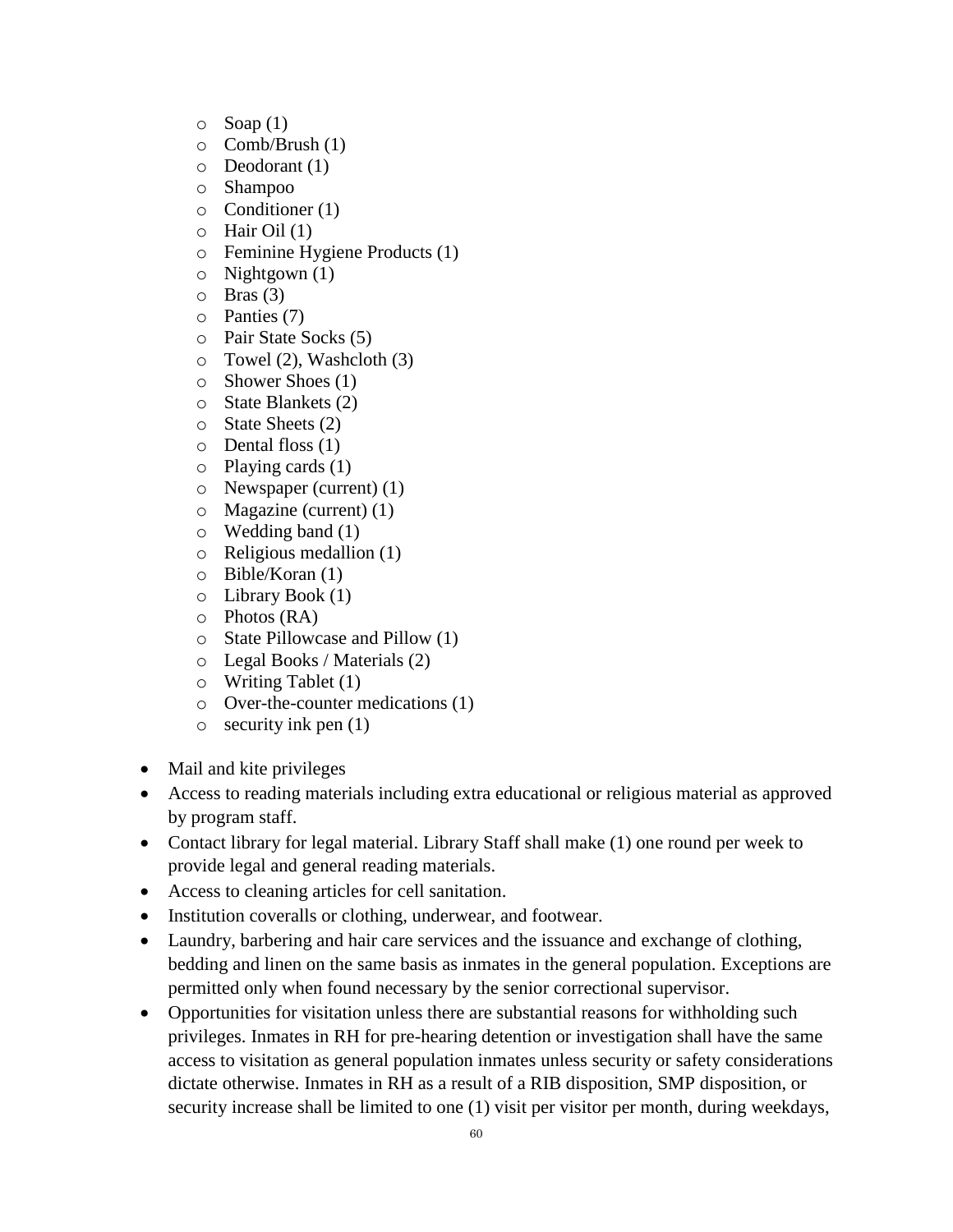with a two  $(2)$  hour limit.

- A minimum of one (1) hour of exercise per day outside of their cells no less than five (5) days per week
- The opportunity to shower and shave no less than five (5) times per week.
- Access to current Administrative Rules, also known as "ARs," 5120-9 series and access to authorized DRC policies.
- Inmates in RH pending transfer shall be allowed to make commissary purchases once per month with a \$20.00 limit and limited to items described as stationary supplies and personal hygiene articles.
- Inmates in RH pending transfer shall not be permitted to receive sundry, food, or exempt packages, nor shall they be permitted to make mail order purchases.
- Inmates in RH shall be allowed telephone privileges to access the judicial process and family emergencies unless safety or security considerations dictate otherwise.
- Inmates confined in RH shall have access to programs and services to include, but not limited to, educational, commissary, library, social, and counseling services, religious guidance, and recreational programs.

# **Prison Rape Elimination Act (PREA)**

It is the policy of the Ohio Department of Rehabilitation and Correction to provide a safe, humane and appropriately secure environment, free from the threat of sexual misconduct for all inmates by maintaining a program of prevention, detection, response, investigation and tracking. The Department shall maintain a zero tolerance for sexual misconduct in its institutions and in any facilities with which it contracts for the confinement of inmates.

Sexual misconduct among inmates and by staff towards inmates is strictly prohibited. All allegations of sexual misconduct and/or sexual harassment shall be administratively and/or criminally investigated.

## **YOU HAVE THE RIGHT NOT TO BE SEXUALLY ABUSED OR HARASSED.**

Incidents or suspicions of sexual abuse, sexual harassment and retaliation may be reported to **ANY STAFF** Member:

- Verbally to ANY STAFF MEMBER
- In writing to ANY STAFF MEMBER
- Operation Support Center (614) 995-3584 (No cost to call from inmate phone)
- Outside Agency Hot Line \*89 (No cost to call from inmate phone)
- Inmates in Restrictive Housing may also anonymously report sexual misconduct or retaliation by writing to:

Division of Quality – Chief Inspector's Office Ohio Department of Youth Services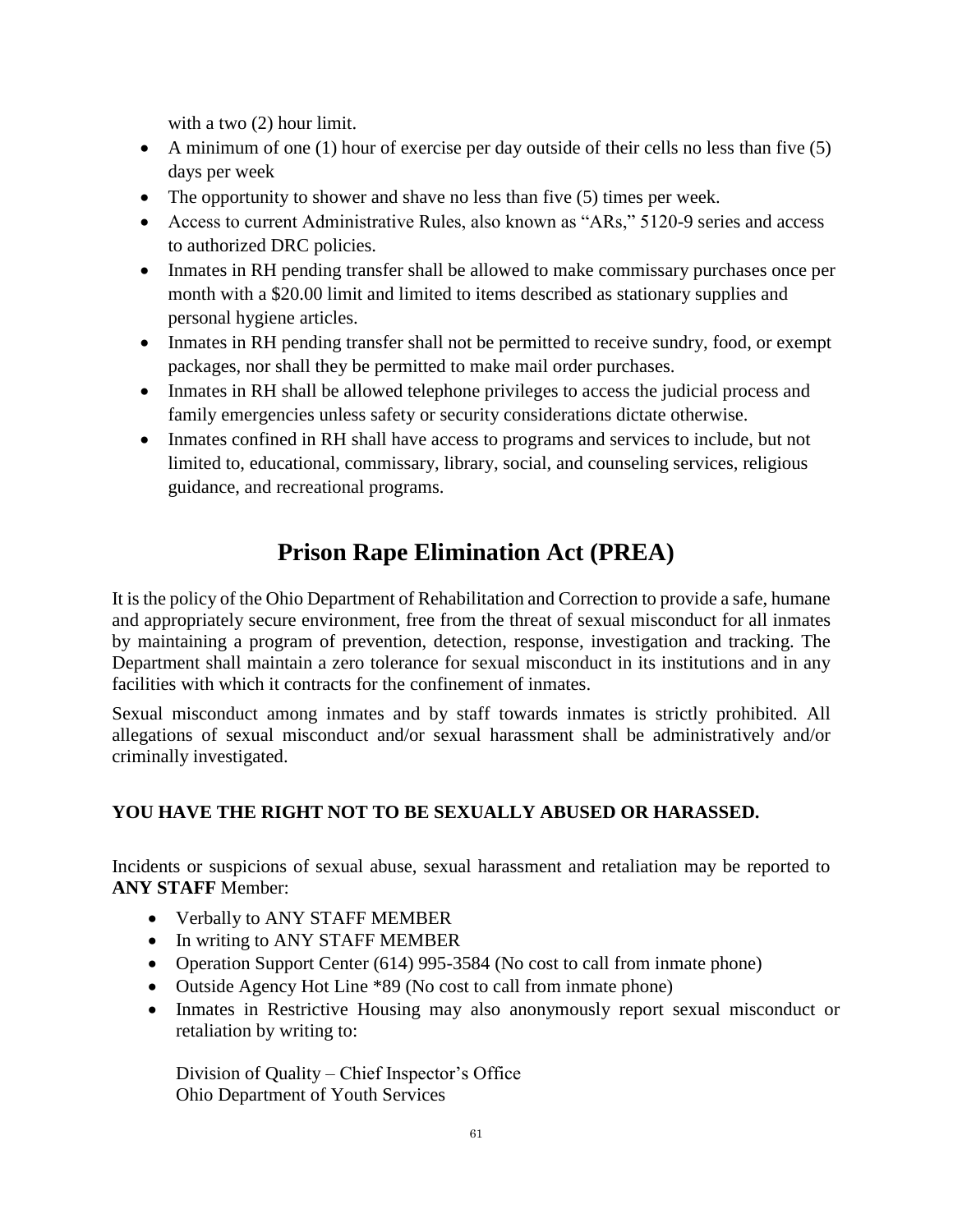4545 Fisher Road, Suite D Columbus, Ohio 43228

Inmates shall be given the opportunity to remain anonymous upon request to the outside agency.

A Sexual Abuse or Sexual Harassment complaint may be submitted at any time; however, a timely complaint is essential to providing services and proper investigation. The Inmate Grievance procedure is NOT the administrative process to report allegations of Sexual Abuse or Sexual Harassment. However, any Inmate Grievance (Including ICR, NOG, and related Appeal Forms) filed regarding a compliant of Sexual Abuse or Sexual Harassment shall immediately be reported to the Institution Investigator for proper handling in accordance with ODRC Policy 79-ISA-02 (Prison Sexual Misconduct Reporting, Response, Investigation, and Prevention of Retaliation). There will be NO retaliation for reporting incidents of sexual abuse or harassment.

Family and friends may report allegations of sexual abuse, sexual harassment and retaliation on your behalf:

- By calling (614) 995-3584
- By emailing [DRC.ReportSexualMisconduct@odrc.state.oh.us](mailto:DRC.ReportSexualMisconduct@odrc.state.oh.us)

Within seven (7) days of your arrival or transfer to an institution, you will watch an Ohio Department of Rehabilitation and Correction, Prison Rape Elimination Act (PREA) education video. The video will inform you of ODRC's zero tolerance policy against sexual misconduct. The video is in English with a deaf interpreter. It also is closed caption with a Spanish outline at the end of the video. If you need additional assistance understanding anything in the PREA inmate education video or institution inmate handbook, see your unit staff.

#### **PREVENTION/DETECTION**

All inmates shall be screened and assessed upon admission to the Department and for all subsequent intra-system transfers. All inmates shall be assessed for risk of sexual victimization or abusiveness within seventy-two (72) hours of intake and upon transfer to another institution. These screenings shall be initiated in the PREA Risk Assessment by medical personnel during intake medical assessments and shall be completed by unit management with the seventy-two (72) hour period. No sooner than fifteen (15) days, but no longer than thirty (30) days from the inmate's arrival at any institution, the inmate shall be reassessed regarding their risk of victimization or abusiveness based upon any additional, relevant information received since that last institution's intake screening of the inmate. Unit management shall complete the assessments. As a result of these screenings, inmates shall be assigned a PREA Classification. The Unit Management Chief or their designees shall make appropriate housing assignments based upon PREA Classifications. The information shall be used to assist in housing, bed, work, education and programming assignments. If it is learned an inmate is subject to substantial risk of imminent sexual abuse, staff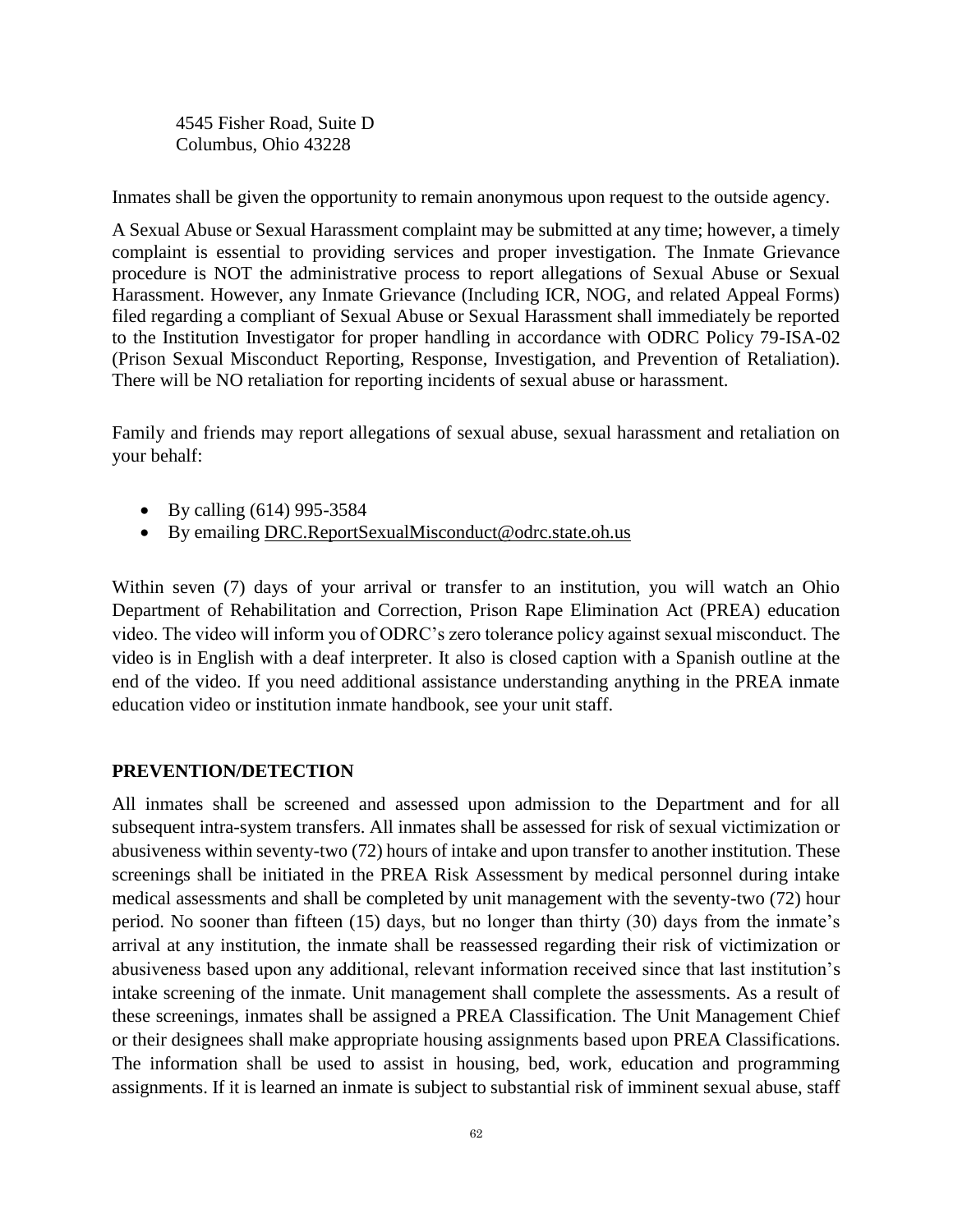shall take immediate action to protect the inmate at risk of victimization. Mental Health Services shall attempt to conduct an evaluation on all known inmate-on- inmate abusers within sixty (60) calendar days of learning of such history and offer treatment when deemed appropriate. Unless otherwise precluded by Federal, State or local law, medical and mental health practitioners shall be required to report sexual abuse and to inform inmates of the practitioner's duty to report and the limitations of confidentiality at the initiation of services.

## **OPPOSITE GENDER ANNOUNCEMENTS**

All employees, contractors and volunteers of the opposite-gender, whether assigned to the unit or not, shall make the unit aware an opposite gender individual is entering the unit. This will be achieved with the use of the PREA buzzer. For contractors and volunteers of the opposite gender, escorting staff shall activate the buzzer when those individuals enter the unit. The announcement is only required when an opposite-gender employee, contractor or volunteer enters a housing unit where there is not already another opposite-gender employee present. The announcement shall always be made at the beginning of each shift. The only exceptions will be from 10:00pm to 8:00am at which time the verbal announcement "Male in housing unit" shall be made instead of the use of the PREA buzzer.

All inmate health service departments, Frazier Health Center and Franklin Medical Center Zone A, shall only announce once at the beginning of each shift. No additional announcements shall be required as the inmate handbook shall inform inmates that opposite gender medical staff are in these units at all times. The only exceptions will be from 10:00pm to 8:00am at which time the verbal announcement shall be made instead of the use of the PREA buzzer.

## **SELF-PROTECTION**

Be aware of situations that make you feel uncomfortable. Trust your instincts. If it feels wrong, LEAVE! Don't let your manners get in the way of keeping yourself safe. Don't be afraid to say "NO" or "STOP IT NOW". Many sexual abusers choose victims who look like they won't fight back or are emotionally weak. WALK AND STAND WITH CONFIDENCE.

Avoid talking about sex and casual nudity. These things may be considered a come on or make another inmate believe you have an interest in a sexual relationship. Placing yourself in debt to another inmate may lead to the expectation of repaying the debt with sexual favors. Do not accept commissary items or other gifts from other inmates.

Avoid secluded areas. Position yourself in plain view of staff members. If you are being pressured for sex, report it to a staff member IMMEDIATELY.

## **RESPONSE**

Upon report of an allegation of inmate sexual abuse, staff shall:

1. Separate the alleged victim and abuser.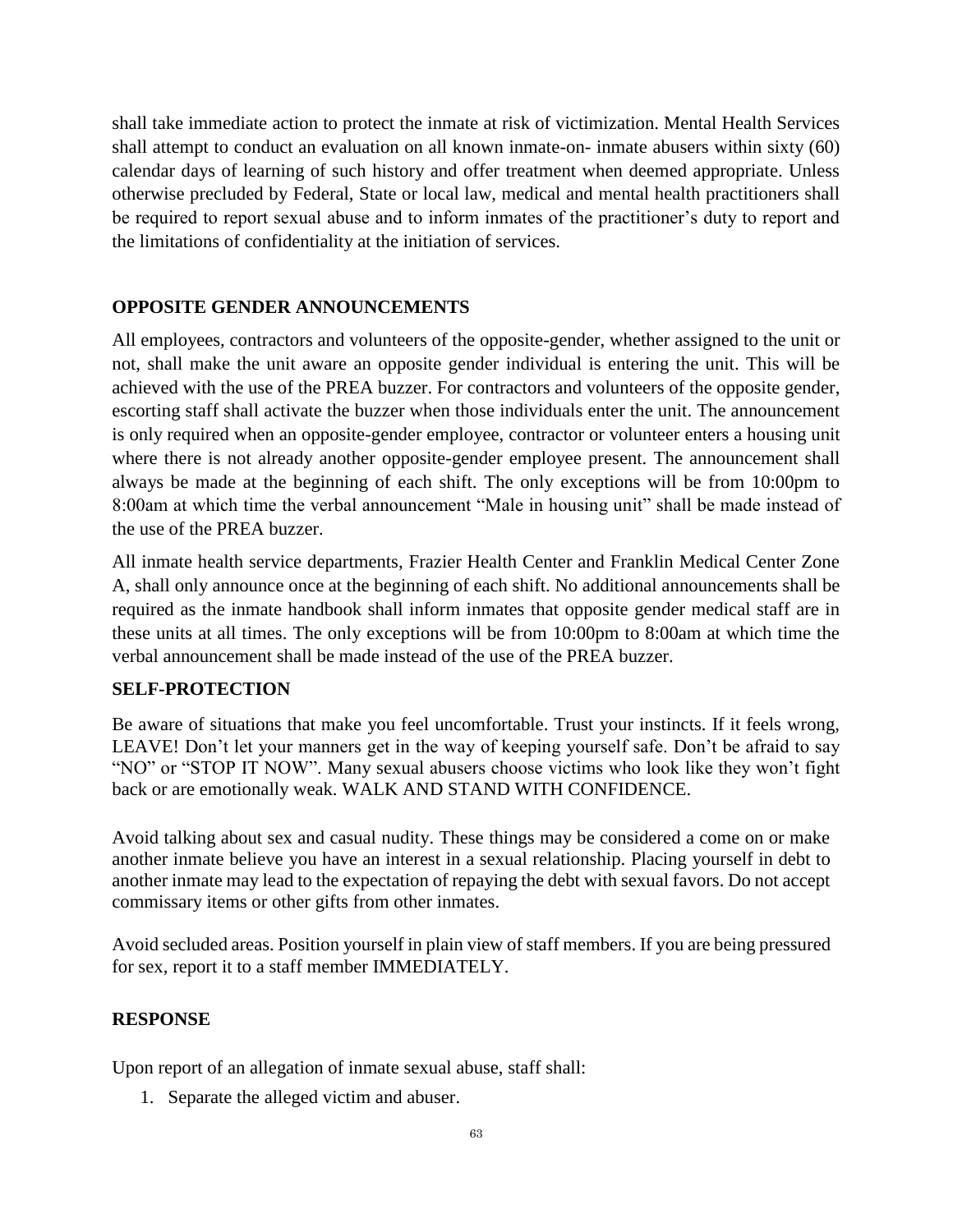- 2. Request the alleged victim not take any actions that could destroy physical evidence.
- 3. Ensure the alleged abuser does not take any actions that could destroy physical evidence.
- 4. Take appropriate steps to preserve, protect and collect any evidence from the crime scene.

The institution shall make available for the victim a rape crisis center victim advocate if available or a qualified institution victim support person.

#### **TREATMENT**

#### **Medical Services Responsibilities**

Follow appropriate protocol, assuring appropriate examination, documentation, transport to the local emergency department, testing for sexually transmitted diseases, counseling, prophylactic treatment, follow-up and referral for mental health evaluation.

#### **Mental Health Responsibilities**

Inmates referred to mental health by medical services following an allegation of sexual abuse shall be seen by an independently licensed mental health professional who shall complete further screenings or assessments consistent with Department policy.

The victim shall be offered medical and mental health evaluations and treatment as appropriate. Treatment shall be provided to the victim at no charge.

The victim shall be given access to victim advocates for emotional support, if needed, by providing them with mailing addresses and telephone numbers, including toll-free hotline numbers of Local, State or National victim advocacy or rape crisis organizations. This information shall be provided to the unit staff for communication to the inmates. Telephone calls to outside support services shall be provided in as confidential a manner as possible.

NERC shall maintain a Memorandum of Understanding with the Cleveland Rape Crisis Center. The Cleveland Rape Crisis Center shall provide confidential emotional support services related to sexual assault/abuse. NERC's OCM shall ensure that PREA information is readily available. This information shall include reporting posters that include the hotline number and emotional support posters that show partnership with the Cleveland Rape Crisis Center. These posters shall be posted in all housing units, restricted housing cells, receiving and discharge areas, medical, mental health and the inmate library. Third-Party reporting (for family and friends) shall be posted in all visitation and front entry areas.

The institution shall protect all inmates and staff who report sexual misconduct or cooperate with sexual misconduct investigations from retaliation by other inmates or staff. Emotional support services shall be offered to inmates or staff who fear retaliation for reporting sexual misconduct or for cooperating with investigations.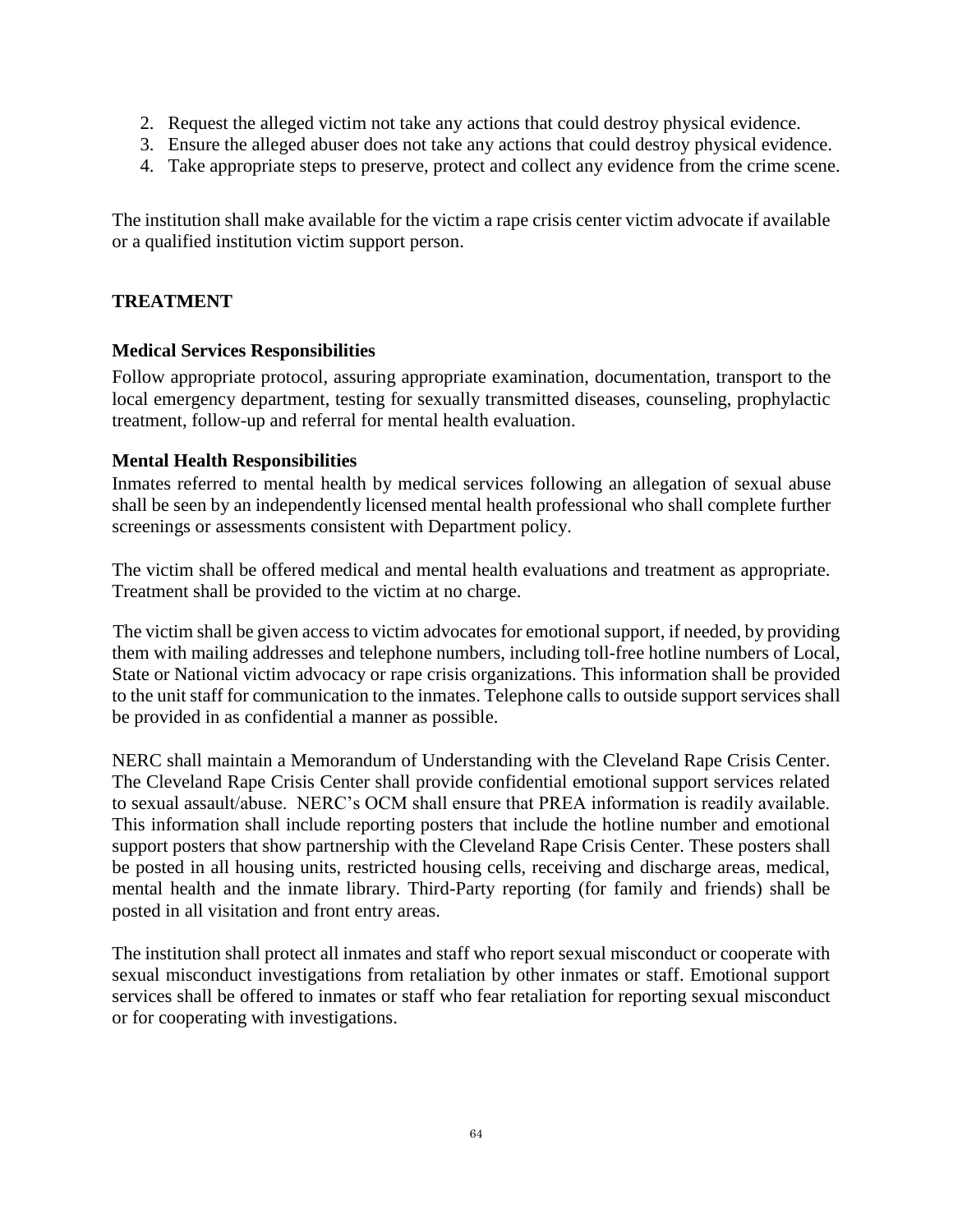#### **MEDICAL AND MENTAL HEALTH FOLLOW-UP**

If the assessment indicates the inmate is at risk or has experienced prior sexual victimization, whether it occurred in an institution setting or in the community, staff shall offer a follow-up meeting with a medical or mental health practitioner within fourteen (14) calendar days of the intake screening. This may be accomplished by the inmate requesting the service at the time of the assessment or by forwarding a kite to the medical or mental health departments. If the assessment indicates the inmate is at risk or had previously perpetrated sexual abuse, whether it occurred in an institution setting or in the community, staff shall offer a follow-up meeting with a mental health practitioner within fourteen (14) calendar days of the intake screening. This can be accomplished by the inmate requesting the service at the time of the assessment or by forwarding a kite to the mental health departments.

#### **INVESTIGATIONS**

All reports of sexual misconduct and retaliation shall be investigated, and the findings documented in writing.

No institution shall require an inmate who alleges sexual abuse to submit to a polygraph examination or other truth-telling device as a condition for proceeding with the investigation of such an allegation.

The institution investigator shall monitor all cases of retaliation.

A final decision on all allegations of sexual misconduct shall be issued by the institution investigator within ninety (90) calendar days of the initial filing. If ninety (90) calendar days is not sufficient to make an appropriate decision, the institution investigator may extend the decision up to seventy (70) calendar days. The inmate shall be notified in writing of such extension and provide a date by which a decision shall be made.

Following an investigation into an inmate's allegation that he or she suffered sexual abuse in an institution, the institution investigator shall inform the inmate as to whether the allegation has been determined to be substantiated, unsubstantiated or unfounded.

#### **Definitions**

**Abuser -** A high risk inmate who has been found guilty of committing one (1) or more instances of sexual abuse in an institutional setting.

**Agency PREA Coordinator -** The staff member designated by the Director to oversee the agency efforts to comply with PREA standards in all facilities. The agency PREA coordinator shall be the Operation Support Center liaison for the Institution Operational Compliance Managers (OCMs).

**Extended Restrictive Housing (ERH)** – Housing that separates an inmate from the general population and restricts the inmate to their cell twenty-two (22) hours or more per day for a period of thirty (30) days or longer.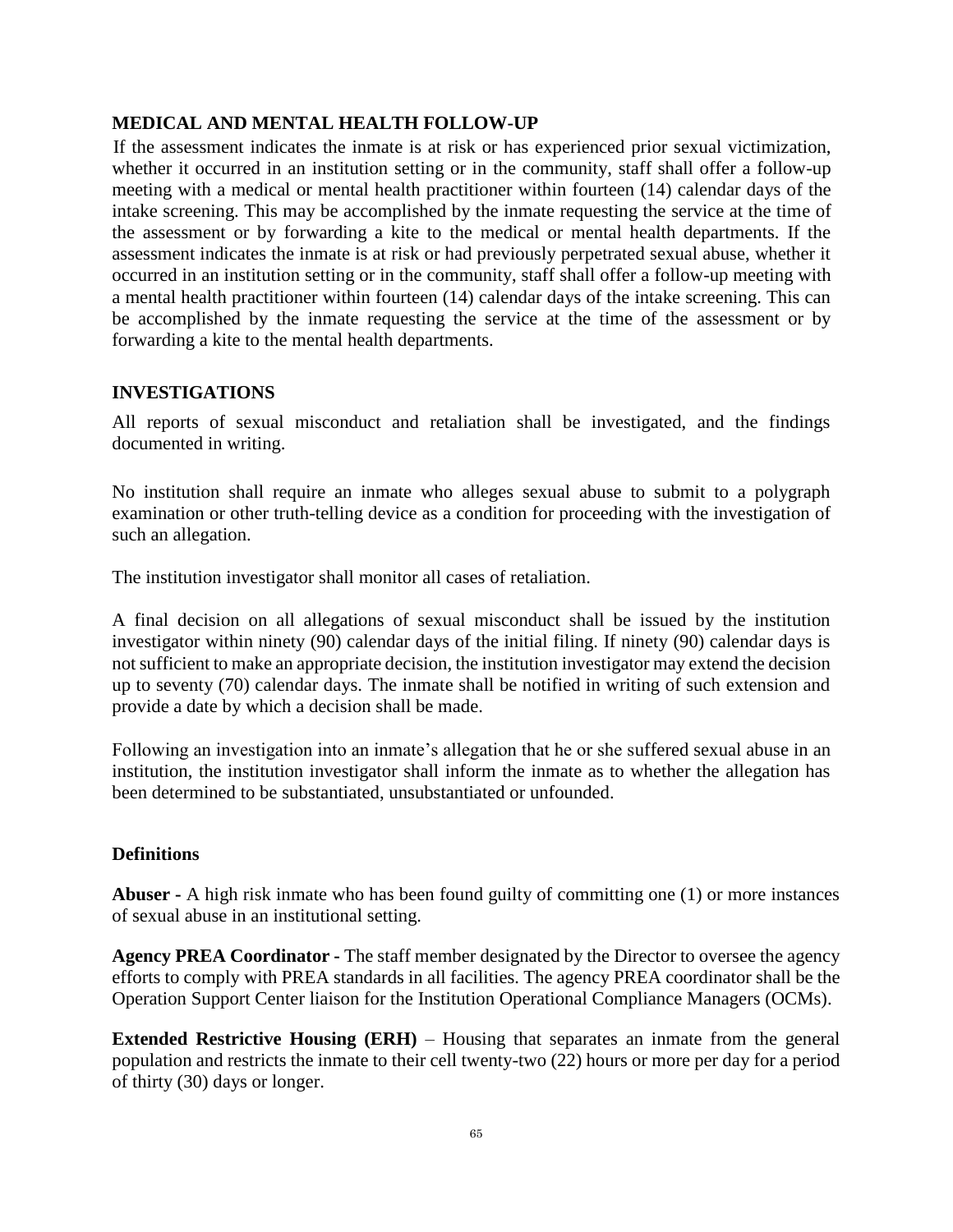**Indecent Exposure** - Any display by a staff member, contractor, or volunteer of his**/**her uncovered genitalia, buttocks, or breast in the presence of an inmate.

**Institution Operational Compliance Manager -** The staff person designated by the managing officer at each facility to coordinate the institution's efforts to comply with PREA standards.

**LGBTI** - An acronym for a group of sexual minorities including lesbian, gay, bisexual, transgender, and intersex individuals.

**PREA Accommodation Strategy (PAS) -** A strategy plan prepared by the unit management chief (UMC) or in his/her absence, the acting unit management chief (UMC) for an inmate's housing, bed, work, education and program assignments based upon the PREA classification determined by the PREA Risk Assessment System, the needs of the individual inmate, the structure/security level of the facility, and the correctional judgment of the staff member.

**PREA Accommodation Strategy Team (PAST) -** A team, consisting of the institution operational compliance manager (OCM), unit management chief (UMC), medical and mental health staff, and other staff as necessary, established to complete a PREA accommodation strategy in accordance with DRC policy 79-ISA-04, PREA Risk Assessments and Accommodation Strategies, for all transgender and intersex inmates. The team shall be chaired by the institution OCM.

**PREA Classifications -** For purposes of tracking risk of sexual abuse, all inmates shall be designated as either an abuser, victim, potential abuser, victim, or no classification based upon screening results from the PREA Risk Assessment System.

**PREA Risk Assessment System -** A computer system designed to assist the institutions assessing risk of sexual abuse for an individual inmate and to assist in tracking and sharing information about PREA classifications and LGBTI inmates. The electronic PREA risk assessment forms shall be utilized until the automated system becomes available.

**Recent Sexual Abuse** - Oral sexual abuse that has occurred within twenty-four (24) hours; vaginal or anal abuse that has occurred within ninety-six (96) hours.

**Sexual Abuse -** Any behavior or act of a sexual nature, or any attempt, threat or request for same, directed toward an inmate by an employee, contractor, or volunteer, which may include one or more of: 1) sexual conduct, 2) sexual contact, 3) voyeurism, or 4) indecent exposure; OR any behavior or act of a sexual nature, if the victim does not consent, is coerced into such act by overt or implied threats of violence, or is unable to consent or refuse, directed toward an inmate by another inmate which may include one or more of: (1) sexual conduct or (2) sexual contact.

**Sexual Conduct -** Vaginal intercourse between a male and female; anal intercourse, fellatio, and cunnilingus between persons regardless of sex; and without relation to official duties, the insertion, however slight, of any part of the body or any instrument, apparatus, or other object into the vaginal or anal cavity of another. Penetration, however slight, is sufficient to complete vaginal or anal intercourse.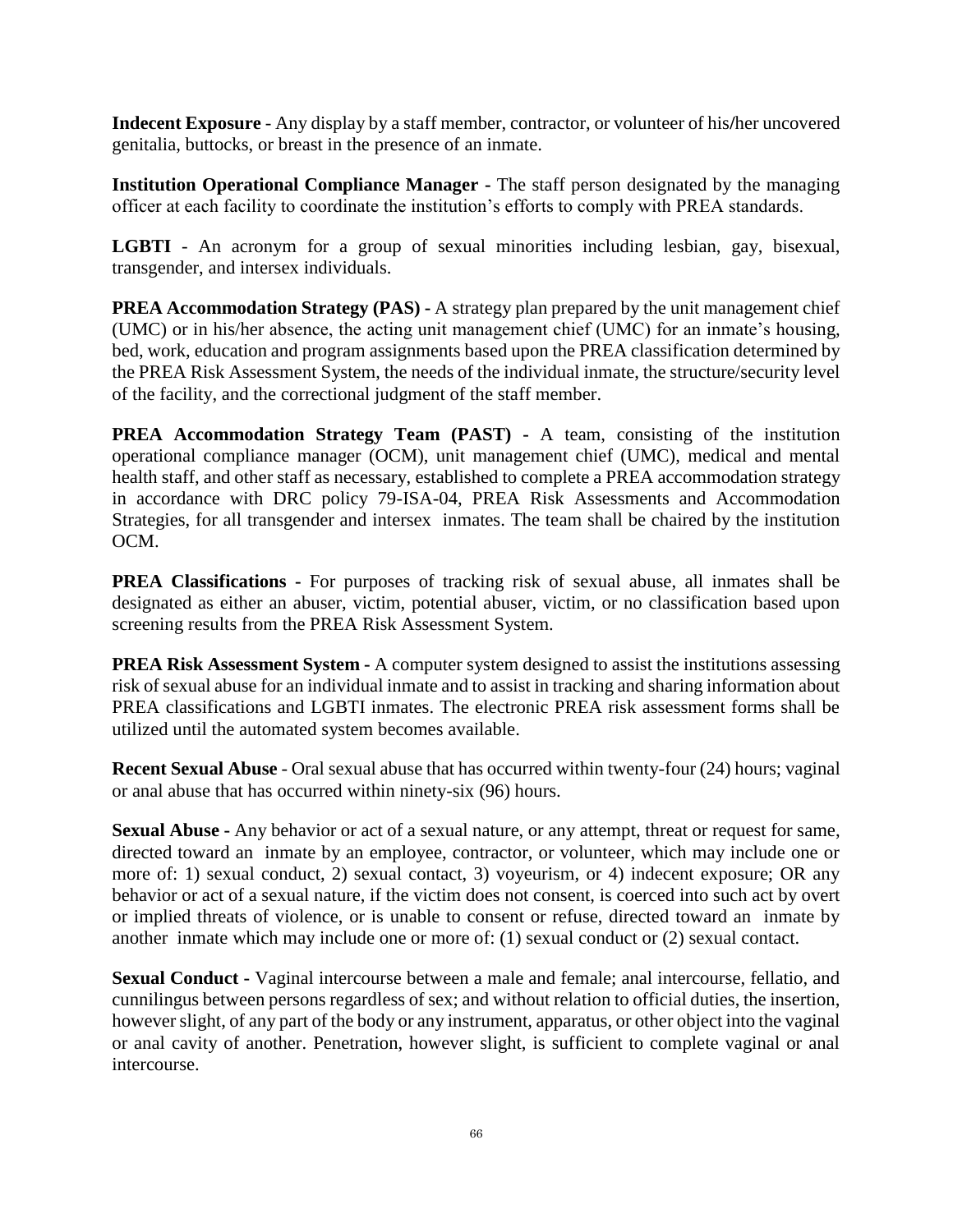**Sexual Contact** - Any touching of an erogenous zone of another including without limitation the thigh, genitals, buttocks, pubic region, or if the person is a female, a breast, for the purpose of sexually arousing or gratifying either person.

**Sexual Harassment** - (1) Repeated and unwelcome sexual advances, requests for sexual favors or verbal comments, gestures, or actions of a derogatory or offensive sexual nature by one inmate toward another, OR (2) repeated verbal comments or gestures of a sexual nature to an inmate by a staff member, contractor, or volunteer, including demeaning references to gender, sexually suggestive or derogatory comments about body or clothing, or obscene language or gestures.

**Sexual Misconduct** - Any behavior or act of a sexual nature directed toward an inmate by an employee, contractor, or volunteer or other inmate which may be sexual harassment, sexual abuse or a combination of both as defined in this policy.

**Substantiated Allegation -** An allegation that was investigated and determined to have occurred.

**Unfounded Allegation -** An allegation that was investigated and determined not to have occurred.

**Unsubstantiated Allegation -** An allegation that was investigated and the investigation produced insufficient evidence to make a final determination as to whether or not the event occurred.

**Victim -** A high risk inmate who has been the victim of sexual abuse in an institutional setting, which has been confirmed by disciplinary records of the abuser and/or inmate on inmate assault records

**Victim Support Person** - A designated employee that has been specially trained to support a victim of sexual abuse which may include: (1) Accompanying the victim to the hospital; (2) Supporting the victim through the forensic medical examination and investigatory interview; and/or (3) Providing emotional support, crisis intervention information, and referrals.

**Voyeurism -** An invasion of privacy of an inmate by a staff member, contractor, or volunteer for reasons unrelated to official duties such as peering at an inmate who is using a toilet in his or her cell to perform bodily functions; requiring an inmate to expose his or her buttocks, genitals, or breasts; or taking images of all or part of an inmate's naked body or of any inmate performing bodily functions.

## **Parole Board**

The Parole Board has three levels of staff that perform its duties. The most familiar function is its monthly release consideration hearings conducted by the Parole Board Members. These monthly hearings are conducted via videoconferencing. Parole Board Hearing Officers complete Post Release Control (PRC) Assessments and conduct field violation hearings on inmates who are alleged to have violated one or more terms of release. There are also Parole Board Parole Officers assigned to each institution who assist with multiple parole board activities including hearing preparation, transitional control screenings and clemency and commutation investigations. If you have any questions regarding any of the Parole Board functions, you should kite the institutional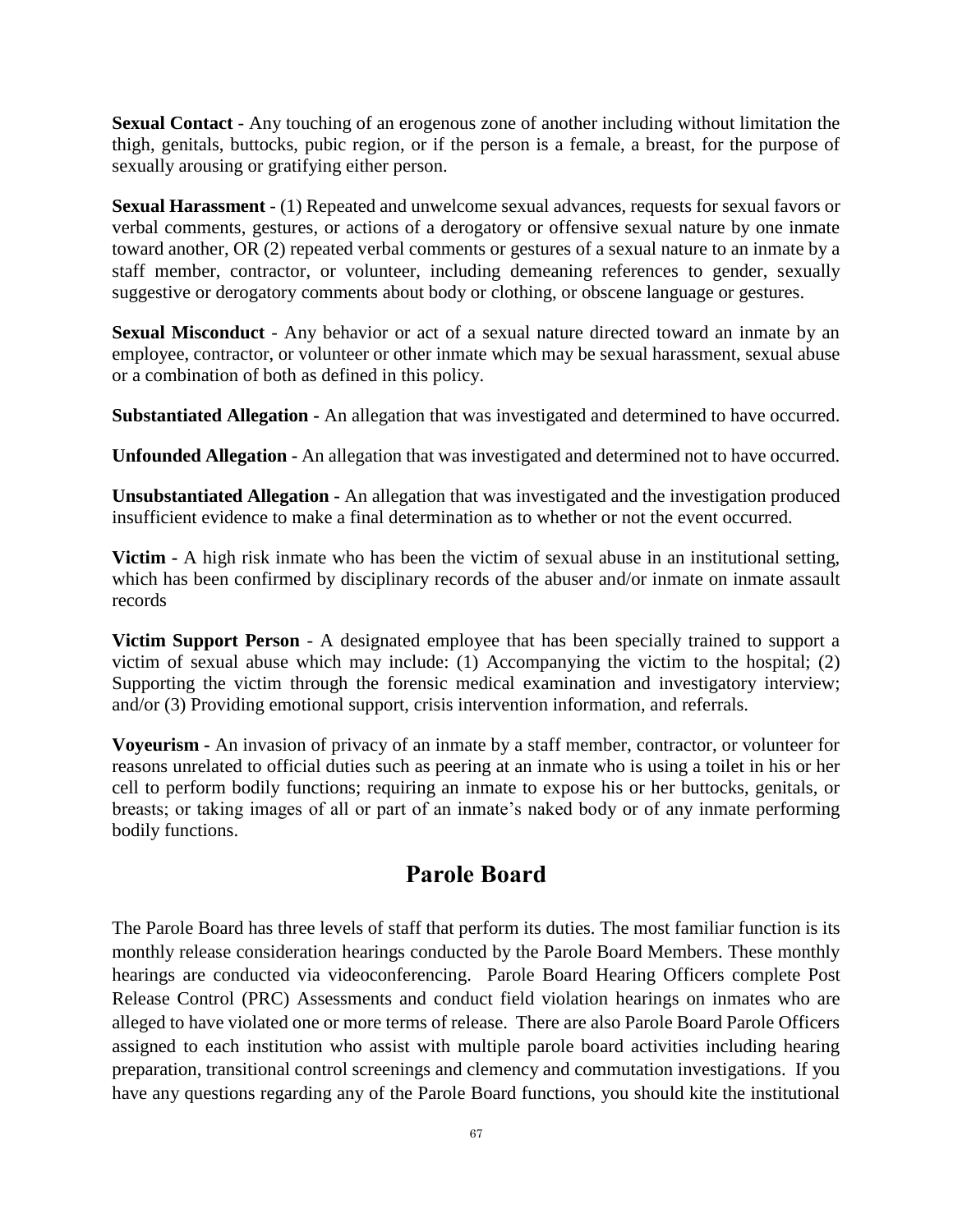Parole Board Parole Officer.

#### **Release Consideration Hearings**

Inmates who are serving indefinite sentences where release is subject to the discretion of the Parole Board will be scheduled for a hearing when statutorily eligible. Release onto parole supervision prior to the expiration of an inmate's maximum sentence is not automatic and is solely within the discretion of the Parole Board. You will be notified in writing of your first legal eligibility date for a parole hearing within 90 days of your admission or re-admission to the institution. You will receive notice of any scheduled hearing date via institutional mail forwarded by the Parole Board Parole Officer. You should be prepared to discuss your placement plans with the Board. The Board also reviews your institutional conduct, to include programming when considering release suitability.

There is a designated day each month wherein inmates' families, representatives and/or supporters can meet with a Parole Board Member or other Parole Board staff to exchange information prior to an inmate's release consideration hearing referred to as an Inmate Conference Day. To schedule a meeting, the interested party should contact the Parole Board at 614-752-1200 or toll–free at 1- 888-344-1441 two months prior to the institutional hearing to schedule their conference. Inmate Conference Day meetings are held at various Adult Parole Authority offices across the state. Inmates are not present during the inmate Conference Day meetings. Out of state supporters can request a phone conference in lieu of appearing in person. Letters of support may also be forwarded directly to:

### Parole Board 4545 Fisher Road Columbus, OH 43228

Contact your case manager if you have not received written notice of your hearing and you believe you should be scheduled for a release consideration hearing during the given month.

There are several types of hearings and/or reviews that may occur including, but not limited to:

**First Hearing** - A regular parole release consideration hearing scheduled on a date on or about when the minimum sentence is served as calculated pursuant to Ohio Revised Code.

**Continued** - A subsequent parole release consideration hearing conducted at the end of the continuance received from a previous hearing.

**Central Office Board Review (COBR)** - The mechanism by which the Parole Board considers certain cases referred by the hearing panel that require approval of a final decision by a majority of parole board members.

**Full Board Hearing** - A parole board hearing conducted by the parole board as described in section 5149.101 of the revised code.

Any inmate granted a release date and who is seeking an out-of-state placement upon release from the institution should be aware that out-of-state placements can take significantly longer to process than in-state placements and can ultimately be disapproved by the potential receiving state. Inmates should also develop alternative release plans to the out-of-state placements and should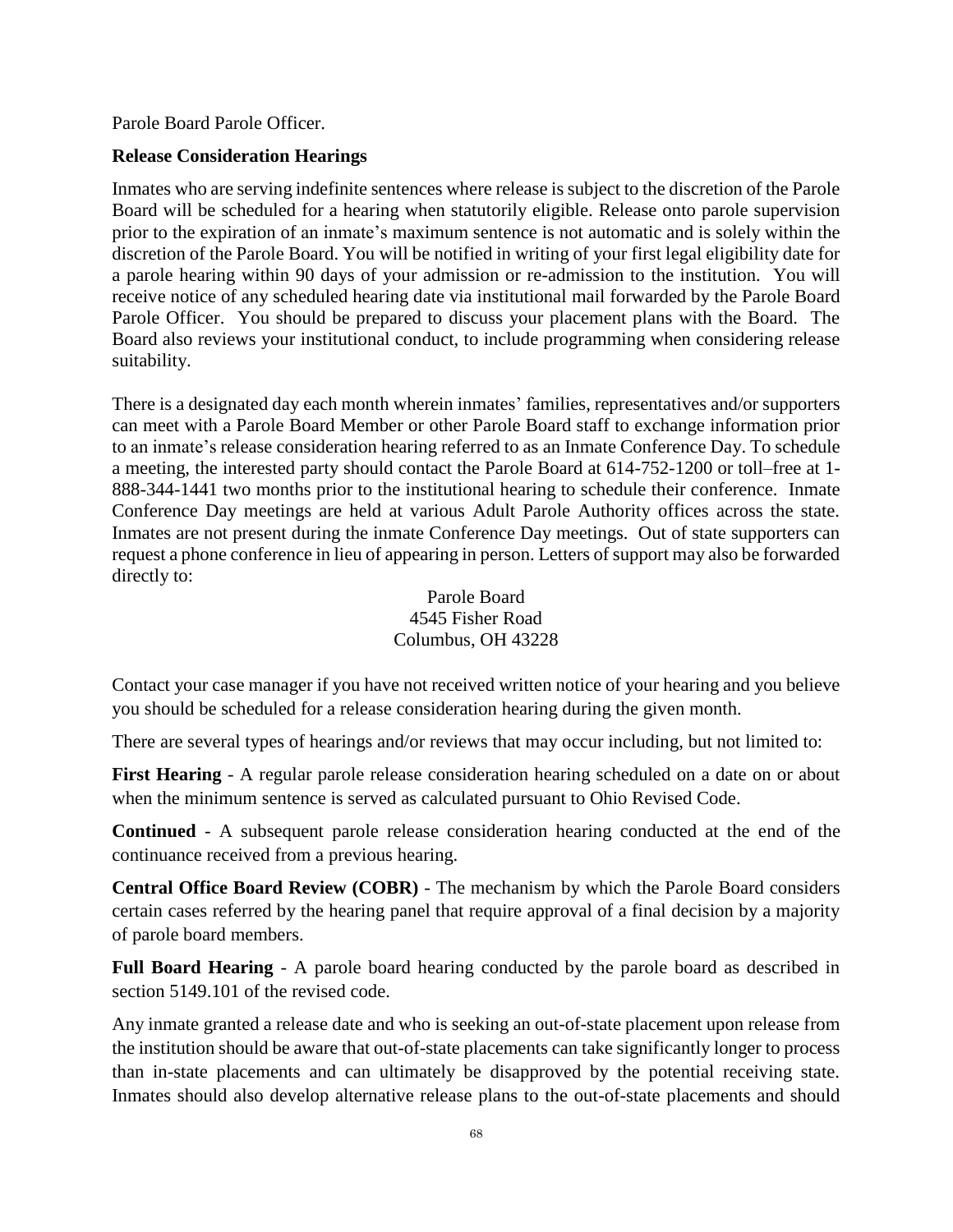discuss their placement plans with their Case managers well in advance of their release dates to ensure ample time is available to submit their requests via Interstate Compact.

## **Post Release Control Screenings**

If the crime for which you are incarcerated occurred on or after July 1, 1996 you may be subject to a period of supervision upon your release from your definite sentence called post release control (PRC). PRC is mandatory for inmates convicted of sex offenses, felonies of the 1st and 2nd degree, and 3rd degree offenses of violence. PRC is discretionary for all other felonies of the 3rd, 4th and 5th degree.

A Parole Board Hearing Officer will determine if you will be supervised on PRC upon the completion of your sentence. PRC screenings are conducted within 4 months prior to your release. You will receive notice of the results of this screening. The Parole Board Hearing Officer may also impose special conditions such as substance abuse programming and the payment of restitution.

## **Special Conditions of Release**

Special conditions of release (either parole or PRC) are imposed by the Parole Board and must be adhered to while under supervision. These special conditions include but are not limited to: mental health screening and programming if indicated, sex inmate screening and programming if indicated, and substance abuse screening and programming if indicated. Please note that if you participate in and successfully complete programming while incarcerated, you will receive credit for this participation, and it can affect whether or not a special condition will be mandated while under supervision.

## **Transitional Control Program**

Transitional Control involves completing the end of your sentence at a halfway house while participating in a full-time employment or education program. Parole Board staff will review your case to determine whether or not participation in the program will be recommended. A file review will be completed on all inmates serving an eligible SB2 sentence. This is done four to twelve months prior to your scheduled release date. The maximum amount of time you can participate in the program is 180 days.

If you are an eligible SB2 inmate and are recommended for the program, a notice will be forwarded to the judge(s) who sentenced you for the crimes for which you are currently incarcerated if serving an aggregate sentence of two years or less. Notice to the sentencing court is not required for an inmate who has an aggregate sentence of 2 years and one day or more. If you are serving a sentence for a felony 1, 2 or 3 offense of violence, notice will also be provided to the registered victim(s) of your offense(s). The recommendation for transfer into the transitional control program by the Parole Board is discretionary and not automatic and is not subject to appeal.

## **Violation Sanction Process Hearings**

Violation hearings are conducted in the community at local jails or in APA Offices, or at a designated DRC Reception Center when violations of supervision occur, and the supervising officer is requesting that an inmate be returned to prison for the violations. At these hearings, a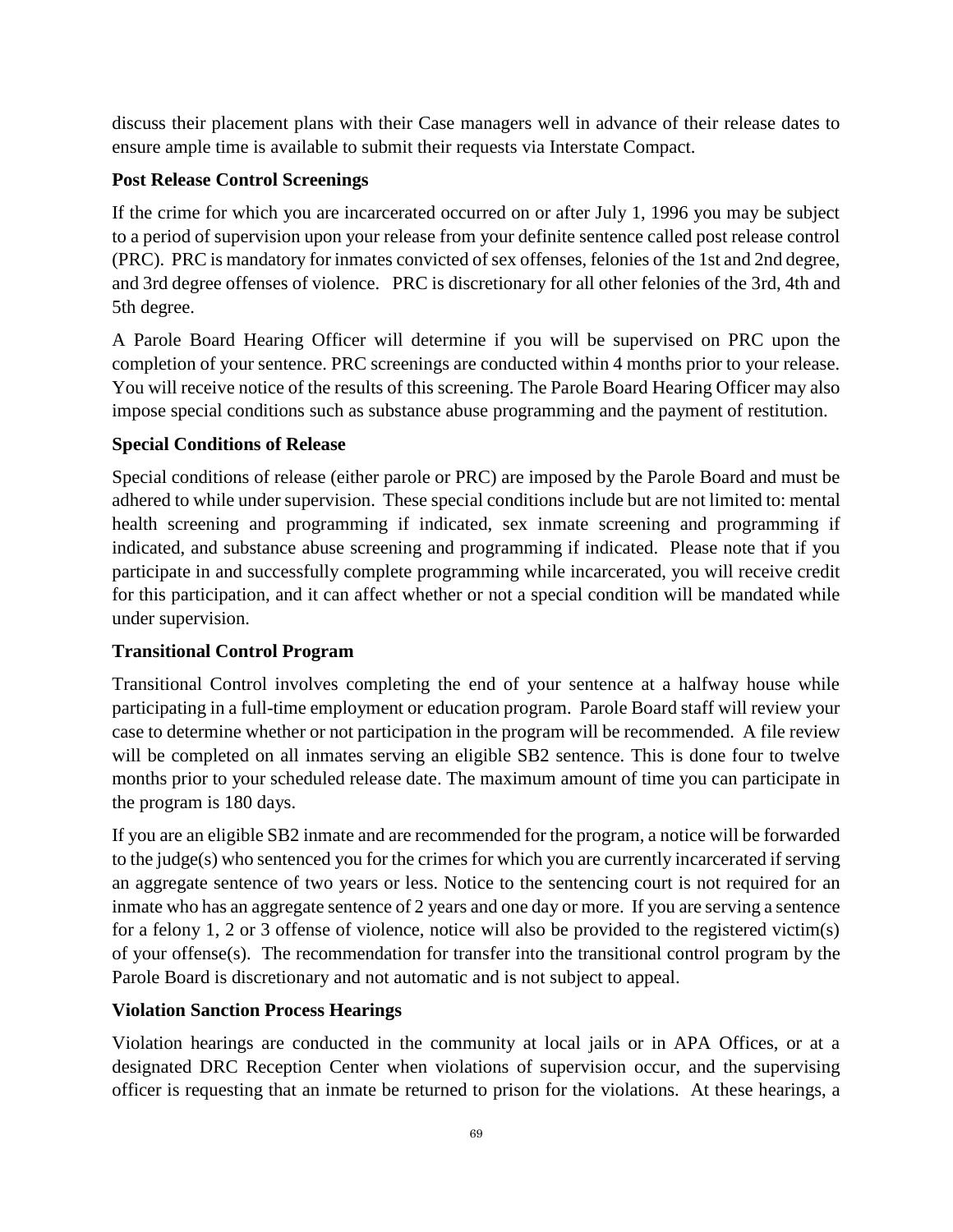Parole Board Hearing Officer or Board Member will determine by a preponderance of the evidence if the violations occurred and whether or not a return to prison is appropriate.

In parole cases, if the Hearing Officer/Board Member determines that revocation of parole is appropriate, the Hearing Officer/Board Member will forward a recommendation regarding the amount of time the inmate should serve before again becoming eligible for parole to the Parole Board Members. The Parole Board Members, by majority vote, will either approve or modify the Hearing Officer/Board Member's recommendation and determine the future hearing date. The decision whether or not to release a parole violator again onto parole supervision before the expiration of the maximum sentence is solely within the discretion of the Parole Board. A re-parole will not automatically occur after the inmate has served the time determined by the Parole Board Members. The Parole Board must again recommend release.

In the case of a Post Release Control violator, a hearing officer will conduct the violation hearing and determine whether to impose a prison sanction. Any prison sanction imposed cannot exceed 9 months.

More information about the Parole Board is available at your institution library, including the Ohio Parole Board Handbook.

## **Release Procedures**

Releases are to report to the vault area in your state uniform with all clothing and bedding items that were issued by the institution including your inmate handbook and state fans. All items that were issued by the institution will be checked. Any items that are missing or damaged will be paid for at the time of release.

#### **Giving away or trading property at the time of your release is not permitted.**

You will change into your own clothing for release. Inmates who do not have personal clothing will be provided with state issued clothing. Personal property will be shaken down to ensure that the releases are taking only their personal property.

Any personal documents (i.e. birth certificate, social security card) will be given to you upon your release.

You will be escorted to medical for medication pick-up and signing of the Release of Information for future use if needed. The Cashier Office will issue going-home funds (if entitled), personal account, and state pay up to the date of release.

Parolees and furloughs will receive their Certificate of Release. Definite sentence releases are given a Restoration of Civil Rights for which they must sign. Your identification badge will be confiscated.

Releases that have family or friends waiting should notify them to arrive between 9:30 a.m.-10:00 a.m. and ring the buzzer at the pedestrian gate. After ringing the buzzer, let the control officer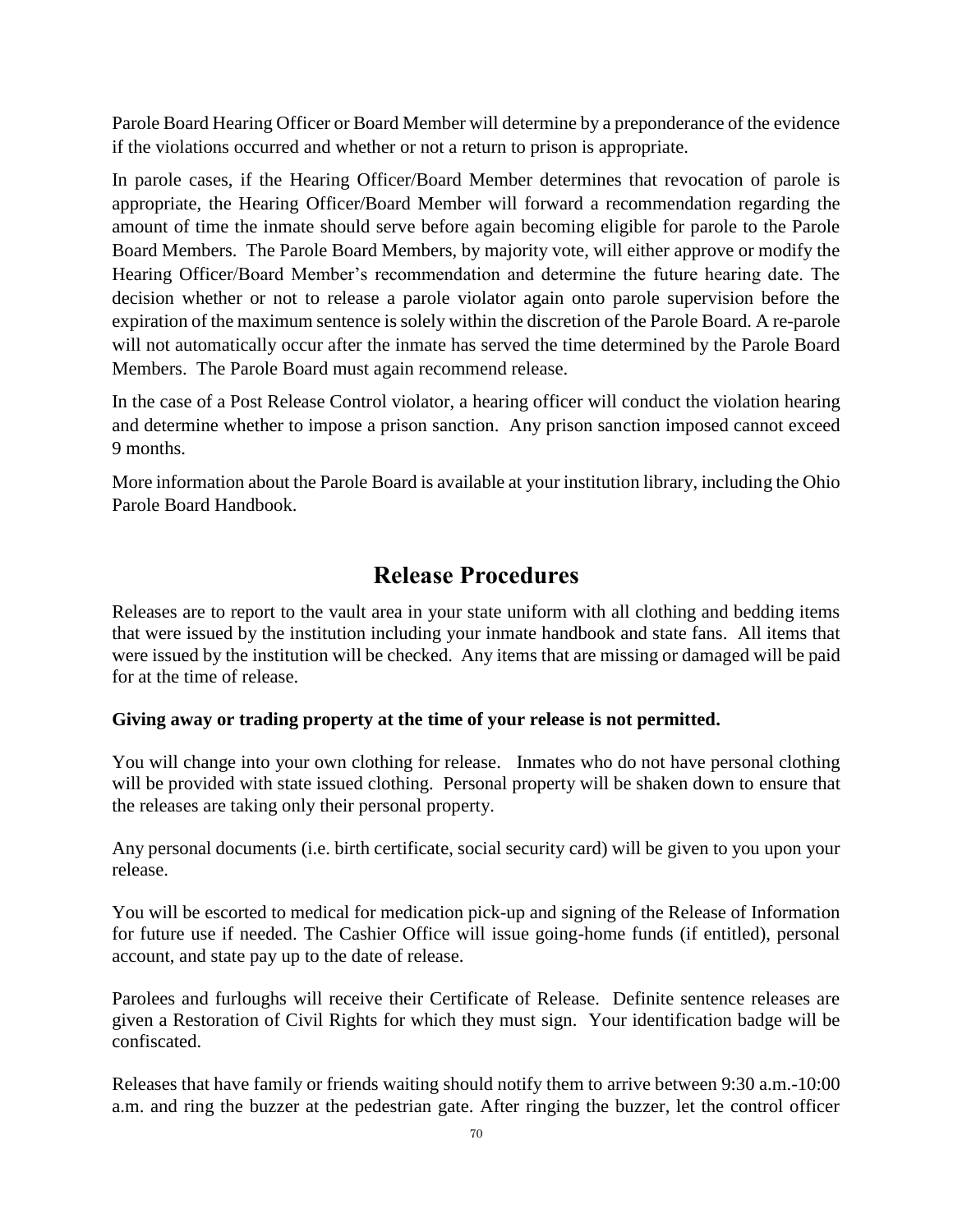know they are here to pick up an inmate and state the inmate's name and number. Releases that do not have anyone picking them up or any other means of transportation will be transported to the Greyhound Bus Station in Cleveland, Ohio. If transportation home presents a problem, contact your Case manager at least two weeks in advance so that arrangements can be made before your release date.

## **Apology Letters**

Restorative Justice is a way of viewing, understanding and responding to crime and the effect it has on victims, communities and inmates. Crime is recognized as harm done to a person(s). The aim of justice is to promote understanding, accountability and healing. Inmates are held personally responsible to their victim(s) for making amends and to the extent possible, in helping to repair the damage they have caused.

Apology Letters can be written by an inmate as an attempt to communicate accountability, remorse, acknowledgement of the pain caused by the offense(s) committed. Under no circumstances should inmates send apology letters directly to the victim(s) of their offense(s) or through a third party i.e. attorney, parole board or family member.

At any time during their incarceration or supervision, an inmate can send an apology letter to the Office of Victim Services (OVS). An inmate does not have to be enrolled in the Victim Awareness program in order to write and submit an apology letter. Generally, most apology letters are received from the Victim Awareness Facilitators after the inmate has completed the Victim Awareness program. However, OVS will accept apology letters directly from the inmate at any time. Apology letters can be sent to: The Office of Victim Services, 4545 Fisher Road, Suite D, Columbus, Ohio 43228.

Please note: These are factors for the Inmate to consider before submitting an Apology Letter: When writing an apology letter keep in mind that a sincere apology letter shows that you regret the harm caused and accept responsibility for your crime(s). In addition, when writing an apology letter, you should consider the following:

- A. Writing an apology letter is a voluntary act.
- B. The benefits realized are related to personal insight, healing and growth. This applies regardless of whether the victim(s) receives the letter or are aware that the letter is on file.
- C. You should ask yourself if you are truly sorry for the harm caused or merely regret having been caught.
- D. If you are feeling sorry for yourself or expecting something in return from the victim i.e. forgiveness, then you may not be ready to write an apology letter.
- E. You should not expect forgiveness. Forgiveness is a deeply personal choice to be made by the victim at a time when and if they are ready.
- F. You should accept personal responsibility for your actions without offering excuses.
- G. The letter should be addressed to the direct victim(s), i.e. "To Jane Doe," "Jane Doe's Family," "The Victim's Family," "The Employees of Macy's," etc.